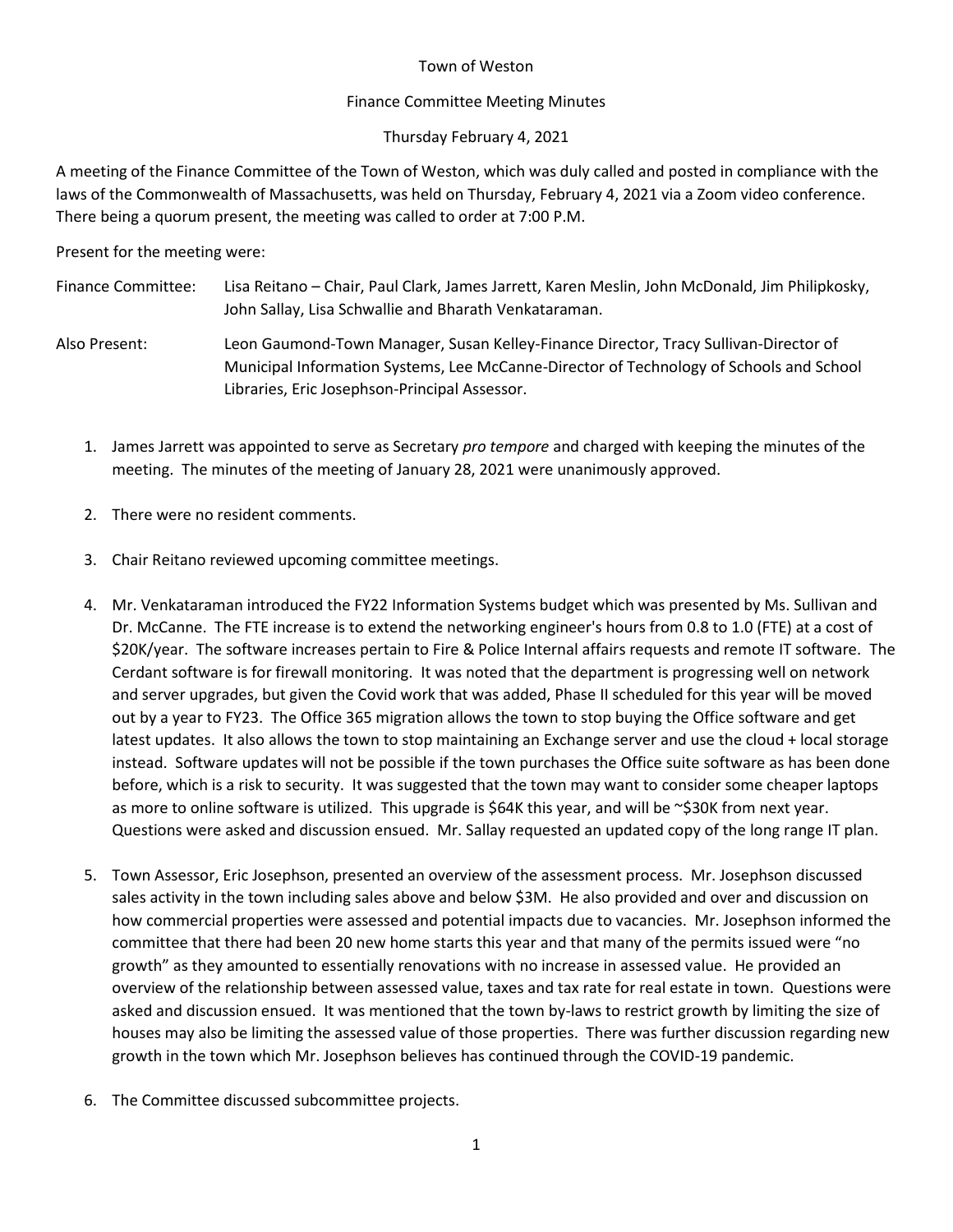A motion to adjourn was made, duly seconded and the meeting was adjourned at 9:06 pm.

Respectfully submitted,

James A. Jarrett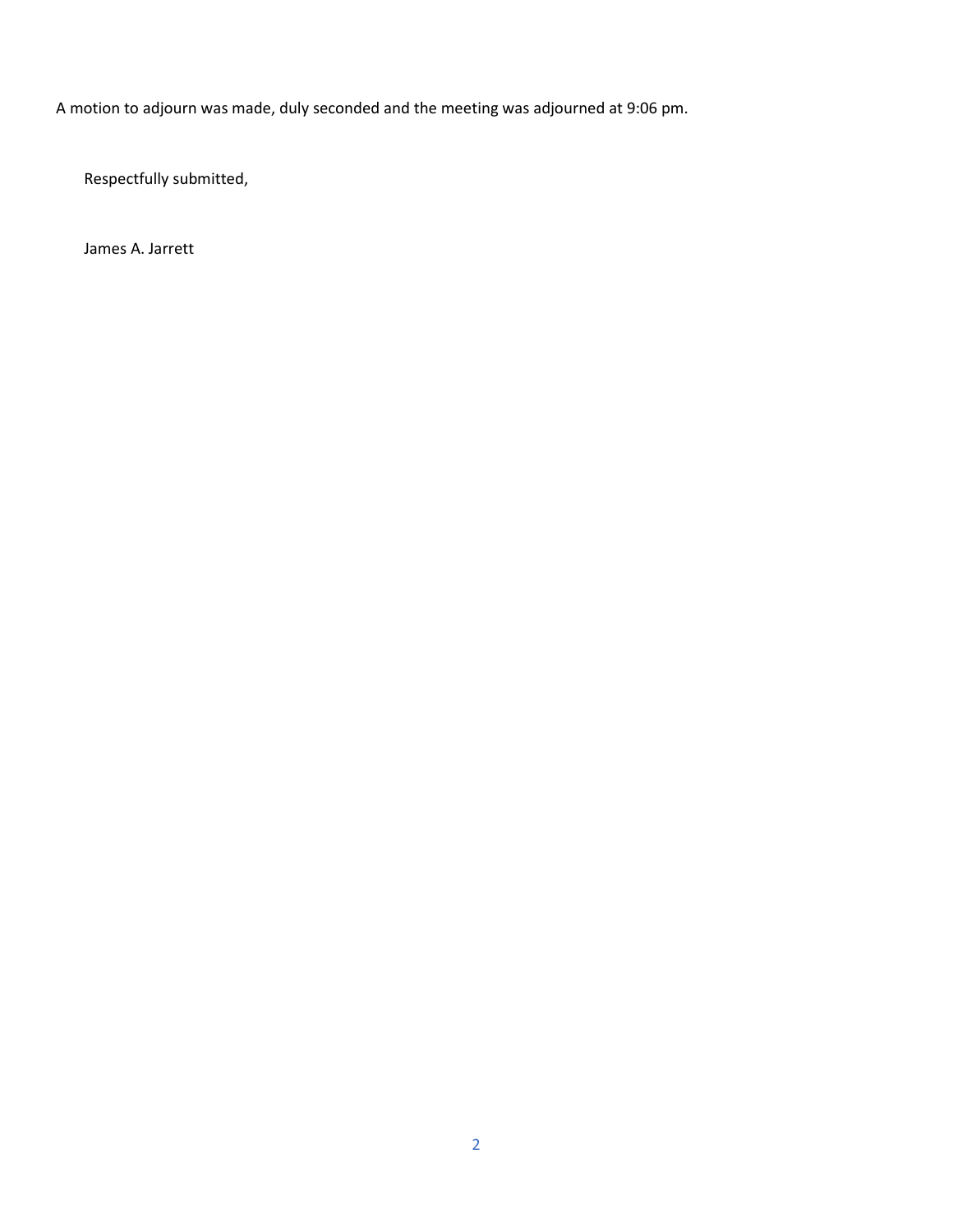# **TOWN OF WESTON FY22 TOWN MANAGER'S PROPOSED BUDGET AND FINANCING PLAN INFORMATION SYSTEMS**



|                                         |                       |                              |                       |                              | <b>Town Manager</b>               | FY21 to FY22 |             |
|-----------------------------------------|-----------------------|------------------------------|-----------------------|------------------------------|-----------------------------------|--------------|-------------|
|                                         | Actual<br><b>FY19</b> | <b>Budget</b><br><b>FY20</b> | Actual<br><b>FY20</b> | <b>Budget</b><br><b>FY21</b> | Recommended<br><b>FY22 Budget</b> | S<br>Change  | %<br>Change |
| <b>INFORMATION SYSTEMS</b>              |                       |                              |                       |                              |                                   |              |             |
| <b>Revenues</b>                         |                       |                              |                       |                              |                                   |              |             |
| Tax Levy and General Fund Revenues      | 708,963               | 825,401                      | 823,587               | 924,932                      | 970,828                           | 45,896       | 5.0%        |
| Brook School Apartments Enterprise Fund | 33,384                | 33,885                       | 34,393                | 34,909                       | 35,607                            | 698          | 2.0%        |
| Water Enterprise Fund                   | 19,317                | 19,607                       | 19,901                | 20,200                       | 20,604                            | 404          | 2.0%        |
| Total                                   | 761,665               | 878.893                      | 877,882               | 980,041                      | 1,027,039                         | 46,998       | 4.8%        |
| <b>Expenditures</b>                     |                       |                              |                       |                              |                                   |              |             |
| <b>Salaries</b>                         | 318.868               | 412.893                      | 412.855               | 421.541                      | 450,437                           | 28,896       | 6.9%        |
| Expenses                                | 349.868               | 377.000                      | 375.091               | 453.000                      | 487.500                           | 34.500       | 7.6%        |
| Computer Hardware Maintenance+          | 92,929                | 89,000                       | 89.936                | 105,500                      | 89,102                            | (16, 398)    | $-15.5%$    |
| Total                                   | 761,665               | 878,893                      | 877,882               | 980,041                      | 1,027,039                         | 46,998       | 4.8%        |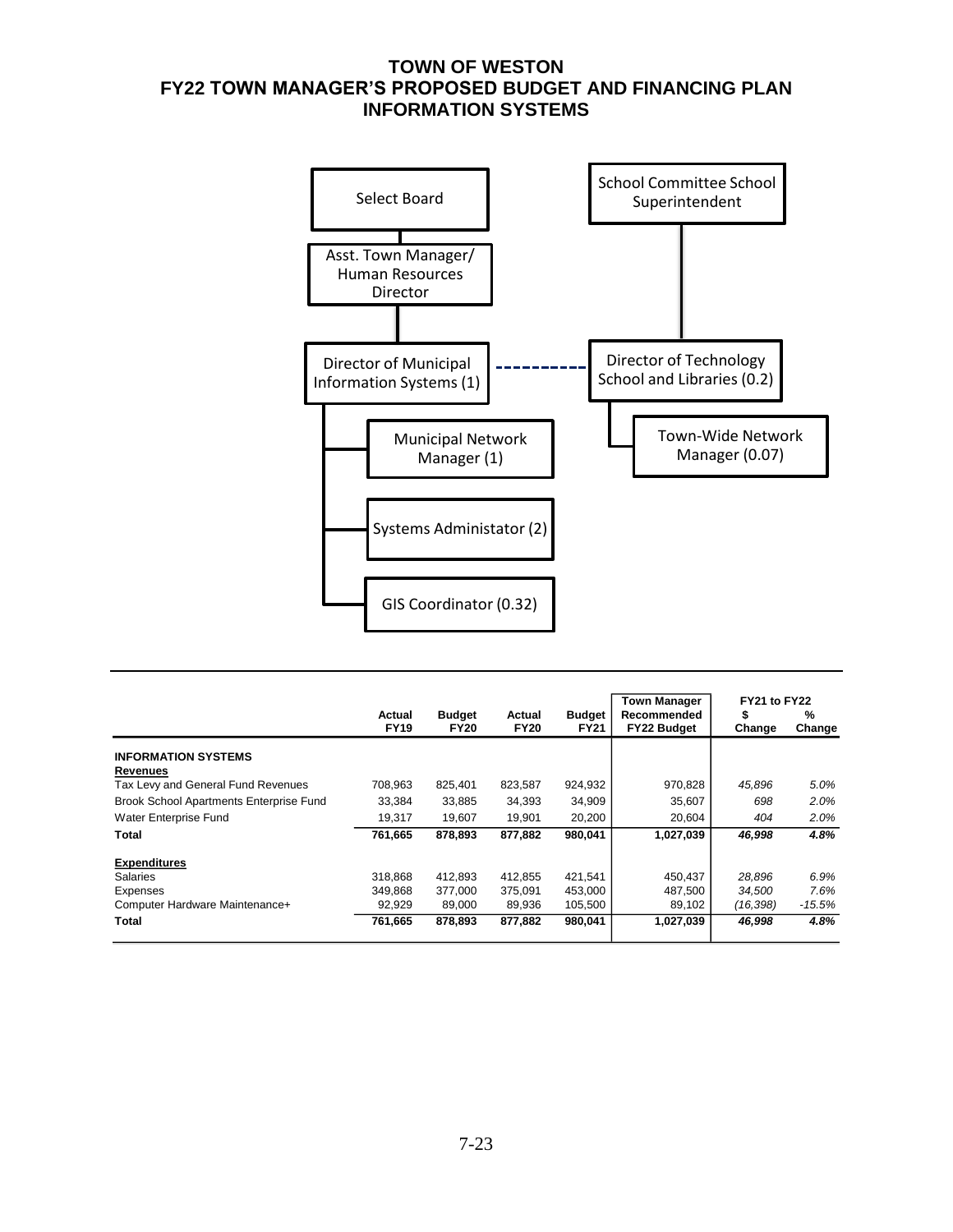# **Town of Weston FY22 Town Manager's Proposed Budget**

# **GENERAL GOVERNMENT: Information Systems**

# **Description of Services**

The role of Information Systems (IS) is to: 1) support all municipal departments in using technology to improve productivity; 2) streamline the collection, flow and retrieval of information; 3) provide training and technical support to Town offices, 4) be aware of new technologies to improve services, and 5) work with the School Technology Director/Town-Wide Network Director to share technology resources and plan for and implement Town-wide solutions. This office also supports the School department business office in the use of the Town's financial management applications (MUNIS) and by maintaining the Town-wide network.

# **FY22 Departmental Goals**

- 1. Implement a SD WAN SIP solution leveraging the Town's redundant internet connections to deliver voice call paths and ensure resiliency that does not exist with the PRIs today.
- 2. Assess current security system processes, storage, notifications and general health and begin replacing security cameras and card readers that are not compatible with future firmware.
- 3. Update various fiber paths throughout the town network to reflect current redundant needs and changes.
- 4. Expand the use of our Records Management System within Town Departments. Create a public portal for the Town Website and set up the mobile app connection allowing users to access the repository from mobile devices.
- 5. Complete the Town-wide updates to switching and wireless systems as planned and implemented in FY21.

| <b>Staffing Levels</b>                       | <b>FY19</b><br><b>Funded</b> | <b>FY20</b><br><b>Funded</b> | FY21<br><b>Funded</b> | <b>FY22</b><br>Recommended |
|----------------------------------------------|------------------------------|------------------------------|-----------------------|----------------------------|
| Manager of Information Technology            |                              |                              |                       |                            |
| <b>Systems Administrator</b>                 | 2                            | 2                            | 2                     | 2                          |
| <b>GIS</b> Coordinator                       | 0.32                         | 0.32                         | 0.32                  | 0.32                       |
| Director of Technology Schools and Libraries | 0.2                          | 0.2                          | 0.2                   | 0.2                        |
| <b>Town-Wide Network Manager</b>             | 0.07                         | 0.07                         | 0.07                  | 0.07                       |
| <b>Town Network Manager</b>                  | 0                            | 0.8                          | 0.8                   |                            |
| <b>Total FTE</b>                             | 3.59                         | 4.39                         | 4.39                  | 4.59                       |

# **Budget Recommendations**

Level Services: This is a level service budget

New Requests Recommended by Town Manager: \$20,000 for additional Network Administrator hours and \$24,378 for new software support.

New Requests Not Recommended by Town Manager: \$85,000 for upgrades to Town security cameras.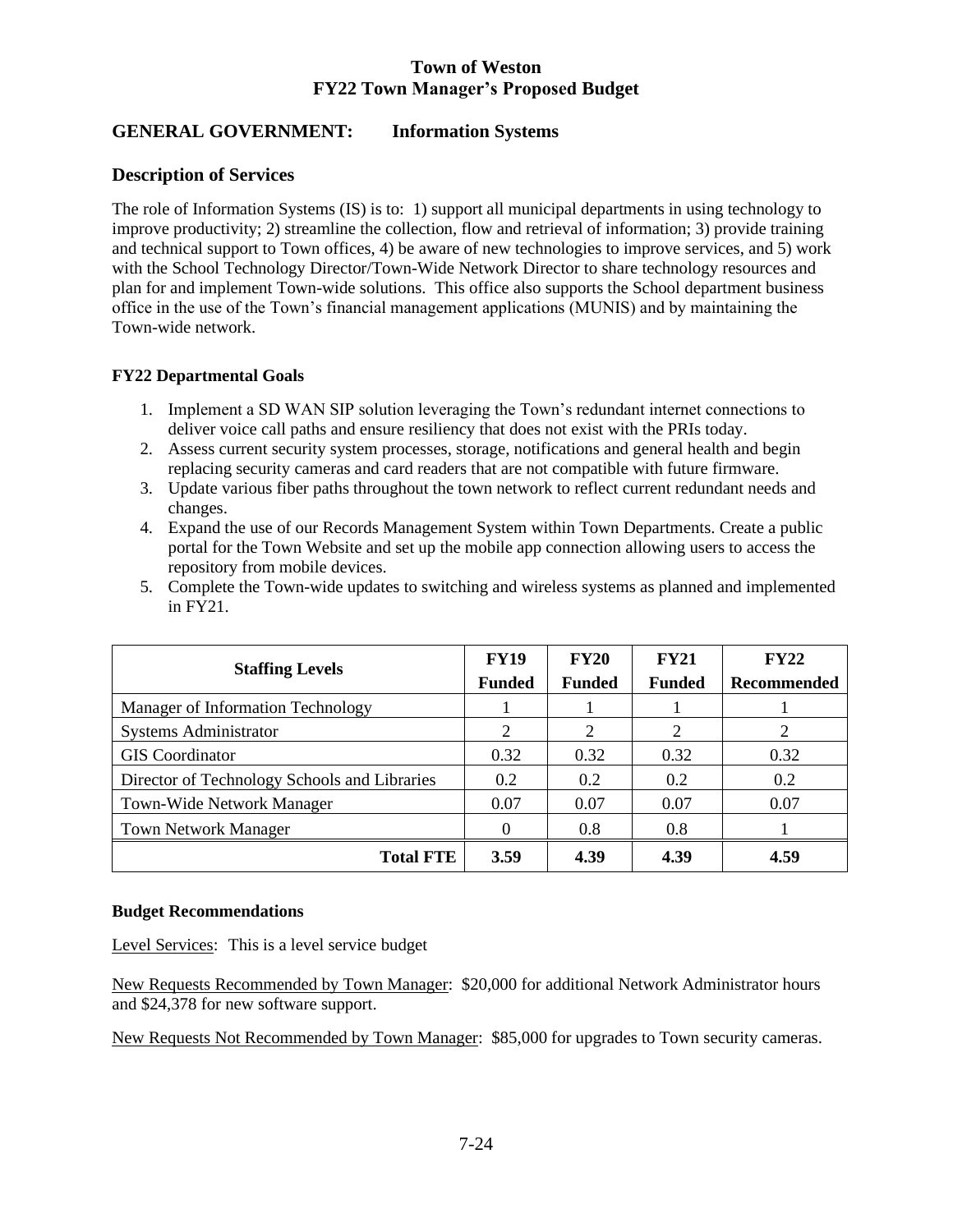# **Town of Weston FY22 Town Manager's Proposed Budget**

|                                    |               |               |               |               |                |                | <b>TOWN MANAGER'S</b><br><b>RECOMMENDATION</b> |              | FY21 to FY22             |          |
|------------------------------------|---------------|---------------|---------------|---------------|----------------|----------------|------------------------------------------------|--------------|--------------------------|----------|
|                                    | <b>ACTUAL</b> | <b>BUDGET</b> | <b>ACTUAL</b> | <b>BUDGET</b> | <b>DEP REQ</b> | LEVEL          | <b>NEW</b>                                     |              |                          |          |
| <b>INFORMATION SYSTEMS</b>         | <b>FY19</b>   | <b>FY20</b>   | <b>FY20</b>   | <b>FY21</b>   | <b>FY22</b>    | <b>SERVICE</b> | <b>REQ</b>                                     | <b>TOTAL</b> | $+/-$                    | %        |
|                                    |               |               |               |               |                |                |                                                |              |                          |          |
| <b>Information Systems</b>         |               |               |               |               |                |                |                                                |              |                          |          |
| Salaries                           | 318,868       | 412,893       | 412,855       | 421,541       | 450,437        | 430,437        | 20,000                                         | 450,437      | 28,896                   | 6.9%     |
| <b>Sub-total Personal Services</b> | 318,868       | 412,893       | 412,855       | 421,541       | 450,437        | 430,437        | 20,000                                         | 450,437      | 28,896                   | 6.9%     |
|                                    |               |               |               |               |                |                |                                                |              |                          |          |
| <b>Information System Expenses</b> |               |               |               |               |                |                |                                                |              |                          |          |
| Hardware Maintenance               | 25,735        | 20.000        | 9,200         | 20,000        | 20.000         | 20.000         |                                                | 20,000       |                          | $0.0\%$  |
| Software Maintenance               | 259,364       | 271,000       | 292,765       | 343,000       | 374,500        | 350,122        | 24,378                                         | 374,500      | 31,500                   | 9.2%     |
| Communications & Network Support   | 15,912        | 32,000        | 22,632        | 35,000        | 38,000         | 38,000         | $\overline{a}$                                 | 38,000       | 3,000                    | 8.6%     |
| In-State Travel                    | 1,346         | 2,000         | 32,602        | 3,000         | 3,000          | 3.000          | $\overline{\phantom{a}}$                       | 3,000        |                          | 0.0%     |
| Professional & Consulting Services | 30,106        | 35,000        | 13,070        | 35,000        | 35,000         | 35,000         | $\overline{\phantom{a}}$                       | 35,000       | $\overline{\phantom{a}}$ | 0.0%     |
| <b>Education &amp; Training</b>    | 14,222        | 10,000        | 4,015         | 10,000        | 10,000         | 10,000         | $\blacksquare$                                 | 10,000       | $\overline{\phantom{a}}$ | 0.0%     |
| <b>Computer Supplies</b>           | 3,184         | 7,000         | 780           | 7,000         | 7,000          | 7.000          | $\overline{\phantom{0}}$                       | 7,000        |                          | 0.0%     |
| Computer Hardware/Software         |               |               | 27            |               |                |                |                                                |              |                          |          |
| <b>Sub-total Expenses</b>          | 349,868       | 377,000       | 375,091       | 453.000       | 487,500        | 463.122        | 24,378                                         | 487,500      | 34,500                   | 7.6%     |
|                                    |               |               |               |               |                |                |                                                |              |                          |          |
| <b>Continuing Balance Accounts</b> |               |               |               |               |                |                |                                                |              |                          |          |
| Computer Hardware/Software+        | 92,929        | 89,000        | 89,936        | 105,500       | 174,102        | 89,102         | $\blacksquare$                                 | 89,102       | (16, 398)                | $-15.5%$ |
|                                    | 92,929        | 89,000        | 89,936        | 105,500       | 174,102        | 89,102         | ۰                                              | 89,102       | (16,398)                 | $-15.5%$ |
|                                    |               |               |               |               |                |                |                                                |              |                          |          |
| Total                              | 761,665       | 878,893       | 877,882       | 980,041       | 1,112,039      | 982,661        | 44,378                                         | 1,027,039    | 46,998                   | 4.8%     |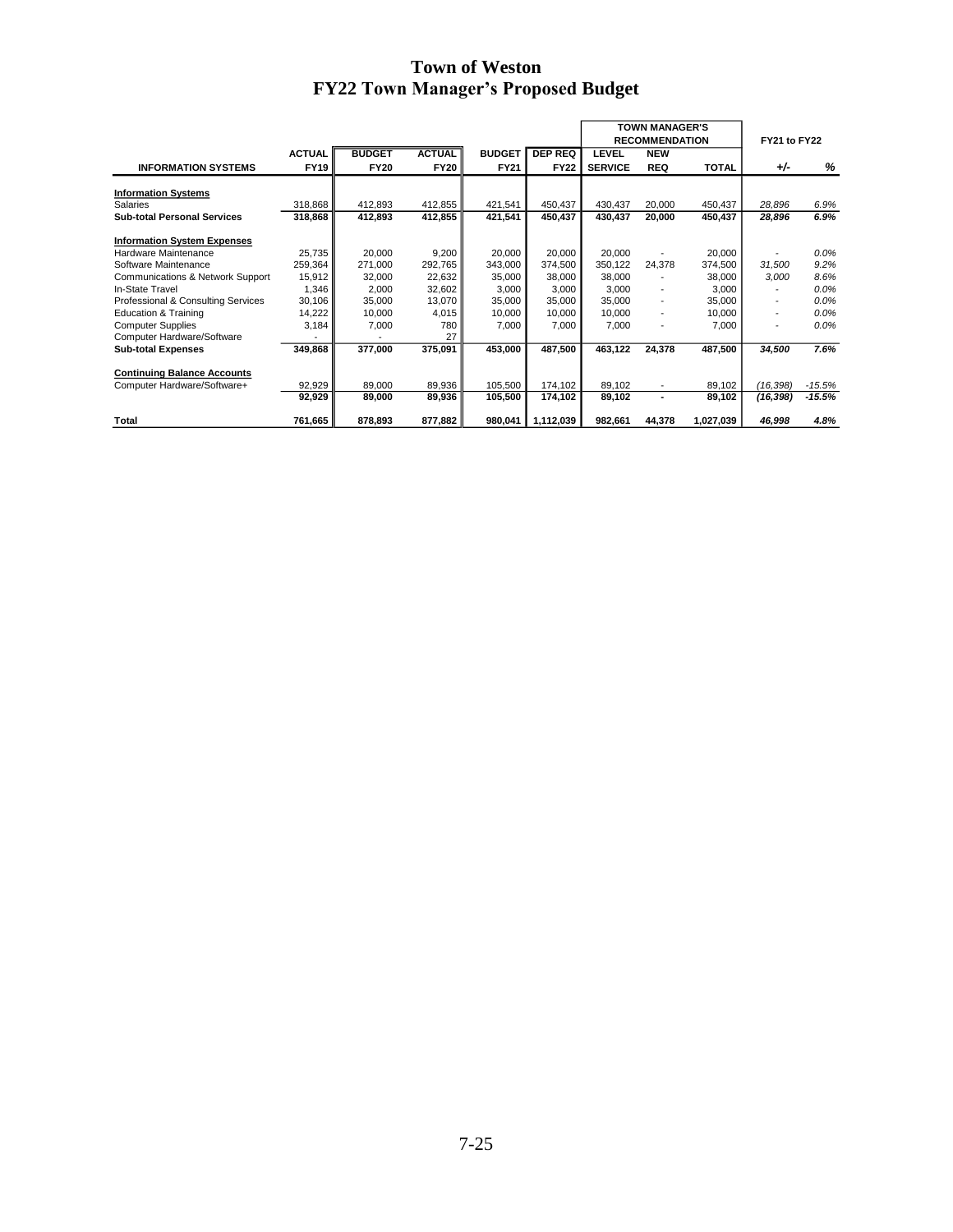|                                    | <b>General Fund 151 (information Systems) Accounts</b> |                |
|------------------------------------|--------------------------------------------------------|----------------|
| Account                            | <b>Description</b>                                     | Requested:     |
| 011512-511101                      | <b>Salaries</b>                                        | \$450,437.00   |
| 01151-524402                       | Hardware Maintenance                                   | \$20,000.00    |
| 01151-524403                       | Software Maintenance                                   | \$374,500.00   |
| 01151-524404                       | <b>Communications/Network</b>                          | \$38,000.00    |
| 01151-530300                       | <b>Professional Consulting</b>                         | \$35,000.00    |
| 01151-530600                       | <b>Education and Training</b>                          | \$10,000.00    |
| 01151-558200                       | <b>Computer Supply</b>                                 | \$7,000.00     |
| 01151-571100                       | In-state Travel                                        | \$3,000.00     |
|                                    |                                                        | \$937,937.00   |
| <b>Continuing Balance Accounts</b> |                                                        |                |
| <b>Account</b>                     | Description                                            | Requested:     |
| 201152-585101                      | Computer Hardware Continuing Balance                   | \$174,102.00   |
|                                    | Total:                                                 | \$1,112,039.00 |
|                                    |                                                        |                |
|                                    |                                                        |                |
|                                    |                                                        |                |
|                                    |                                                        |                |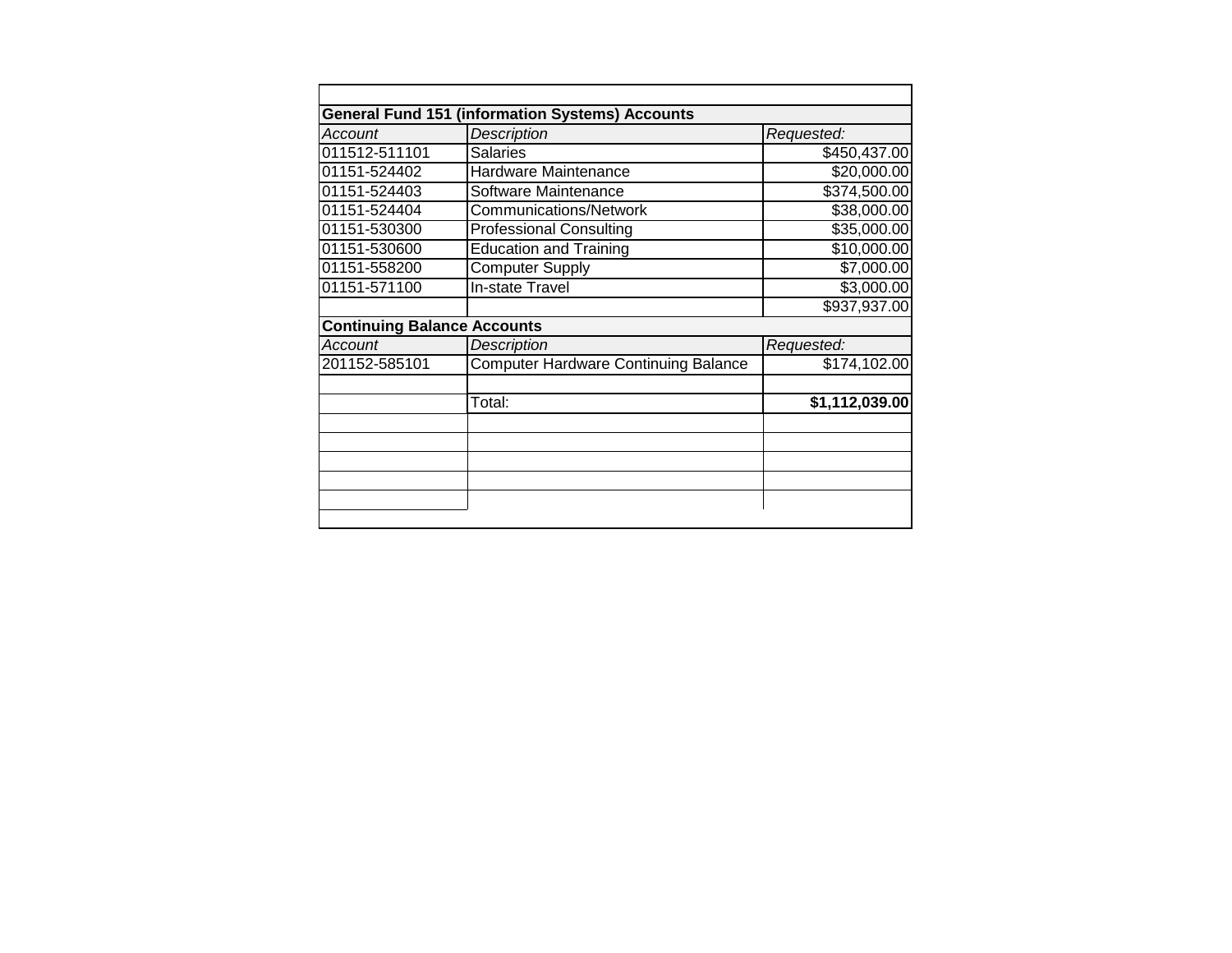|                                | Account:      | <b>Requested:</b> |  |
|--------------------------------|---------------|-------------------|--|
| <b>Hardware Maintenance</b>    | 01151-524402  | \$20,000.00       |  |
| <b>Items/description</b>       | <b>Vendor</b> | <b>Amount</b>     |  |
| UPS batteries and replacements |               | \$2,000.00        |  |
| Printer repair/Replacement     |               | \$2,000.00        |  |
| Mobile Device Maintenance      |               | \$1,400.00        |  |
| Cables/Cords/Wire Management   |               | \$1,000.00        |  |
| Misc. Hardware                 |               | \$2,500.00        |  |
| Laptop Battery replacements    |               | \$600.00          |  |
| Genetec Hardware Repair        |               | \$4,400.00        |  |
| <b>Replacement Hard Drives</b> |               | \$3,000.00        |  |
| <b>Docking Stations</b>        |               | \$600.00          |  |
| <b>External Drives</b>         |               | \$1,000.00        |  |
| PC memory                      |               | \$1,500.00        |  |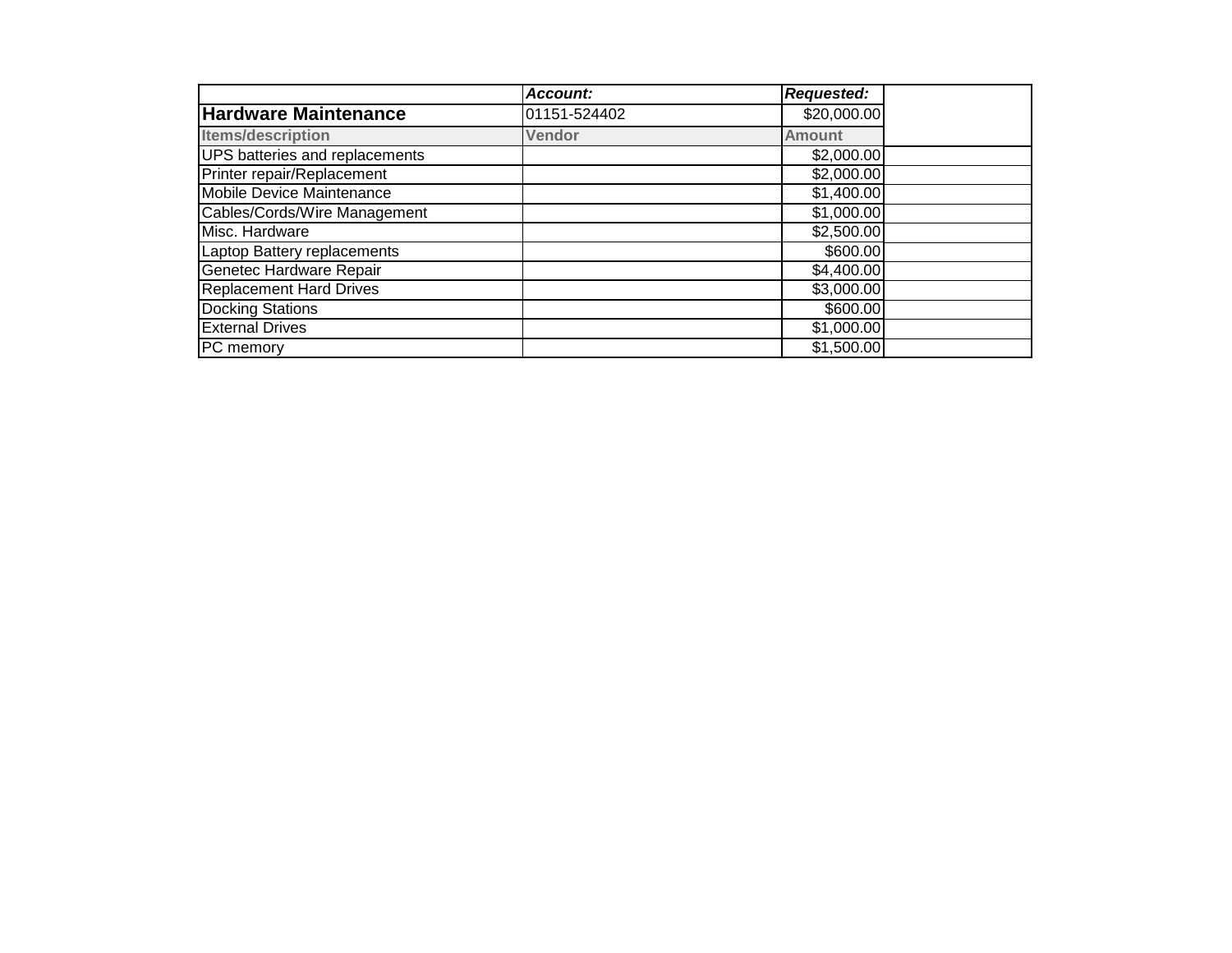|                                             | Account:                        | requested:   |                                                             |           |
|---------------------------------------------|---------------------------------|--------------|-------------------------------------------------------------|-----------|
| Software Maintenance                        | 01151-524403                    | \$374,500.00 |                                                             | Vendor ID |
|                                             |                                 |              |                                                             |           |
| Items/description                           | Vendor                          | Amount       | Notes:                                                      |           |
| Archive Social                              | Archive Social                  |              | \$2,388.00 annual cost. Backs up our social media           | 24493     |
| Departmentware                              | Departmentware, Inc.            |              | \$1,500.00 PD training software                             | 24811     |
| IMC for Fire                                | TriTech                         | \$6,780.50   |                                                             | 20663     |
| MySeniorCenter online payments              | xavus                           | \$1,450.00   |                                                             |           |
| EQ DLR addon for PD                         | Equature/DSS                    | \$541.00     |                                                             | 22488     |
|                                             |                                 |              |                                                             |           |
| Annual mapsonline subscription              | <b>PeopleGIS</b>                | \$8,000.00   |                                                             | 12577     |
| On Duty Police Scheduling Software          | Jivasoft Corp                   | \$2,600.00   |                                                             | 23351     |
| <b>IMC</b> for Police                       | TriTech                         | \$19,176.75  |                                                             | 20663     |
| StationSmarts Fire Dept software            | <b>StationSmarts</b>            | \$9,300.00   |                                                             | 23803     |
| Baraccuda Email Archiver maintenance        | <b>BCPI</b>                     | \$3,945.81   |                                                             | 13903     |
| sophos Intercept X                          | BCPI                            | \$9.940.00   |                                                             | 13903     |
| VMware enterprise Support contract          | <b>BCPI</b>                     |              | \$7,300.00 support for our virutal enviornment 13,000       | 13903     |
| Barracuda backup                            | <b>BCPI</b>                     | \$4.369.25   |                                                             | 13903     |
| MTS GPS Network Subscription                | <b>Maine Technical Source</b>   |              | \$2,295.00 Account #S1306709                                | 10872     |
| PMAM SaaS HCMP                              | <b>PMAM Corporation</b>         | \$1,000.00   |                                                             | 22961     |
| rectrac                                     | Vermont Systems                 |              | \$3,725.81 Total is \$6730. Split with Schools. Next year   | 5005      |
|                                             | All-traffic solutions           | \$1,500.00   |                                                             |           |
| TraffiCloud Maintenance Agreement for Radar |                                 |              |                                                             | 21718     |
| Vision System software for Assessor         | Vision Gov Solutions            |              | \$7,146.00 2-5 users                                        | 10538-3   |
| hunter smartshot                            | <b>Hunter Systems</b>           | \$299.00     |                                                             | 18976-1   |
| network security services 24/7              | Cerdant                         |              | \$13,566.00 firewall monitoring                             | 18685     |
| fingerprint machine 24/7 support            | Idemia                          | \$3,500.00   |                                                             | 22732     |
| vxtracker maintenance                       | telarus                         |              | \$1,170.00 supports 911 call system. Provides addresses     |           |
| AutoCAD Civil 3D 2013 subscription          | <b>DLT Solutions</b>            | \$9,775.79   |                                                             | 10079     |
| <b>ESRI ArcGIS</b>                          | esri                            | \$3,200.00   |                                                             | 13985-    |
| Support and update licensing all modules    | <b>Tyler Technologies</b>       | \$130,148.00 |                                                             | 15050     |
|                                             |                                 |              |                                                             |           |
| HP San Support                              | <b>HPE</b>                      | \$19,181.40  |                                                             | 23385     |
| NBM contract - town copiers/printers        | <b>NBM</b>                      | \$9,000.00   |                                                             | 6266      |
| website support and maintenance with cert   | CivicPlus                       | \$8,010.22   |                                                             | 22124     |
| westonahead.org registration                | qodaddy                         | \$31.34      |                                                             |           |
| westonportal.org private registration       | network solutions               | \$15.99      |                                                             |           |
| vranger license renewal (4)                 | connection                      |              | \$4,980.94 this controlls our virtual machine system's high |           |
| Application services TCM                    | <b>Tyler Technologies</b>       | \$3,600.00   |                                                             |           |
| Application services Dashboard              | <b>Tyler Technologies</b>       | \$1,530.00   |                                                             |           |
| Genetec SMA renewal                         | Signet                          |              | \$7,250.00 9/1-8/31/2021                                    |           |
| inear systems DIMS Support                  | inear Systems                   | \$500.00     |                                                             |           |
| gotoassist                                  | logmein                         | \$3,825.00   |                                                             |           |
|                                             | logmein                         | \$3,600.00   |                                                             |           |
| gotomypc                                    |                                 |              |                                                             |           |
| westonportal.org renewal                    | network solutions               | \$39.99      |                                                             |           |
| Duo user licenses for 2 factor auth.        | DUO                             | \$1,080.00   |                                                             |           |
| zoom cloud storage and monthly 3 users      | zoom                            | \$1,000.00   |                                                             |           |
| amazon business prime                       | amazon                          |              | \$1,200.00 town-wide                                        |           |
| Baraccuda Spam filter maintenance           | <b>BCPI</b>                     |              | \$1,165.00 spam filter support and maintenance              |           |
| SQL Standard for VISION 8                   | connection                      | \$1,515.00   |                                                             |           |
| westonportal.org domain registration        | network solutions               | \$1,500.00   |                                                             |           |
| Lansweeper Premium                          | Cleverbridge.net                |              | \$1,500.00 network inventory and management software        |           |
| scanmail for exchange                       | BCPI                            |              | \$2,700.00 email system antivirus                           |           |
| Veritas renewal                             | BCPI                            | \$850.00     |                                                             |           |
| Barracuda firewall maintenance              | <b>BCPI</b>                     | \$3,295.00   |                                                             |           |
|                                             |                                 |              |                                                             |           |
| CCS Content Management System, PD           | ccs                             |              | \$560.00 support and hosting for PD signage                 |           |
| payment.westonmass.org certificate          | <b>Comodo Security Services</b> | \$400.00     |                                                             |           |
| Adobe Illustrator                           | connection                      | \$1,400.00   |                                                             |           |
| autocad for buildings and grounds           | connection                      | \$1,235.00   |                                                             |           |
| Microsoft Office 365 20 users               | connection                      | \$2,700.00   |                                                             |           |
| RAVE alert maintenance                      | connection                      | \$9,000.00   |                                                             |           |
| Digicert SSL Certificate Renewal            | Digicert                        | \$1,000.00   |                                                             |           |
| 4 photoshop elements licenses for PD        | connection                      | \$384.00     |                                                             |           |
| eCopy Scan Software Support (TH)            | Ricoh                           | \$750.00     |                                                             |           |
|                                             |                                 |              |                                                             |           |
| ninite pro                                  | computer updating software      | \$1,620.00   |                                                             |           |
| Laserfiche                                  | _aserfiche                      | \$7,730.85   |                                                             |           |
| Managed services                            | eplus contract                  | \$9,560.00   |                                                             |           |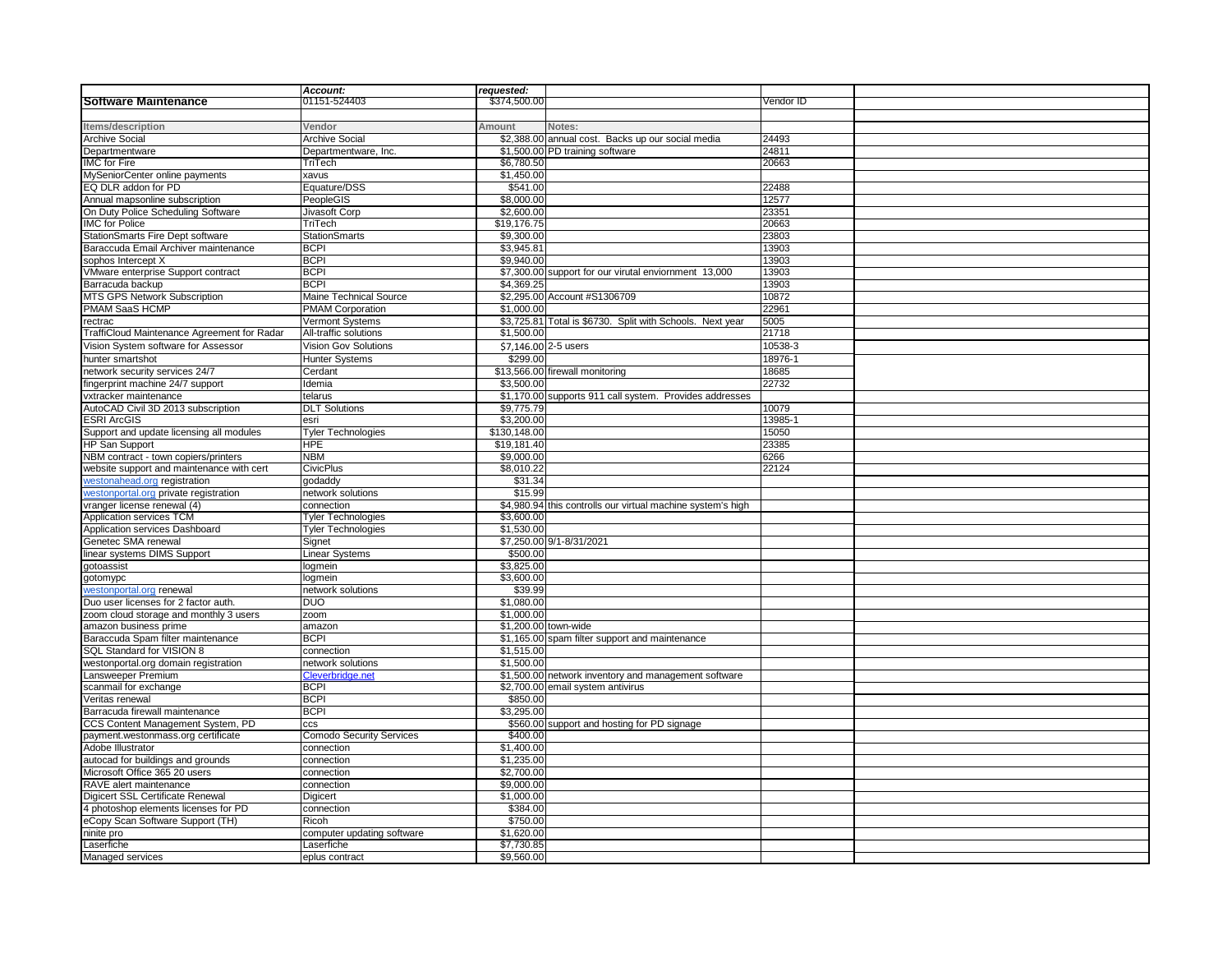| Linear systems             | DIMS <sub>2</sub>       | \$250.00 evidence scanning                                                  |
|----------------------------|-------------------------|-----------------------------------------------------------------------------|
|                            |                         | employee resource management solution for                                   |
| Pro Plan                   | <b>Crew Sense</b>       | \$3,115.00 Fire Dept. - replaces calendars/journals                         |
|                            |                         | Internal Affairs tracking software frontline                                |
|                            |                         | documentation, supervisory oversight and                                    |
| IAPro / blue team          | CI Technologies / IAPRO | \$4,500.00 organizational accountability                                    |
|                            |                         |                                                                             |
| Additions:                 | Cost:                   | Description:                                                                |
|                            |                         |                                                                             |
| Pro Plan                   |                         | \$3,115.00 employee resource management solution for Fire Dept. -           |
| IAPro / Blue Team          |                         | \$4,500.00 Internal Affairs tracking software frontline documentation,      |
| Gotoassist                 |                         | \$2,640.00 Allows IT to remote to machines to provide remote support        |
| Gotomypc                   |                         | \$3,600.00 Allows remote users to access their machines                     |
| Cerdant network monitoring |                         | \$7,923.00 They restructured their support tiers and this is the new yearly |
| Zoom / Zoom cloud storage  |                         | \$1,000.00                                                                  |
| amazon prime               |                         | \$1,200.00 Town-wide                                                        |
| lansweeper premium         |                         | \$1,200.00 network inventory, asset control and reporting tool              |
| .gov site                  |                         | \$400.00 registration yearly                                                |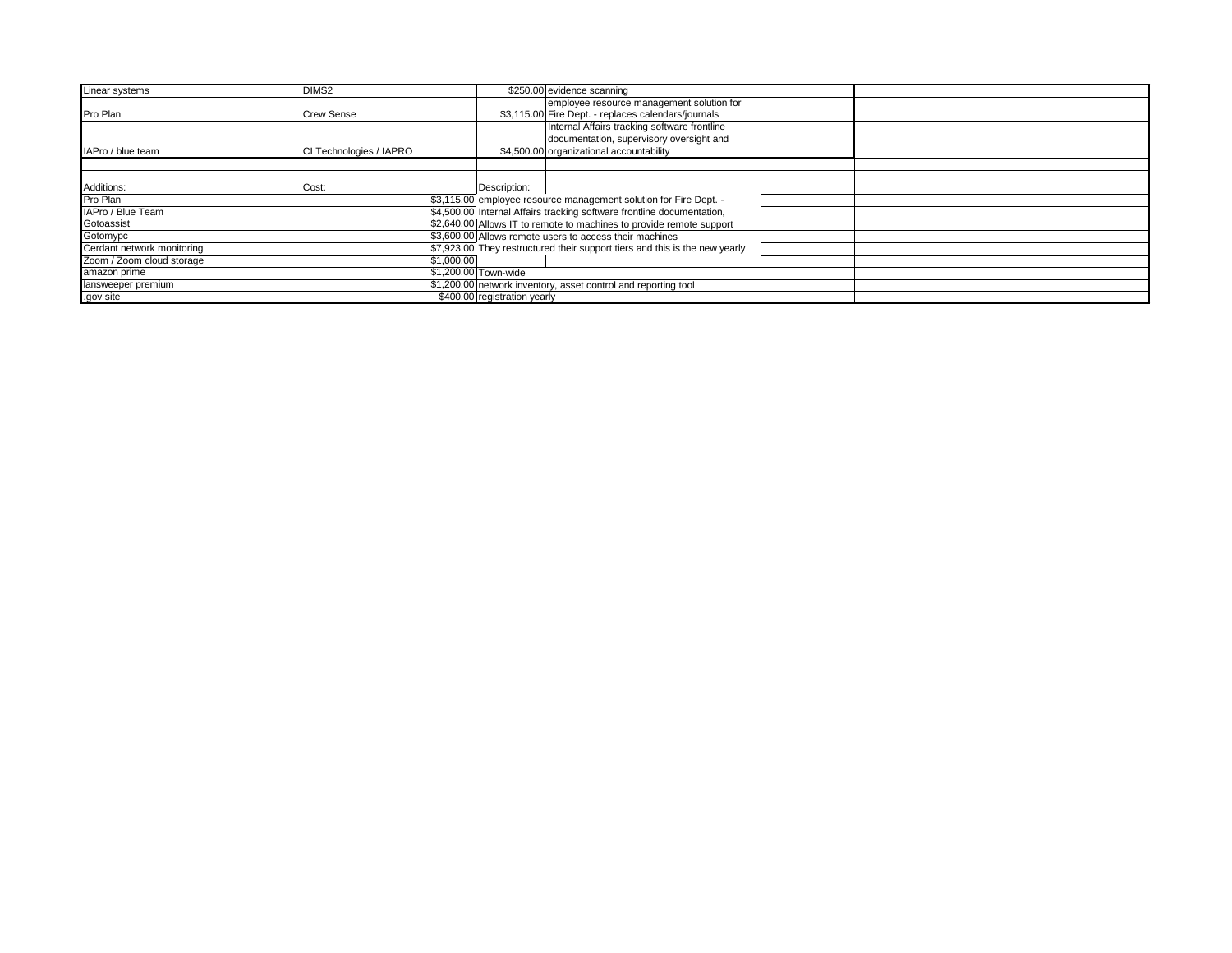|                                              | Account:                | <b>Requested:</b> |                                                          |
|----------------------------------------------|-------------------------|-------------------|----------------------------------------------------------|
| <b>Communications/Network</b>                | 01151-524404            | \$38,000.00       |                                                          |
| <b>Items/description</b>                     | Vendor                  | <b>Amount</b>     |                                                          |
| <b>Cisco SMARTNet Core</b>                   | le+ smartnet            | \$24,300.00       |                                                          |
| Comcast Line Town Hall                       | Comcast                 | \$1,000.00        |                                                          |
| Comcast Line PD                              | Comcast                 | \$2,800.68        |                                                          |
| <b>ISP Verizon FIOS Town Hall</b>            | <b>Verizon Fios</b>     | \$1,000.00        |                                                          |
| Verizon Fios PD line                         | Verizon Fios            | \$3,828.00        |                                                          |
| Verizon Wireless                             | <b>Verizon Wireless</b> | \$2,089.44        |                                                          |
| Verizon 4G Cellular Broadband connection for | Verizon                 |                   | \$3,000.00 Provides redundancy for our telephone system. |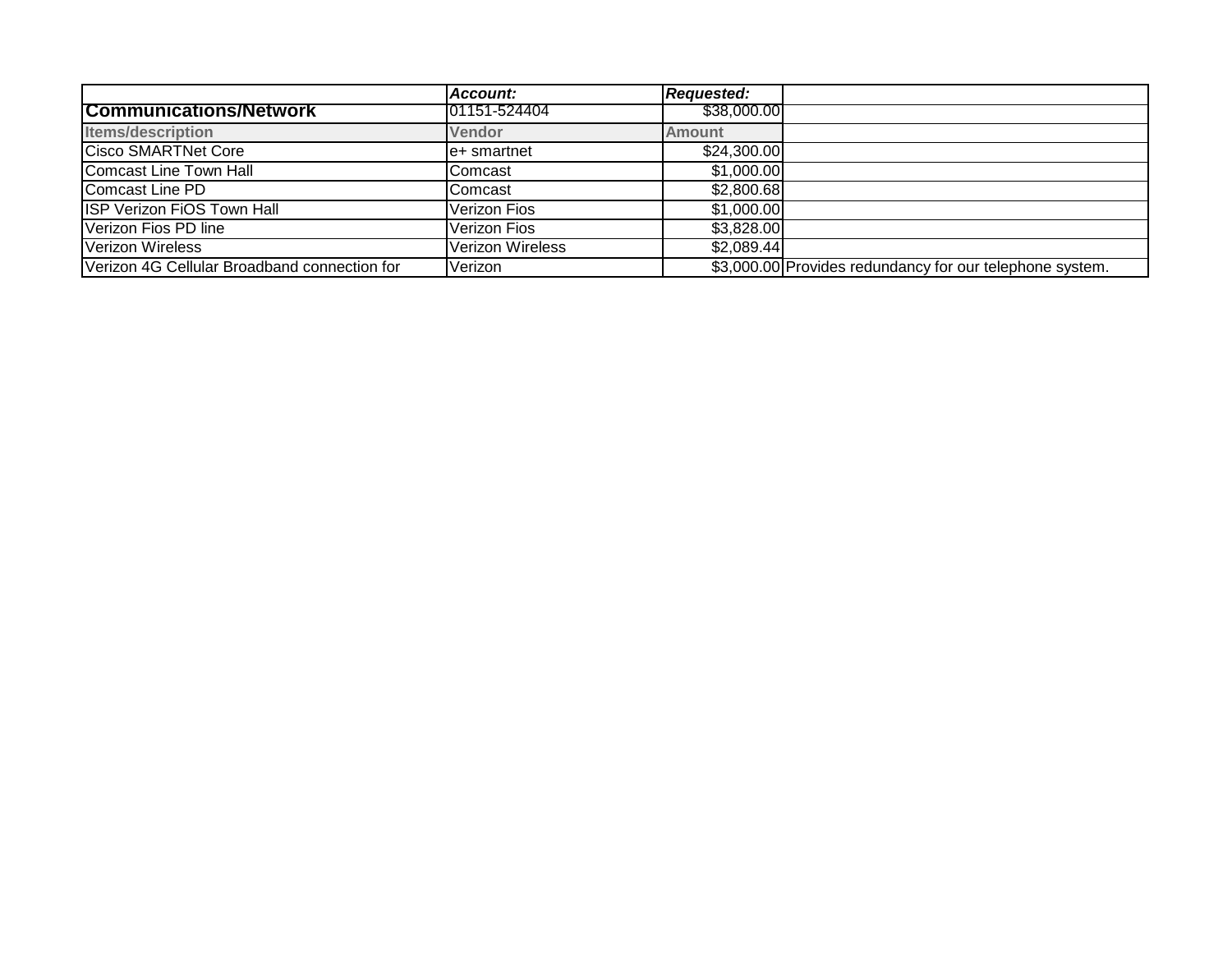|                                   | Account:     | <b>Requested:</b> |
|-----------------------------------|--------------|-------------------|
| <b>Professional Consulting</b>    | 01151-530300 | \$35,000.00       |
| <b>Items/description</b>          | Vendor       | <b>Amount</b>     |
| <b>ISP redundancy and routing</b> |              | \$2,000.00        |
| Networking and wireless support   |              | \$3,000.00        |
| <b>Genetec Consulting</b>         |              | \$10,000.00       |
| <b>GIS</b> consulting             |              | \$4,000.00        |
| Out of Warranty repairs           |              | \$4,000.00        |
| eplus                             |              | \$12,000.00       |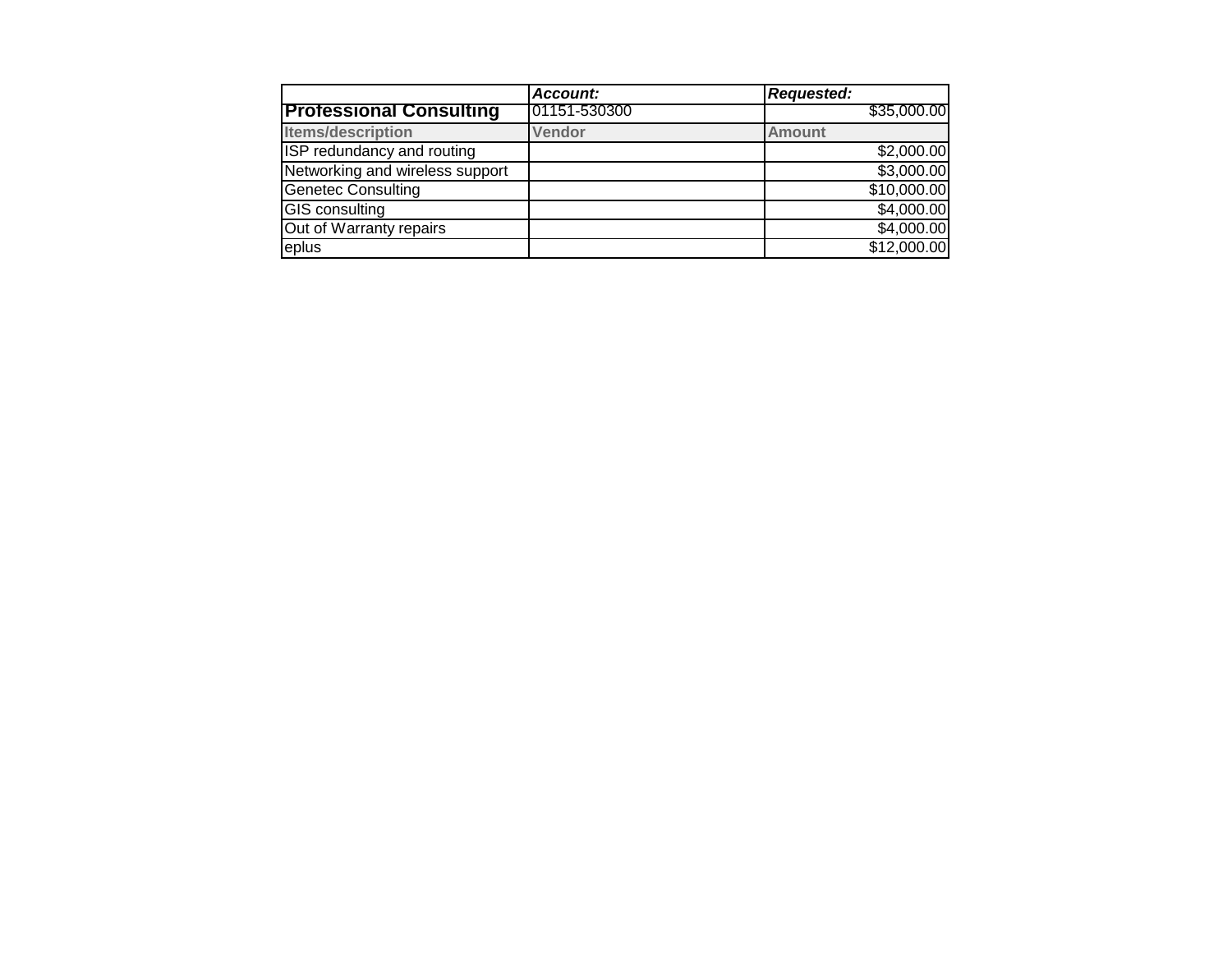|                               | Account:                | <b>Requested:</b> |  |
|-------------------------------|-------------------------|-------------------|--|
| <b>Education and Training</b> | 101151-530600           | \$10,000.00       |  |
|                               |                         |                   |  |
| <b>Items/description</b>      | <b>Vendor</b>           | <b>Amount</b>     |  |
| MGISA Membership              | <b>MGISA</b>            | \$100.00          |  |
| <b>Genetec Training</b>       | Genetec/Signet          | \$3,000.00        |  |
| Microsoft Training            | <b>Global Knowledge</b> | \$3,000.00        |  |
| Munis Training                | <b>Munis</b>            | \$4,000.00        |  |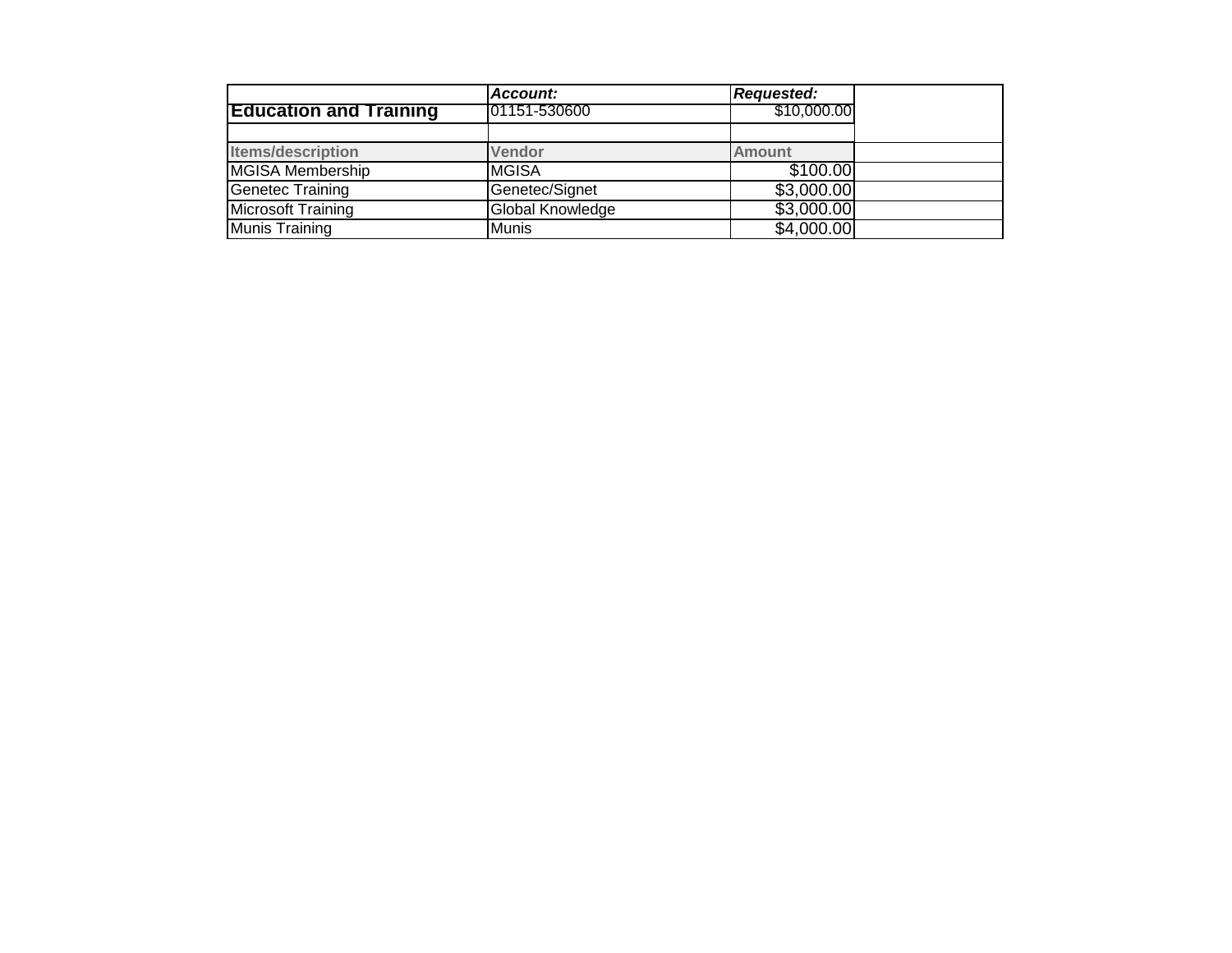|                            | <b>Account:</b> | <b>Requested:</b> |  |
|----------------------------|-----------------|-------------------|--|
| <b>Computer Supply</b>     | 01151-558200    | \$7,000.00        |  |
| <b>Items/description</b>   | Vendor          | <b>Amount</b>     |  |
| Phone replacements         |                 | \$2,500.00        |  |
| Toner                      |                 | \$500.00          |  |
| <b>Office Supplies</b>     |                 | \$500.00          |  |
| <b>Misc</b>                |                 | \$700.00          |  |
| Cases                      |                 | \$400.00          |  |
| Flash drives               |                 | \$200.00          |  |
| Media                      |                 | \$400.00          |  |
| Cables                     |                 | \$800.00          |  |
| mice/keyboards/peripherals |                 | \$1,000.00        |  |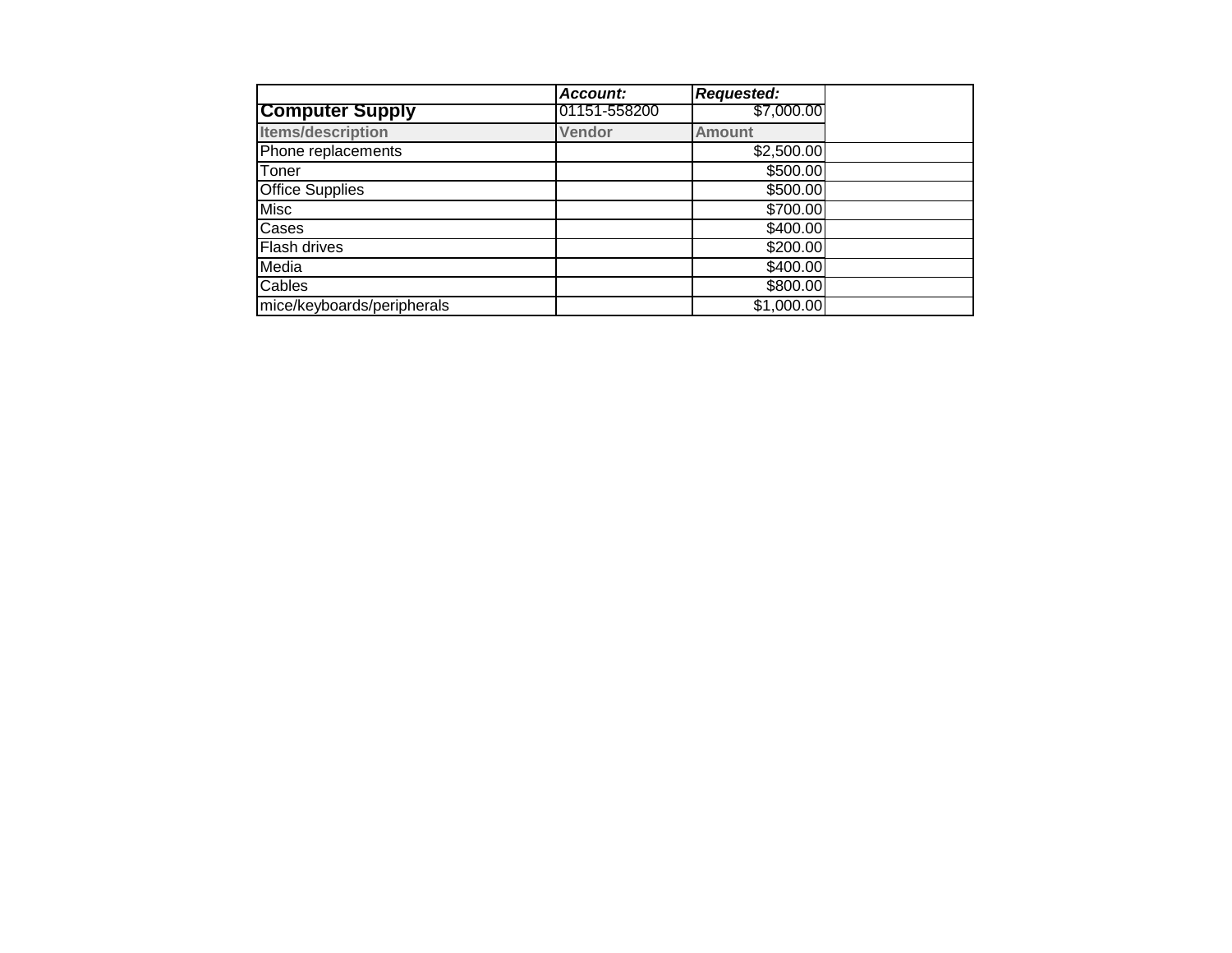|                        | Account:      | <b>Requested:</b> |        |
|------------------------|---------------|-------------------|--------|
| <b>IN STATE TRAVEL</b> | 101151-571100 | \$3,000,00        |        |
|                        |               |                   |        |
| <b>Description</b>     | Vendor        | <b>Amount</b>     | Notes: |
| Mileage Reimbursements |               |                   |        |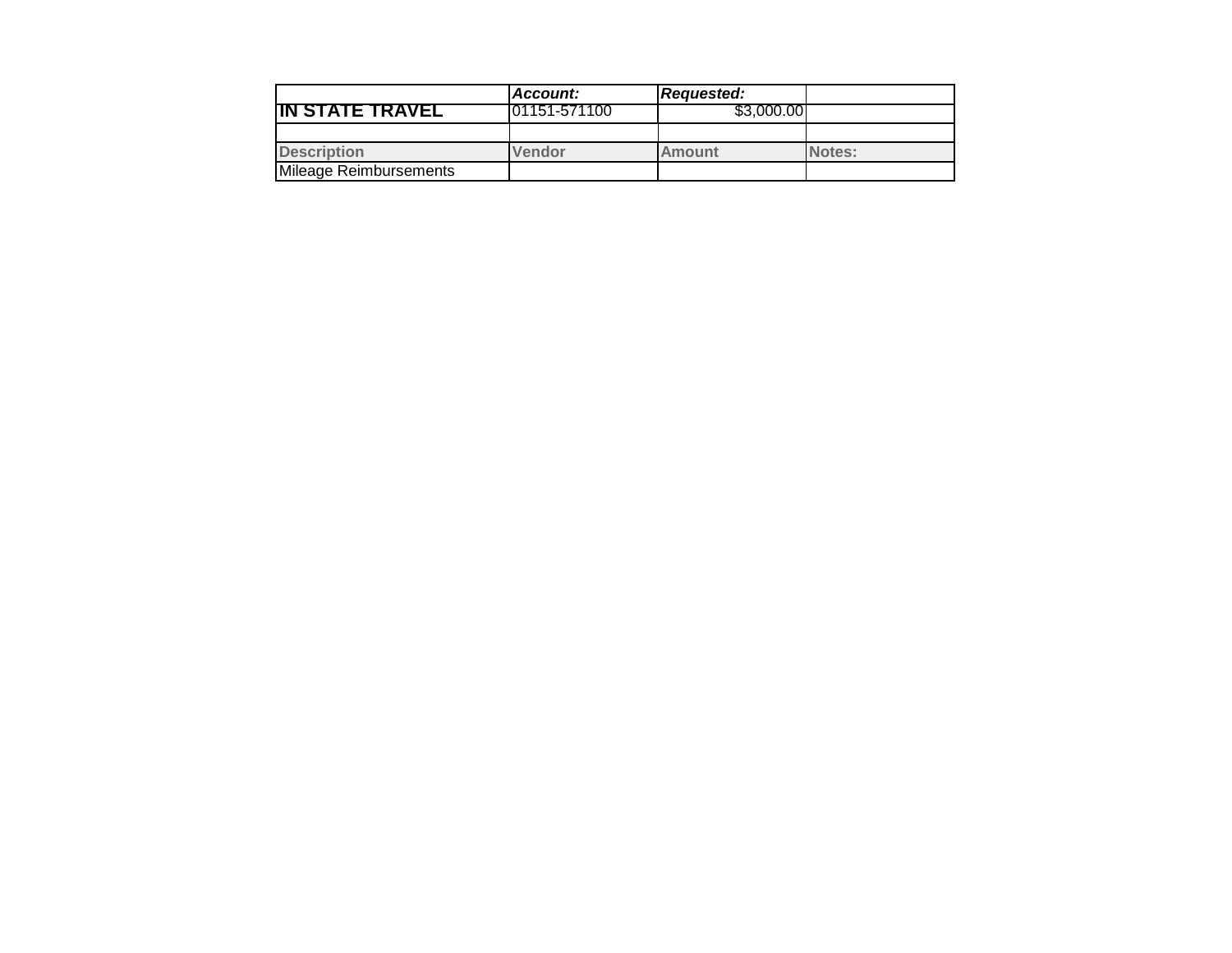|                           | l Account:          | Reauested:   |                                                                |
|---------------------------|---------------------|--------------|----------------------------------------------------------------|
| <b>Computer Hardware</b>  | 1201152-585101      | \$174.102.00 |                                                                |
| <b>Items/description</b>  | <b>IVendor</b>      | Amount       | Notes:                                                         |
| Replacement PCs townwide  | <b>I</b> connection | \$25,000,00  |                                                                |
| Camera replacements       | signet              |              | \$85,000.00 year 1st year assessment and start of replacments  |
| Office 365 implementation | <b>I</b> Microsoft  |              | \$64,102.00 includes migration and 1st year subscription costs |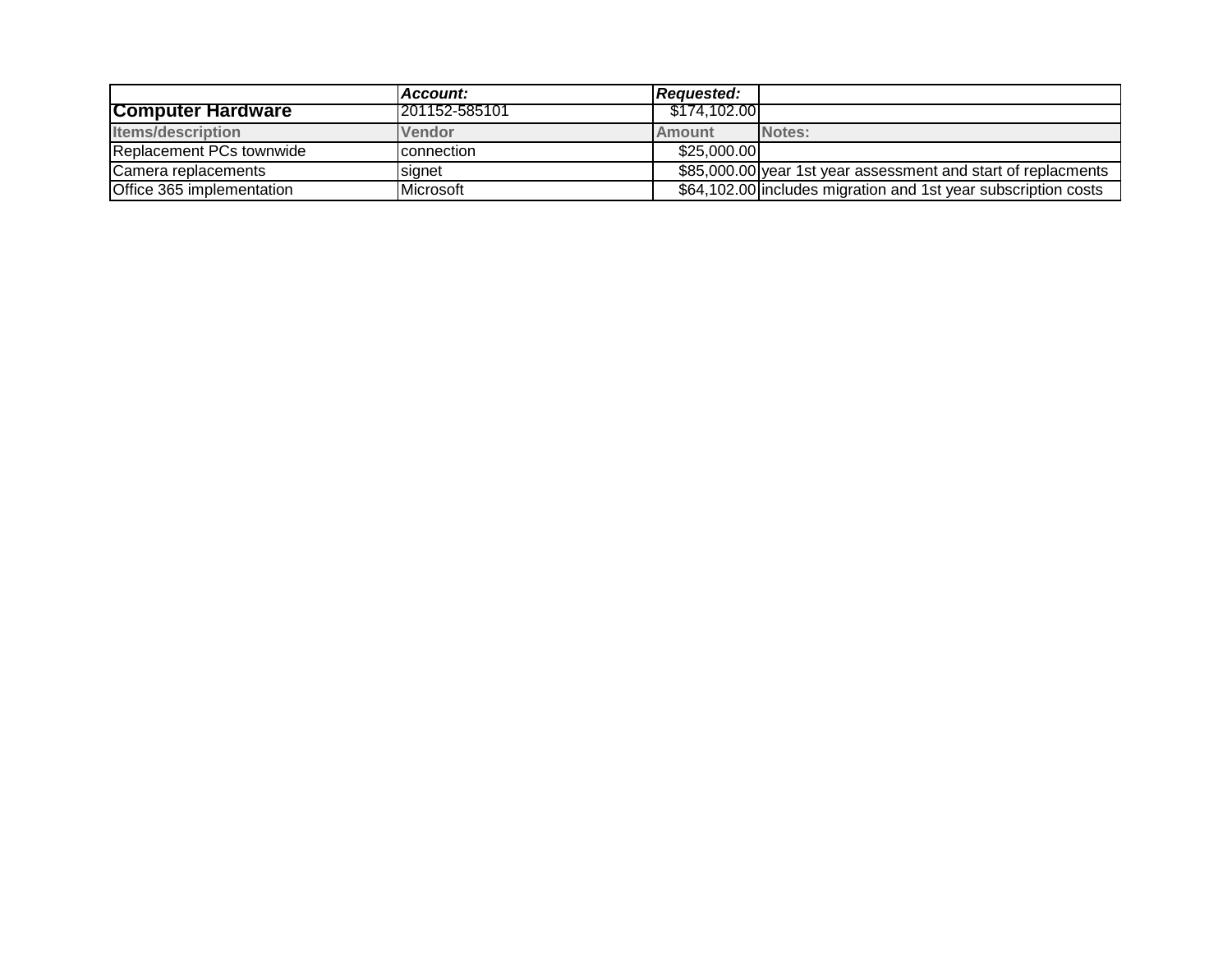# **Appraising vs. Assessing**

Why can't town assessors simply accept a bank appraiser's value placed on your property, or, conversely, why can't you simply go by the assessors' value when you're buying a home?

Assessors and appraisers in Massachusetts have a similar aim: to determine the fair market value of your property. However, there are subtle differences. Appraisers look at properties on an individual basis, while **Assessors conduct mass appraisals, as defined by the State Department of Revenue, in which the values of all properties in town are determined in accordance with uniform benchmarks, to assure a fair and equitable distribution of the overall tax burden**.

In general, appraised and assessed values should be similar. However, an appraiser has more leeway when it comes to unique factors, such as the view from a property, a house's situation on a corner lot, and the convenience and attractiveness of the interior layout. Assessors are generally bound by more rigid objective measures such as the type of house (colonial, ranch, etc.), square footage, finished area, the number of bedrooms and bathrooms, age, grade, and condition.

Finally, keep in mind that due to the need to reach back in time (RETROSPECTIVE TO PRIOR CALENDAR YEAR) during the mass appraisal process to gather sufficient sales data to apply to unsold properties, assessed values will always lag behind current market values.

# **Assessors vs. Appraisers**

Now that we have a general idea of the difference between assessing and appraising, we can better understand the differences between assessors' and appraisers' jobs.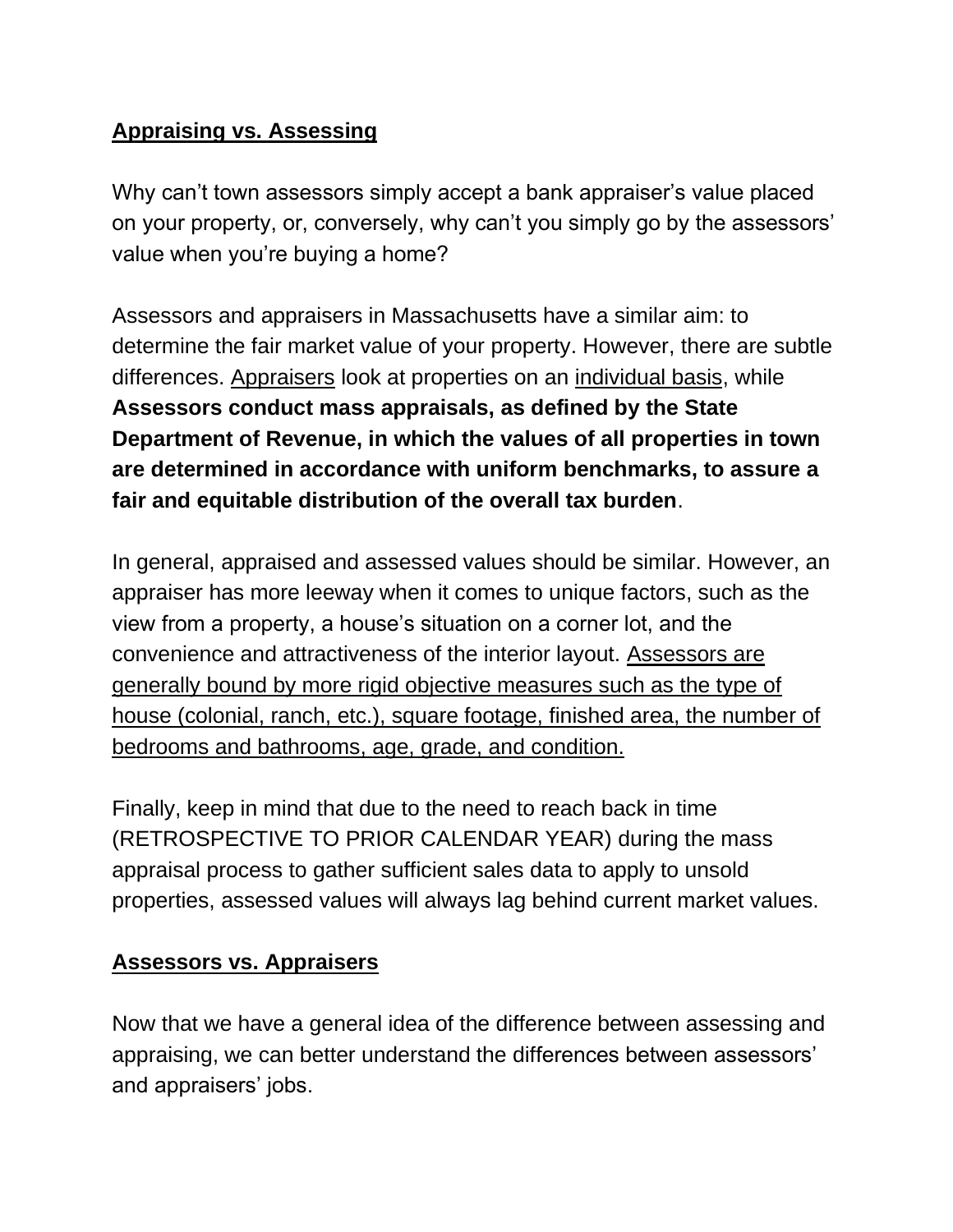According to the Bureau of Labor Statistics, Appraisers have independent clients and typically focus on valuing one property at a time. They often specialize in a certain type of real estate, such as commercial properties or homes.

Assessors usually work for local governments and are responsible for mass appraisals for tax assessment purposes. They must continuously update their records for new construction, building additions and improvements, property sales, forestry and agricultural designations, and so on. Although they do not usually focus on a single property outside of their cyclical review, they may revisit a property if the owner makes an abatement request.

*The mass appraisal techniques used by assessors require knowledge quite different from that used by single-property appraisers. Beyond the courses covering basic appraisal theory, mass appraisal courses cover topics most private sector appraisers never learn about, including mass market modeling, direct market estimation techniques like multiple regression analysis, adaptive estimation, and assessment ratio studies.* The International Association of Assessing Officers gives a number of advanced courses required for professional designation.

Quite simply, few appraisers have the training and experience to carry out mass revaluations – they normally must undergo 3 to 5 years of additional training and on-the-job experience to learn the science of mass appraisal.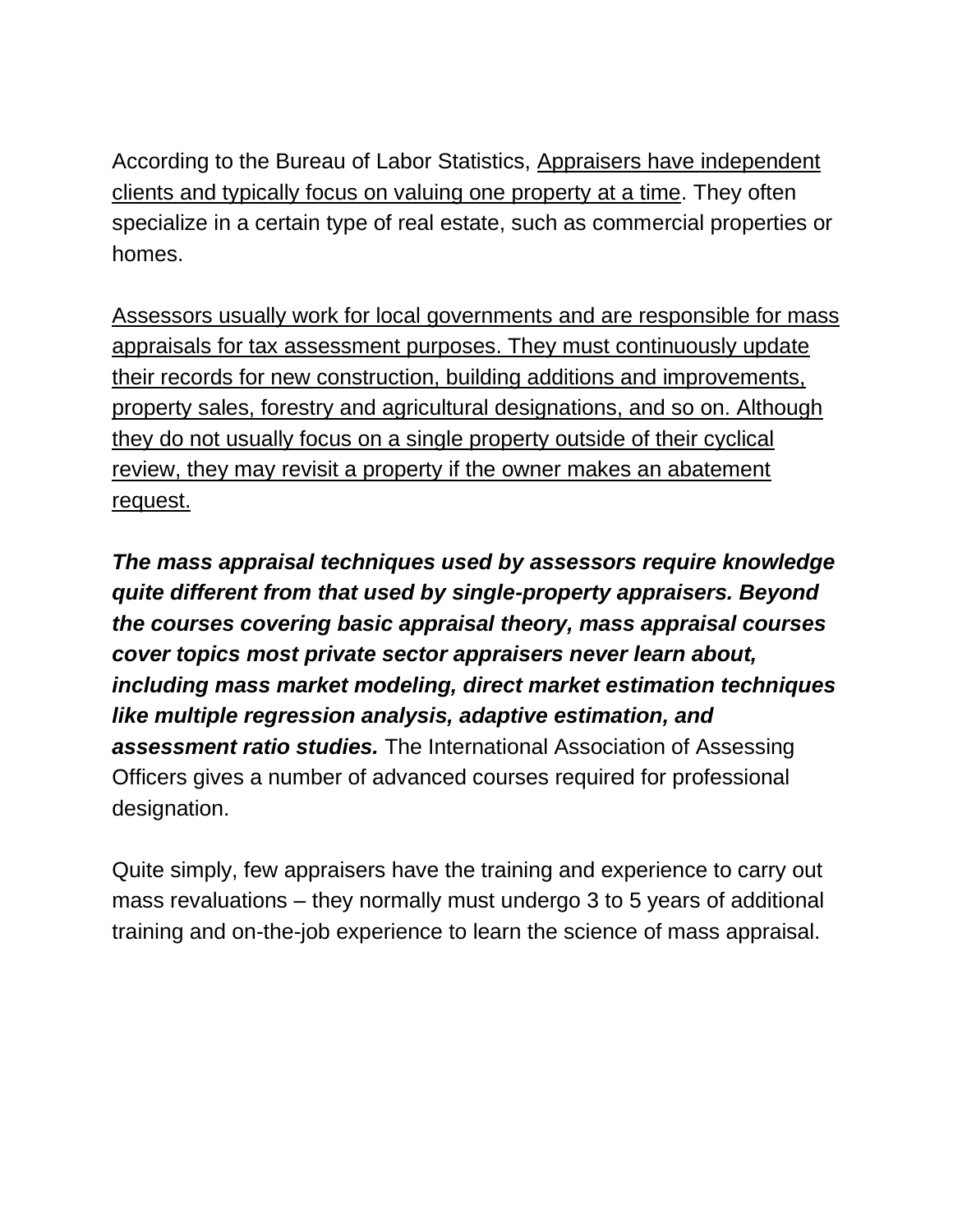# **Standard on Mass Appraisal of Real Property**

Approved July 2017

#### **International Association of Assessing Officers**

This standard replaces the January 2012 *Standard on Mass Appraisal of Real Property* and is a complete revision. The 2012 *Standard on Mass Appraisal of Real Property* was a partial revision that replaced the 2002 standard. The 2002 standard combined and replaced the 1983 *Standard on the Application of the Three Approaches to Value in Mass Appraisal*, the 1984 *Standard on Mass Appraisal*, and the 1988 *Standard on Urban Land Valuation.* IAAO assessment standards represent a consensus in the assessing profession and have been adopted by the Executive Board of IAAO. The objective of IAAO standards is to provide a systematic means by which concerned assessing officers can improve and standardize the operation of their offices. IAAO standards are advisory in nature and the use of, or compliance with, such standards is purely voluntary. If any portion of these standards is found to be in conflict with the *Uniform Standards of Professional Appraisal Practice (USPAP*) or state laws, *USPAP* and state laws shall govern.

Published by International Association of Assessing Officers 314 W 10th St Kansas City, MO 64105-1616

phone: 816.701.8100 fax: 816.701.8149 toll-free: 800.616.4226 web site: www.iaao.org

ISBN 978-0-88329-2075

Copyright ©2017 by the International Association of Assessing Officers All rights reserved.

No part of this publication may be reproduced in any form, in an electronic retrieval system or otherwise, without the prior written of the publisher. However, assessors wishing to use this standard for educating legislators and policy-makers may photocopy it for limited distribution.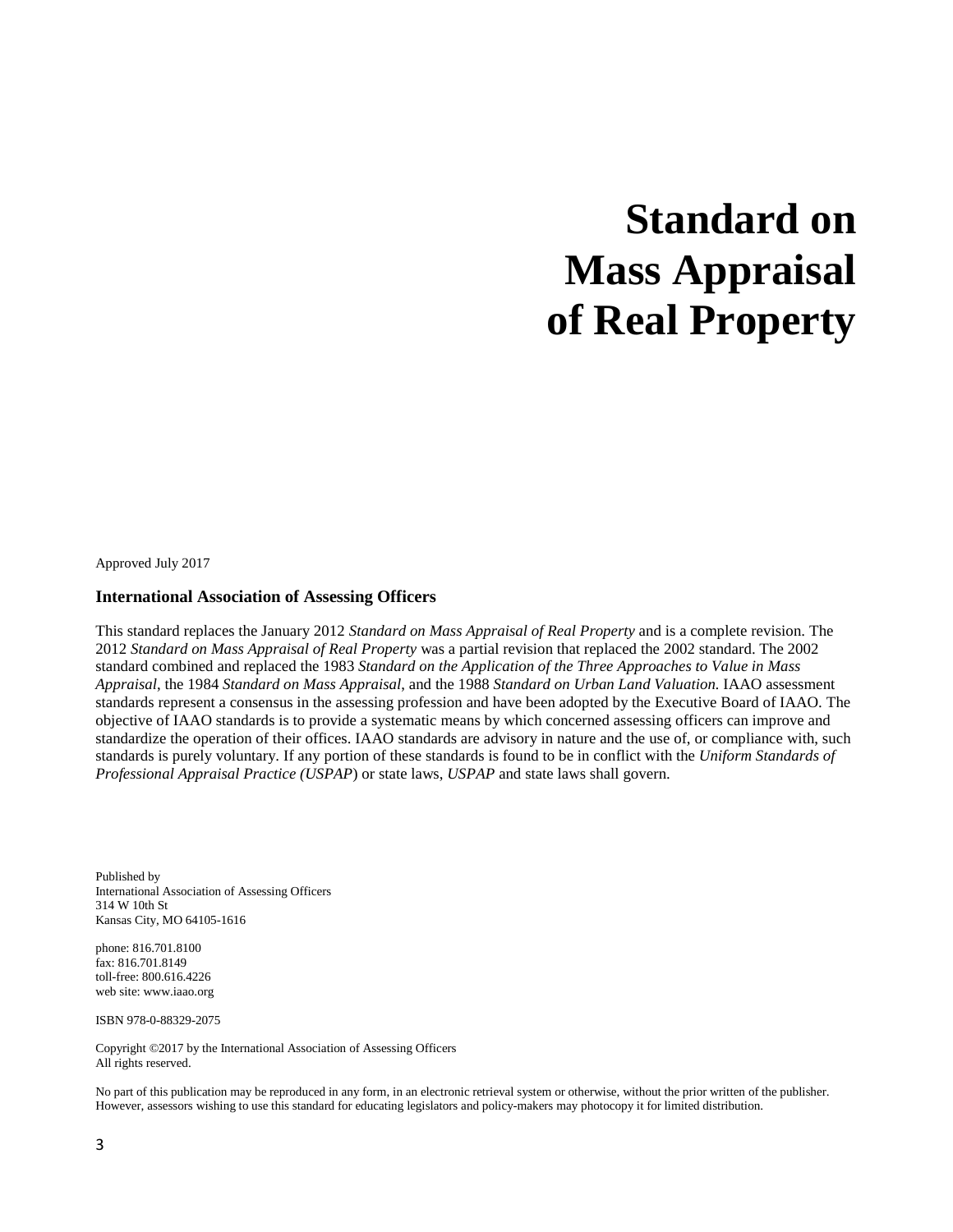# **Contents**

 $\overline{5}$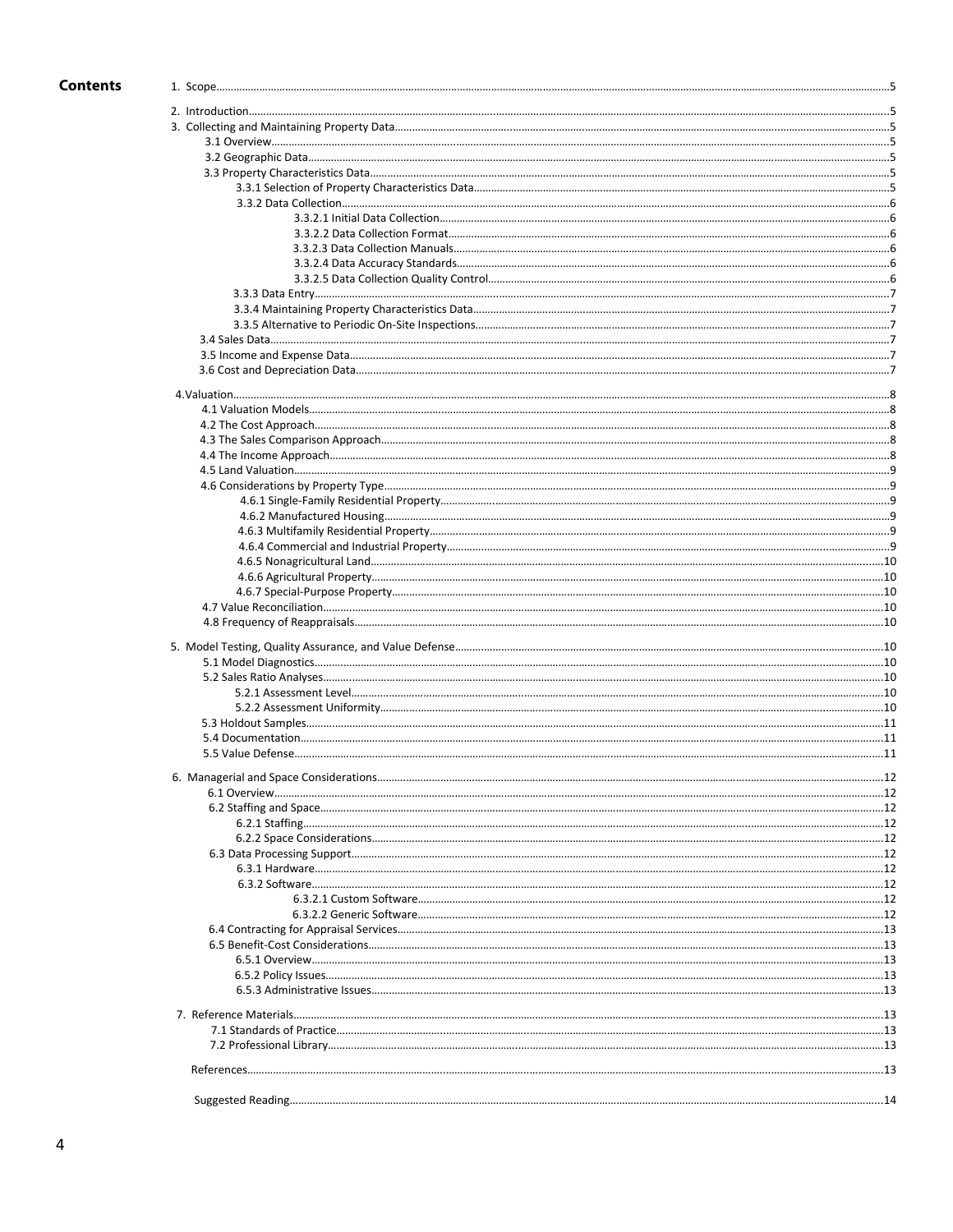# **1. Scope**

This standard defines requirements for the mass appraisal of real property. The primary focus is on mass appraisal for ad valorem tax purposes. However, the principles defined here should also be relevant to CAMAs (CAMAs) (or automated valuation models) used for other purposes, such as mortgage portfolio management. The standard primarily addresses the needs of the assessor, assessment oversight agencies, and taxpayers.

This standard addresses mass appraisal procedures by which the fee simple interest in property can be appraised at market value, including mass appraisal application of the three traditional approaches to value (cost, sales comparison, and income). Single-property appraisals, partial interest appraisals, and appraisals made on an other-than-market-value basis are outside the scope of this standard. Nor does this standard provide guidance on determining assessed values that differ from market value because of statutory constraints such as use value, classification, or assessment increase limitations.

Mass appraisal requires complete and accurate data, effective valuation models, and proper management of resources. Section 2 introduces mass appraisal. Section 3 focuses on the collection and maintenance of property data. Section 4 summarizes the primary considerations in valuation methods, including the role of the three approaches to value in the mass appraisal of various types of property. Section 5 addresses model testing and quality assurance. Section 6 discusses certain managerial considerations: staff levels, data processing support, contracting for reappraisals, benefit-cost issues, and space requirements. Section 7 discusses reference materials.

# **2. Introduction**

Market value for assessment purposes is generally determined through the application of mass appraisal techniques. Mass appraisal is the process of valuing a group of properties as of a given date and using common data, standardized methods, and statistical testing. To determine a parcel's value, assessing officers must rely upon valuation equations, tables, and schedules developed through mathematical analysis of market data. Values for individual parcels should not be based solely on the sale price of a property; rather, valuation schedules and models should be consistently applied to property data that are correct, complete, and up-to-date.

Properly administered, the development, construction, and use of a CAMA system results in a valuation system characterized by accuracy, uniformity, equity, reliability, and low per-parcel costs. Except for unique properties, individual analyses and appraisals of properties are not practical for ad valorem tax purposes.

# **3. Collecting and Maintaining Property Data**

The accuracy of values depends first and foremost on the completeness and accuracy of property characteristics and market data. Assessors will want to ensure that their CAMA systems provide for the collection and maintenance of relevant land, improvement, and location features. These data must also be accurately and consistently collected. The CAMA system must also provide for the storage and processing of relevant sales, cost, and income and expense data.

# **3.1 Overview**

Uniform and accurate valuation of property requires correct, complete, and up-to-date property data. Assessing offices must establish effective procedures for collecting and maintaining property data (i.e., property ownership, location, size, use, physical characteristics, sales price, rents, costs, and operating expenses). Such data are also used for performance audits, defense of appeals, public relations, and management information. The following sections recommend procedures for collecting these data.

# **3.2 Geographic Data**

Assessors should maintain accurate, up-to-date cadastral maps (also known as assessment maps, tax maps, parcel boundary maps, and property ownership maps) covering the entire jurisdiction with a unique identification number for each parcel. Such cadastral maps allow assessing officers to identify and locate all parcels, both in the field and in the office. Maps become especially valuable in the mass appraisal process when a geographic information system (GIS) is used. A GIS permits graphic displays of sale prices, assessed values, inspection dates, work assignments, land uses, and much more. In addition, a GIS permits high-level analysis of nearby sales, neighborhoods, and market trends; when linked to a CAMA system, the results can be very useful. For additional information on cadastral maps, parcel identification systems, and GIS, see the *Standard on Manual Cadastral Maps and Parcel Identifiers* (IAAO 2016b), *Standard on Digital Cadastral Maps and Parcel Identifiers* (IAAO 2015), *Procedures and Standards for a Multipurpose Cadastre* (National Research Council 1983), and *GIS Guidelines for Assessors* (URISA and IAAO 1999).

# **3.3 Property Characteristics Data**

The assessor should collect and maintain property characteristics data sufficient for classification, valuation, and other purposes. Accurate valuation of real property by any method requires descriptions of land and building characteristics.

# *3.3.1 Selection of Property Characteristics Data*

Property characteristics to be collected and maintained should be based on the following:

- Factors that influence the market in the locale in question<br>• Requirements of the valuation methods that will be
- Requirements of the valuation methods that will be employed
- Requirements of classification and property tax policy
- Requirements of other governmental and private users
- Marginal benefits and costs of collecting and maintaining each property characteristic

Determining what data on property characteristics to collect and maintain for a CAMA system is a crucial decision with long-term consequences. A pilot program is one means of evaluating the benefits and costs of collecting and maintaining a particular set of property characteristics (see Gloudemans and Almy 2011, 46–49). In addition, much can be learned from studying the data used in successful CAMAs in other jurisdictions. Data collection and maintenance are usually the costliest aspects of a CAMA. Collecting data that are of little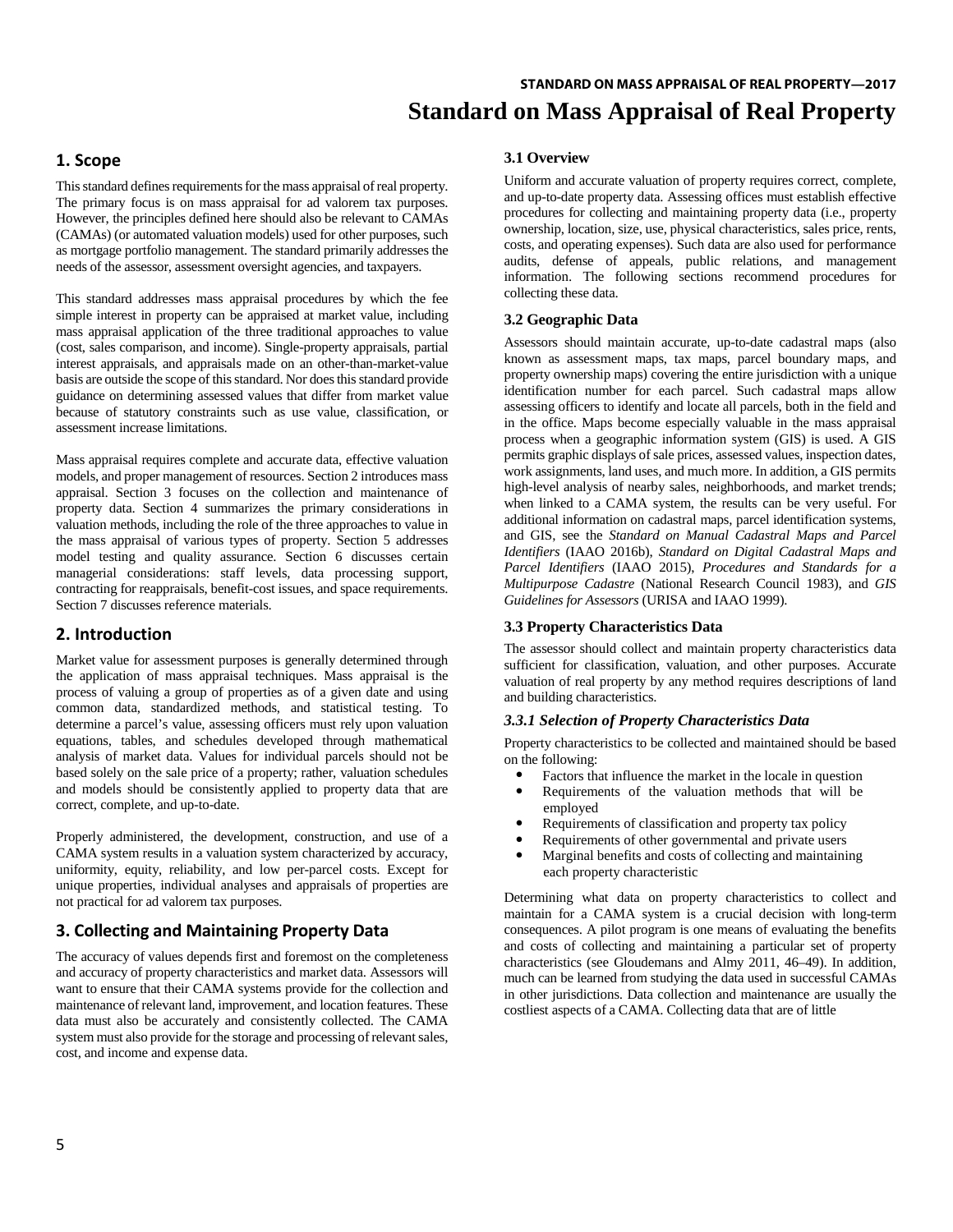importance in the assessment process should be avoided unless another governmental or private need is clearly demonstrated.

The quantity and quality of existing data should be reviewed. If the data are sparse and unreliable, a major recanvass will be necessary. Data that have been confirmed to be reliable should be used whenever possible. New valuation programs or enhancements requiring major recanvass activity or conversions to new coding formats should be viewed with suspicion when the existing database already contains most major property characteristics and is of generally good quality.

The following property characteristics are usually important in predicting residential property values:

*Improvement Data*

Living area

- Construction quality or key components thereof (foundation, exterior wall type, and the like)
- Effective age or condition
- Building design or style
- Secondary areas including basements, garages, covered porches, and balconies
- Building features such as bathrooms and central airconditioning
- Significant detached structures including guest houses, boat houses, and barns

#### *Land Data*

- Lot size
- Available utilities (sewer, water, electricity)

*Location Data*

- Market area
- Submarket area or neighborhood
- Site amenities, especially view and golf course or water frontage
- External nuisances, (e.g., heavy traffic, airport noise, or proximity to commercial uses).

For a discussion of property characteristics important for various commercial property types, see *Fundamentals of Mass Appraisal* (Gloudemans and Almy 2011, chapter 9).

# *3.3.2 Data Collection*

Collecting property characteristics data is a critical and expensive phase of reappraisal. A successful data collection program requires clear and standard coding and careful monitoring through a quality control program. The development and use of a data collection manual is essential to achieving accurate and consistent data collection. The data collection program should result in complete and accurate data.

#### *3.3.2.1 Initial Data Collection*

A physical inspection is necessary to obtain initial property characteristics data. This inspection can be performed either by appraisers or by specially trained data collectors. In a joint approach, experienced appraisers make key subjective decisions, such as the assignment of construction quality class or grade, and data collectors gather all other details. Depending on the data required, an interior inspection might be necessary. At a minimum, a comprehensive exterior inspection should be conducted. Measurement is an important part of data collection.

#### *3.3.2.2 Data Collection Format*

Data should be collected in a prescribed format designed to facilitate both the collecting of data in the field and the entry of the data into the computer system.

A logical arrangement of the collection format makes data collection easier. For example, all items requiring an interior inspection should be grouped together. The coding of data should be as objective as possible, with measurements, counts, and check-off items used in preference to items requiring subjective evaluations (such as "number of plumbing fixtures" versus "adequacy of plumbing: poor, average, good"). With respect to check-off items, the available codes should be exhaustive and mutually exclusive, so that exactly one code logically pertains to each observable variation of a building feature (such as structure or roof type). The data collection format should promote consistency among data collectors, be clear and easy to use, and be adaptable to virtually all types of construction. Specialized data collection formats may be necessary to collect information on agricultural property, timberland, commercial and industrial parcels, and other property types.

#### *3.3.2.3 Data Collection Manuals*

A clear, thorough, and precise data collection manual is essential and should be developed, updated, and maintained. The written manual should explain how to collect and record each data item. Pictures, examples, and illustrations are particularly helpful. The manual should be simple yet complete. Data collection staff should be trained in the use of the manual and related updates to maintain consistency. The manual should include guidelines for personal conduct during field inspections, and if interior data are required, the manual should outline procedures to be followed when the property owner has denied access or when entry might be risky.

#### *3.3.2.4 Data Accuracy Standards*

The following standards of accuracy for data collection are recommended.

- Continuous or area measurement data, such as living area and exterior wall height, should be accurate within 1 foot (rounded to the nearest foot) of the true dimensions or within 5 percent of the area. (One foot equates to approximately 30 centimeters in the metric system.) If areas, dimensions, or volumes must be estimated, the property record should note the instances in which quantities are estimated.
- For each objective, categorical, or binary data field to be collected or verified, at least 95 percent of the coded entries should be accurate. Objective, categorical, or binary data characteristics include such attributes as exterior wall material, number of full bathrooms, and waterfront view. As an example, if a data collector captures 10 objective, categorical, or binary data items for 100 properties, at least 950 of the 1,000 total entries should be correct.
- For each subjective categorical data field collected or verified, data should be coded correctly at least 90 percent of the time. Subjective categorical data characteristics include data items such as quality grade, physical condition, and architectural style.
- Regardless of specific accuracy requirements, consistent measurement is important. Standards including national, local and regional practices exist to support consistent measurement. The standard of measurement should be documented as part of the process. (American Institute of Architects 1995; Marshall & Swift Valuation Service 2017; International Property Measurement Standards Coalition n.d.; Building Owners and Managers Association International 2017)

# *3.3.2.5 Data Collection Quality Control*

A quality control program is necessary to ensure that data accuracy standards are achieved and maintained. Independent quality control inspections should occur immediately after the data collection phase begins and may be performed by jurisdiction staff, project consultants,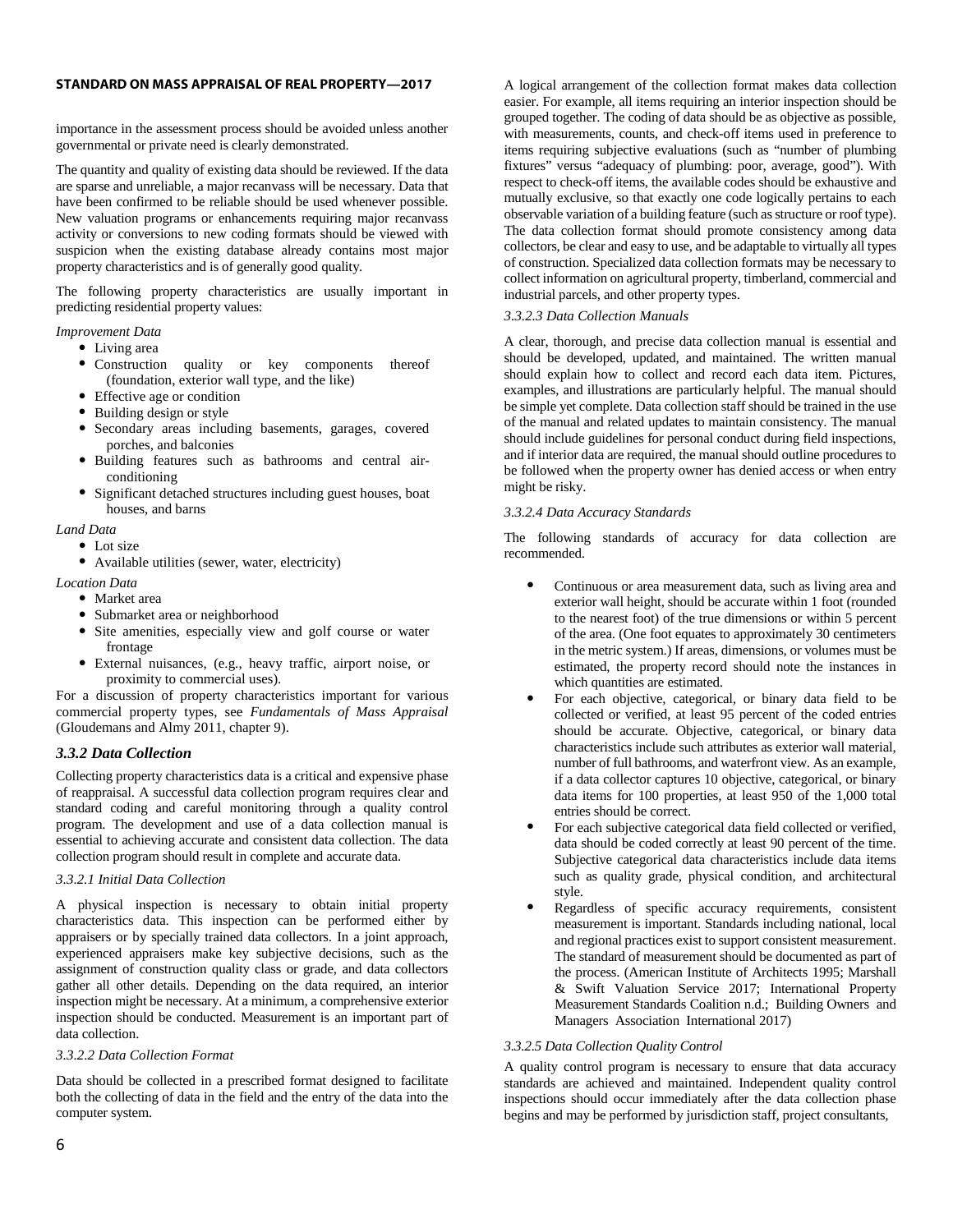auditing firms, or oversight agencies. The inspections should review random samples of finished work for completeness and accuracy and keep tabulations of items coded correctly or incorrectly, so that statistical tests can be used to determine whether accuracy standards have been achieved. Stratification by geographic area, property type, or individual data collector can help detect patterns of data error. Data that fail to meet quality control standards should be recollected.

The accuracy of subjective data should be judged primarily by conformity with written specifications and examples in the data collection manual. The data reviewer should substantiate subjective data corrections with pictures or field notes.

# *3.3.3 Data Entry*

To avoid duplication of effort, the data collection form should be able to serve as the data entry form. Data entry should be routinely audited to ensure accuracy.

Data entry accuracy should be as close to 100 percent as possible and should be supported by a full set of range and consistency edits. These are error or warning messages generated in response to invalid or unusual data items. Examples of data errors include missing data codes and invalid characters. Warning messages should also be generated when data values exceed normal ranges (e.g., more than eight rooms in a 1,200-square-foot residence). The warnings should appear as the data are entered. When feasible, action on the warnings should take place during data entry. Field data entry devices provide the ability to edit data as it is entered and also eliminate data transcription errors.

# *3.3.4 Maintaining Property Characteristics Data*

Property characteristics data should be continually updated in response to changes brought about by new construction, new parcels, remodeling, demolition, and destruction. There are several ways of updating data. The most efficient method involves building permits. Ideally, strictly enforced local ordinances require building permits for all significant construction activity, and the assessor's office receives copies of the permits. This method allows the assessor to identify properties whose characteristics are likely to change, to inspect such parcels on a timely basis (preferably as close to the assessment date as possible), and to update the files accordingly.

Another method is aerial photography, which also can be helpful in identifying new or previously unrecorded construction and land use. Some jurisdictions use self-reporting, in which property owners review the assessor's records and submit additions or corrections. Information derived from multiple listing sources and other third-party vendors can also be used to validate property records.

Periodic field inspections can help ensure that property characteristics data are complete and accurate. Assuming that most new construction activity is identified through building permits or other ongoing procedures, a physical review including an on-site verification of property characteristics should be conducted at least every 4 to 6 years. Reinspections should include partial remeasurement of the two most complex sides of improvements and a walk around the improvement to identify additions and deletions. Photographs taken at previous physical inspections can help identify changes.

# *3.3.5 Alternative to Periodic On-site Inspections*

Provided that initial physical inspections are timely completed and that an effective system of building permits or other methods of routinely identifying physical changes is in place, jurisdictions may employ a set of digital imaging technology tools to supplement field reinspections

with a computer-assisted office review. These imaging tools should include the following:

• Current high-resolution street-view images (at a sub-inch pixel resolution that enables quality grade and physical condition to be verified)

• Orthophoto images (minimum 6-inch pixel resolution in urban/suburban and 12-inch resolution in rural areas, updated every 2 years in rapid-growth areas or 6–10 years in slow-growth areas)

• Low-level oblique images capable of being used for measurement verification (four cardinal directions, minimum 6-inch pixel resolution in urban/suburban and 12-inch pixel resolution in rural areas, updated every 2 years in rapid-growth areas or 6–10 years in slow-growth areas).

These tool sets may incorporate change detection techniques that compare building dimension data (footprints) in the CAMA system to georeferenced imagery or remote sensing data from sources (such as LiDAR [light detection and ranging]) and identify potential CAMA sketch discrepancies for further investigation.

Assessment jurisdictions and oversight agencies must ensure that images meet expected quality standards. Standards required for vendor-supplied images should be spelled out in the Request for Proposal (RFP) and contract for services, and images should be checked for compliance with specified requirements. For general guidance on preparing RFPs and contracting for vendor-supplied services, see the *Standard on Contracting for Assessment Services* [IAAO 2008].

In addition, appraisers should visit assigned areas on an annual basis to observe changes in neighborhood condition, trends, and property characteristics. An on-site physical review is recommended when significant construction changes are detected, a property is sold, or an area is affected by catastrophic damage. Building permits should be regularly monitored and properties that have significant change should be inspected when work is complete.

# **3.4 Sale Data**

States and provinces should seek mandatory disclosure laws to ensure comprehensiveness of sale data files. Regardless of the availability of such statutes, a file of sale data must be maintained, and sales must be properly reviewed and validated. Sale data are required in all applications of the sales comparison approach, in the development of land values and market-based depreciation schedules in the cost approach, and in the derivation of capitalization rates or discount rates in the income approach. Refer to *Mass Appraisal of Real Property* (Gloudemans 1999, chapter 2) or *Fundamentals of Mass Appraisal (*Gloudemans and Almy 2011 chapter 2) for guidelines on the acquisition and processing of sale data.

# **3.5 Income and Expense Data**

Income and expense data must be collected for income-producing property and reviewed by qualified appraisers to ensure their accuracy and usability for valuation analysis (see Section 4.4.). Refer to *Mass Appraisal of Real Property* (Gloudemans 1999, chapter 2) or *Fundamentals of Mass Appraisal* (Gloudemans and Almy 2011, chapter 2) for guidelines addressing the collection and processing of income and expense data.

# **3.6 Cost and Depreciation Data**

Current cost and depreciation data adjusted to the local market are required for the cost approach (see Section 4.2). Cost and depreciation manuals and schedules can be purchased from commercial services or created in-house. See *Mass Appraisal of Real Property* (Gloudemans 1999, chapter 4) or *Fundamentals of Mass Appraisal (*Gloudemans and Almy 2011, 180–193) for guidelines on creating manuals and schedules.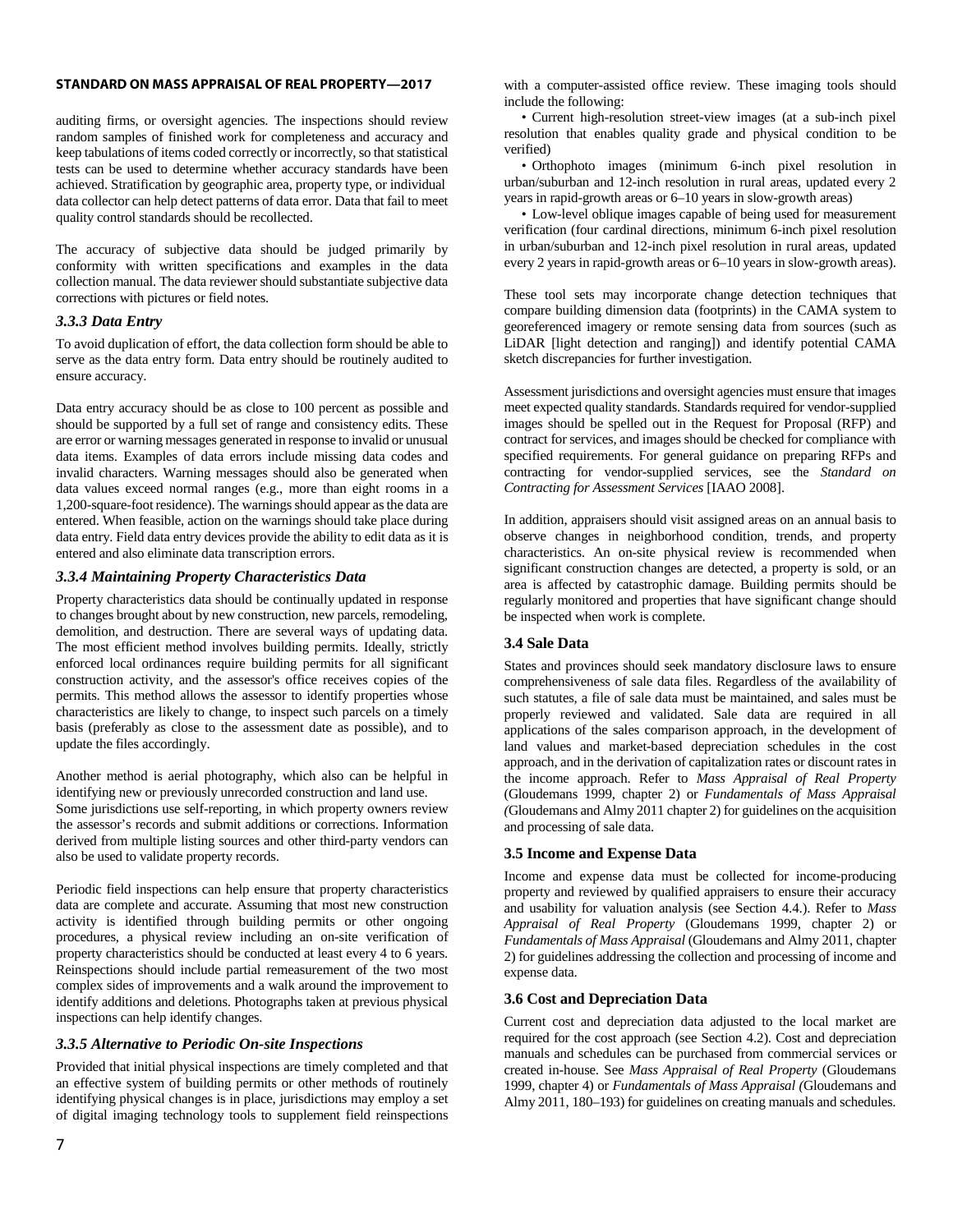# **4. Valuation**

Mass appraisal analysis begins with assigning properties to use classes or strata based on highest and best use, which normally equates to current use. Some statutes require that property be valued for ad valorem tax purposes at current use regardless of highest and best use. Zoning and other land use controls normally dictate highest and best use of vacant land. In the absence of such restrictions, the assessor must determine the highest and best use of the land by analyzing the four components legally permissible, physically possible, appropriately supported, and financially feasible—thereby resulting in the highest value. Special attention may be required for properties in transition, interim or nonconforming uses, multiple uses, and excess land.

# **4.1 Valuation Models**

Any appraisal, whether single-property appraisal or mass appraisal, uses a model, that is, a representation in words or an equation of the relationship between value and variables representing factors of supply and demand. Mass appraisal models attempt to represent the market for a specific type of property in a specified area. Mass appraisers must first specify the model, that is, identify the supply and demand factors and property features that influence value, for example, square feet of living area. Then they must calibrate the model, that is, determine the adjustments or coefficients that best represent the value contribution of the variables chosen, for example, the dollar amount the market places on each square foot of living area. Careful and extensive market analysis is required for both specification and calibration of a model that estimates values accurately. Mass appraisal models apply to all three approaches to value: the cost approach, the sales comparison approach, and the income approach.

Valuation models are developed for defined property groups. For residential properties, geographic stratification is appropriate when the value of property attributes varies significantly among areas and each area is large enough to provide adequate sales. It is particularly effective when housing types and styles are relatively uniform within areas. Separate models are developed for each market area (also known as economic or model areas). Subareas or neighborhoods can serve as variables in the models and can also be used in land value tables and selection of comparable sales. (See *Mass Appraisal of Real Property* [Gloudemans 1999, 118–120] or *Fundamentals of Mass Appraisal* [Gloudemans and Almy 2011, 139–143] for guidelines on stratification.) Smaller jurisdictions may find it sufficient to develop a single residential model.

Commercial and income-producing properties should be stratified by property type. In general, separate models should be developed for apartment, warehouse/industrial, office, and retail properties. Large jurisdictions may be able to stratify apartment properties further by type or area or to develop multiple models for other income properties with adequate data.

# **4.2 The Cost Approach**

The cost approach is applicable to virtually all improved parcels and, if used properly, can produce accurate valuations. The cost approach is more reliable for newer structures of standard materials, design, and workmanship. It produces an estimate of the value of the fee simple interest in a property.

Reliable cost data are imperative in any successful application of the cost approach. The data must be complete, typical, and current. Current construction costs should be based on the cost of replacing a structure with one of equal utility, using current materials, design, and building standards. In addition to specific property types, cost models should include the cost of individual construction components and building items in order to adjust for features that differ from base specifications. These costs should be incorporated into a construction cost manual and related computer software. The software can perform the valuation function, and the manual, in addition to providing documentation, can be used when nonautomated calculations are required.

Construction cost schedules can be developed in-house, based on a systematic study of local construction costs, obtained from firms specializing in such information, or custom-generated by a contractor. Cost schedules should be verified for accuracy by applying them to recently constructed improvements of known cost. Construction costs also should be updated before each assessment cycle.

The most difficult aspects of the cost approach are estimates of land value and accrued depreciation. These estimates must be based on noncost data (primarily sales) and can involve considerable subjectivity. Land values used in the cost approach must be current and consistent. Often, they must be extracted from sales of improved property because sales of vacant land are scarce. Section 4.5 provides standards for land valuation in mass appraisal.

Depreciation schedules can be extracted from sales data in several ways. See *Mass Appraisal of Real Property* (Gloudemans 1999, chapter 4) or *Fundamentals of Mass Appraisal* (Gloudemans and Almy 2011, 189– 192).

# **4.3 The Sales Comparison Approach**

The sales comparison approach estimates the value of a subject property by statistically analyzing the sale prices of similar properties. This approach is usually the preferred approach for estimating values for residential and other property types with adequate sales.

Applications of the sales comparison approach include direct market models and comparable sales algorithms (see *Mass Appraisal of Real Property* [Gloudemans 1999, chapters 3 and 4], *Fundamentals of Mass Appraisal* [Gloudemans and Almy 2011, chapters 4 and 6], and the *Standard on Automated Valuation Models (AVMs)* [IAAO 2003]). Comparable sales algorithms are most akin to single-property appraisal applications of the sales comparison approach. They have the advantages of being familiar and easily explained and can compensate for less wellspecified or calibrated models, because the models are used only to make adjustments to the selected comparables. They can be problematic if the selected comparables are not well validated or representative of market value. Because they predict market value directly, direct market models depend more heavily on careful model specification and calibration. Their advantages include efficiency and consistency, because the same model is directly applied against all properties in the model area.

Users of comparable sales algorithms should be aware that sales ratio statistics will be biased if sales used in the ratio study are used as comparables for themselves in model development. This problem can be avoided by (1) not using sales as comparables for themselves in modeling or (2) using holdout or later sales in ratio studies.

# **4.4 The Income Approach**

In general, for income-producing properties, the income approach is the preferred valuation approach when reliable income and expense data are available, along with well-supported income multipliers, overall rates, and required rates of return on investment. Successful application of the income approach requires the collection, maintenance, and careful analysis of income and expense data.

Mass appraisal applications of the income approach begin with collecting and processing income and expense data. (These data should be expressed on an appropriate per-unit basis, such as per square foot or per apartment unit.) Appraisers should then compute normal or typical gross incomes, vacancy rates, net incomes, and expense ratios for various homogeneous strata of properties. These figures can be used to judge the reasonableness of reported data for individual parcels and to estimate income and expense figures for parcels with unreported data. Actual or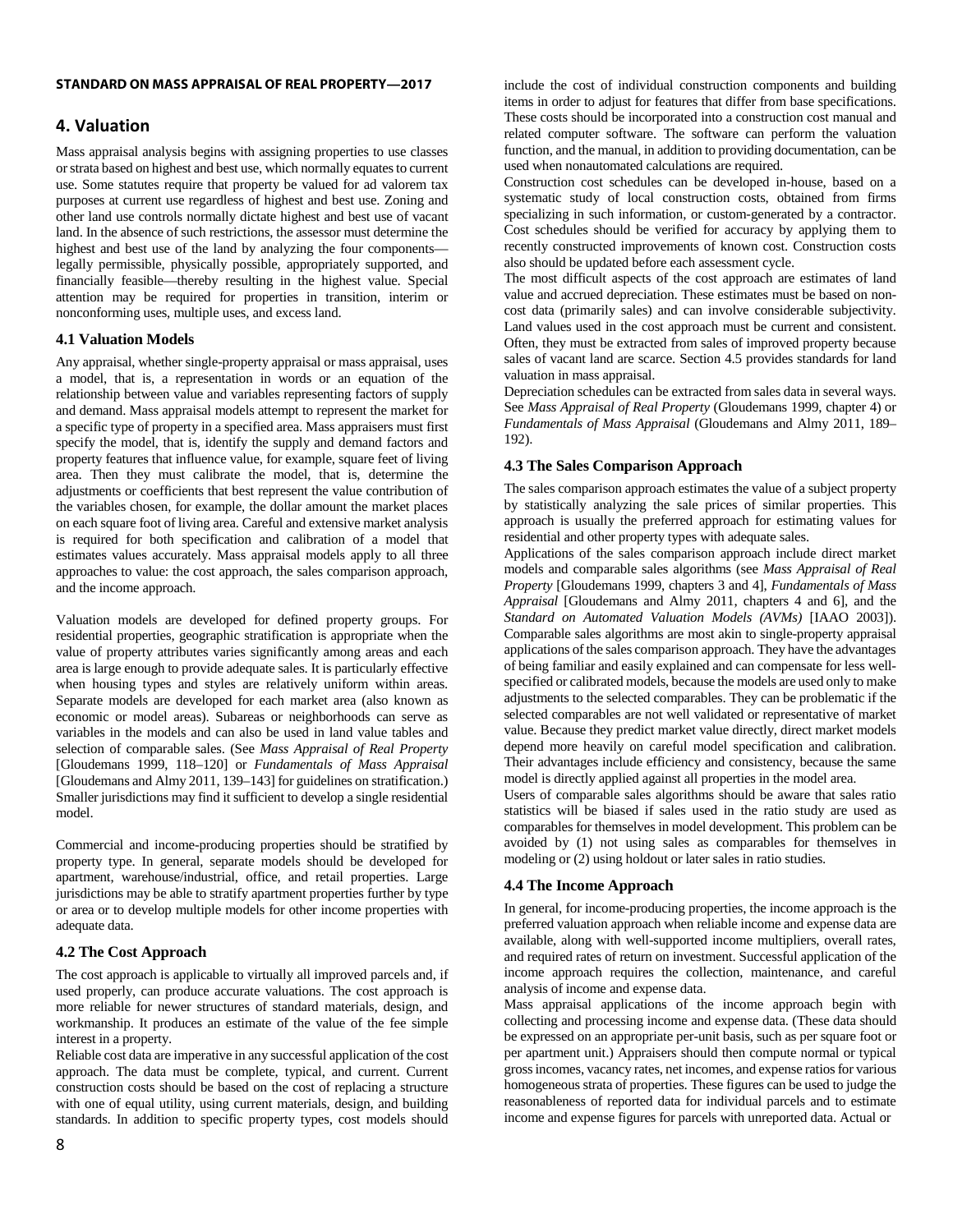reported figures can be used as long as they reflect typical figures (or typical figures can be used for all properties).

Alternatively, models for estimating gross or net income and expense ratios can be developed by using actual income and expense data from a sample of properties and calibrated by using multiple regression analysis. For an introduction to income modeling, see *Mass Appraisal of Real Property* (Gloudemans 1999, chapter 3) or *Fundamentals of Mass Appraisal* (Gloudemans and Almy 2011, chapter 9). The developed income figures can be capitalized into estimates of value in a number of ways. The most direct method involves the application of gross income multipliers, which express the ratio of market value to gross income. At a more refined level, net income multipliers or their reciprocals, overall capitalization rates, can be developed and applied. Provided there are adequate sales, these multipliers and rates should be extracted from a comparison of actual or estimated incomes with sale prices (older income and sales data should be adjusted to the valuation date as appropriate). Income multipliers and overall rates developed in this manner tend to provide reliable, consistent, and readily supported valuations when good sales and income data are available. When adequate sales are not available, relevant publications and local market participants can be consulted.

# **4.5 Land Valuation**

State or local laws may require the value of an improved parcel to be separated into land and improvement components. When the sales comparison or income approach is used, an independent estimate of land value can be made and subtracted from the total property value to obtain a residual improvement value. Some computerized valuation techniques provide a separation of total value into land and building components.

Land values should be reviewed annually. At least once every 4 to 6 years the properties should be physically inspected and revalued. The sales comparison approach is the primary approach to land valuation and is always preferred when sufficient sales are available. In the absence of adequate sales, other techniques that can be used in land appraisal include allocation, abstraction, anticipated use, capitalization of ground rents, and land residual capitalization. (See *Mass Appraisal of Real Property*  [Gloudemans 1999, chapter 3] or *Fundamentals of Mass Appraisal*  [Gloudemans and Almy 2011, 178–180].)

# **4.6 Considerations by Property Type**

The appropriateness of each valuation approach varies with the type of property under consideration. Table 1 ranks the relative usefulness of the three approaches in the mass appraisal of major types of properties. The table assumes that there are no major statutory barriers to using all three approaches or to obtaining cost, sales, and income data. Although relying only on the single best approach for a given type of property can have advantages in terms of efficiency and consistency, the use of two or more approaches provides helpful cross-checks and flexibility and can thus produce greater accuracy, particularly for less typical properties.

**Table 1**. Rank of typical usefulness of the three approaches to value in the mass appraisal of major types of property

| Type of<br><b>Property</b>   | Cost<br>Approach | <b>Sales</b><br>Comparison<br>Approach | Income<br>Approach |
|------------------------------|------------------|----------------------------------------|--------------------|
| Single-family                | 2                |                                        | 3                  |
| residential                  |                  |                                        |                    |
| Multifamily residential      | 3                | 1, 2                                   | 1,2                |
| Commercial                   | ξ                | 2                                      |                    |
| Industrial                   | 1,2              | 3                                      | 1,2                |
| Nonagricultural land         |                  |                                        | 2                  |
| Agricultural <sup>a</sup>    |                  | 2                                      |                    |
| Special-purpose <sup>b</sup> |                  | 2,3                                    | 2,3                |

a Includes farm, ranch, and forest properties*.*

**b** Includes institutional, governmental, and recreation properties.

# *4.6.1 Single-Family Residential Property*

The sales comparison approach is the best approach for single-family residential property, including condominiums. Automated versions of this approach are highly efficient and generally accurate for the majority of these properties. The cost approach is a good supplemental approach and should serve as the primary approach when the sales data available are inadequate. The income approach is usually inappropriate for mass appraisal of single-family residential properties, because most of these properties are not rented.

# *4.6.2 Manufactured Housing*

Manufactured or *mobile* homes can be valued in a number of ways depending on the local market and ownership status. Often mobile homes are purchased separately and situated on a rented space in a mobile home park. In this case the best strategy is to model the mobile homes separately from the land. At other times mobile homes are situated on individual lots and bought and sold similar to stick-built homes. Particularly in rural areas they may be intermixed with stick-built homes. In these cases, they can be modeled in a manner similar to that for other residential properties and included in the same models, as long as the model includes variables to distinguish them and recognize any relevant differences from other homes (e.g., mobile homes may appreciate at a rate different from that for stick-built homes).

# *4.6.3 Multifamily Residential Property*

The sales comparison and income approaches are preferred in valuing multifamily residential property when sufficient sales and income data are available. Multiple regression analysis (MRA) and related techniques have been successfully used in valuing this property type. Where adequate sales are available, direct sales models can be used. MRA also can be used to calibrate different portions of the income approach, including the estimation of market rents and development of income multipliers or capitalization rates. As with other residential property, the cost approach is useful in providing supplemental valuations and can serve as the primary approach when good sales and income data are not available.

# *4.6.4 Commercial and Industrial Property*

The income approach is the most appropriate method in valuing commercial and industrial property if sufficient income data are available. Direct sales comparison models can be equally effective in large jurisdictions with sufficient sales. When a sufficient supply of sales data and income data is not available, the cost approach should be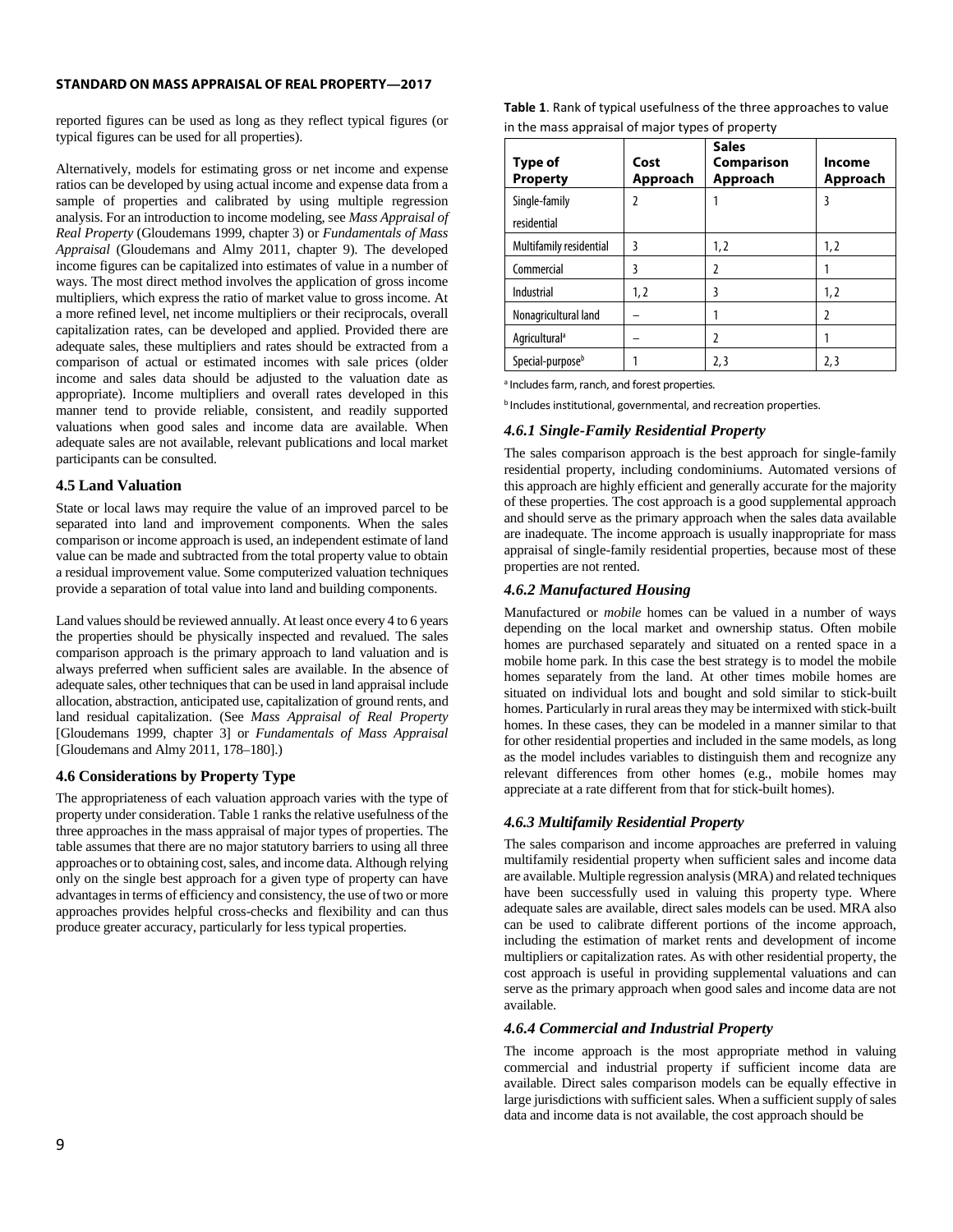applied. However, values generated should be checked against available sales data. Cost factors, land values, and depreciation schedules must be kept current through periodic review.

# *4.6.5 Nonagricultural Land*

The sales comparison approach is preferred for valuing nonagricultural land. Application of the sales comparison approach to vacant land involves the collection of sales data, the posting of sales data on maps, the calculation of standard unit values (such as value per square foot, per front foot, or per parcel) by area and type of land use, and the development of land valuation maps or computer-generated tables in which the pattern of values is displayed. When vacant land sales are not available or are few, additional benchmarks can be obtained by subtracting the replacement cost new less depreciation of improvements from the sale prices of improved parcels. The success of this technique requires reliable cost data and tends to work best for relatively new improvements, for which depreciation is minimal.

Another approach is a *hybrid* model decomposable into land and building values. Although these models can be calibrated from improved sales alone, separation of value between land and buildings is more reliable when both vacant and improved sales are available.

# *4.6.6 Agricultural Property*

If adequate sales data are available and agricultural property is to be appraised at market value, the sales comparison approach is preferred. However, most states and provinces provide for the valuation of agricultural land at use value, making the sales comparison approach inappropriate for land for which market value exceeds use value. Thus, it is often imperative to obtain good income data and to use the income approach for agricultural land. Land rents are often available, sometimes permitting the development and application of overall capitalization rates. Many states and provinces have soil maps that assign land to different productivity classes for which typical rents can be developed. Cost tables can be used to value agricultural buildings.

# *4.6.7 Special-Purpose Property*

The cost approach tends to be most appropriate in the appraisal of special-purpose properties, because of the distinctive nature of such properties and the general absence of adequate sales or income data.

# **4.7 Value Reconciliation**

When more than one approach or model is used for a given property group, the appraiser must determine which to use or emphasize. Often this can be done by comparing ratio study statistics. Although there are advantages to being consistent, sometimes an alternative approach or method is more reliable for special situations and atypical properties. CAMA systems should allow users to document the approach or method being used for each property.

# **4.8 Frequency of Reappraisals**

Section 4.2.2 of the *Standard on Property Tax Policy* (IAAO 2010) states that current market value implies annual assessment of all property. Annual assessment does not necessarily mean, however, that each property must be re-examined each year. Instead, models can be recalibrated, or market adjustment factors derived from ratio studies or other market analyses applied based on criteria such as property type, location, size, and age.

Analysis of ratio study data can suggest groups or strata of properties in greatest need of physical review. In general, market adjustments can be highly effective in maintaining equity when appraisals are uniform within strata and recalibration can provide even greater accuracy. However, only physical reviews can correct data errors and, as stated in

Sections 3.3.4 and 3.3.5, property characteristics data should be reviewed and updated at least every 4 to 6 years. This can be accomplished in at least three ways:

- Reinspecting all property at periodic intervals (i.e., every 4 to 6 years)
- Reinspecting properties on a cyclical basis (e.g., one-fourth or one-sixth each year)
- Reinspecting properties on a priority basis as indicated by ratio studies or other considerations while still ensuring that all properties are examined at least every sixth year

# **5. Model Testing, Quality Assurance, and Value Defense**

Mass appraisal allows for model testing and quality assurance measures that provide feedback on the reliability of valuation models and the overall accuracy of estimated values. Modelers and assessors must be familiar with these diagnostics so they can evaluate valuation performance properly and make improvements where needed.

# **5.1 Model Diagnostics**

Modeling software contains various statistical measures that provide feedback on model performance and accuracy. MRA software contains multiple sets of diagnostic tools, some of which relate to the overall predictive accuracy of the model and some of which relate to the relative importance and statistical reliability of individual variables in the model. Modelers must understand these measures and ensure that final models not only make appraisal sense but also are statistically sound.

# **5.2 Sales Ratio Analyses**

Regardless of how values were generated, sales ratio studies provide objective, bottom-line indicators of assessment performance. The IAAO literature contains extensive discussions of this important topic, and the *Standard on Ratio Studies* (2013) provides guidance for conducting a proper study. It also presents standards for key ratio statistics relating to the two primary aspects of assessment performance: level and uniformity. The following discussion summarizes these standards and describes how the assessor can use sales ratio metrics to help ensure accurate, uniform values.

# *5.2.1 Assessment Level*

Assessment level relates to the overall or general level of assessment of a jurisdiction and various property classes, strata, and groups within the jurisdiction. Each group must be assessed at market value as required by professional standards and applicable statutes, rules, and related requirements. The three common measures of central tendency in ratio studies are the median, mean, and weighted mean. The *Standard on Ratio Studies* (2013) stipulates that the median ratio should be between 0.90 and 1.10 and provides criteria for determining whether it can be concluded that the standard has not been achieved for a property group. Current, up-to-date valuation models, schedules, and tables help ensure that assessment levels meet required standards, and values can be statistically adjusted between full reappraisals or model recalibrations to ensure compliance.

# *5.2.2 Assessment Uniformity*

Assessment uniformity relates to the consistency and equity of values. Uniformity has several aspects, the first of which relates to consistency in assessment levels between property groups. It is important to ensure, for example, that residential and commercial properties are appraised at similar percentages of market value (regardless of the legal assessment ratios that may then be applied) and that residential assessment levels are consistent among neighborhoods, construction classes, age groups, and size groups. Consistency among property groups can be evaluated by comparing measures of central tendency calculated for each group.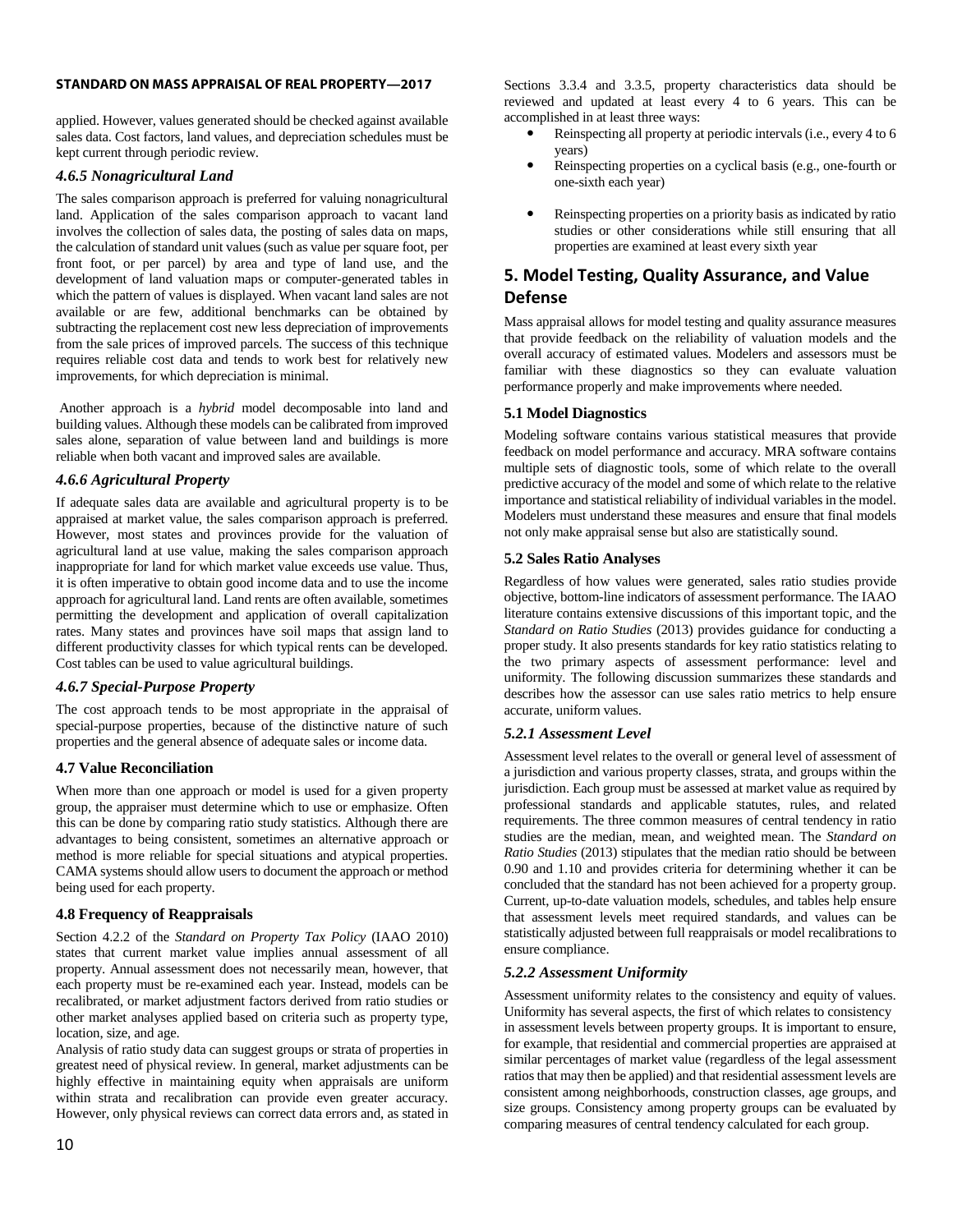Various graphs can also be used for this purpose. The *Standard on Ratio Studies* (IAAO 2013) stipulates that the level of appraisal for each major group of properties should be within 5 percent of the overall level for the jurisdiction and provides criteria for determining whether it can be concluded from ratio data that the standard has not been met.

Another aspect of uniformity relates to the consistency of assessment levels within property groups. There are several such measures, the preeminent of which is the coefficient of dispersion (COD), which represents the average percentage deviation from the median ratio. The lower the COD, the more uniform the ratios within the property group. In addition, uniformity can be viewed spatially by plotting sales ratios on thematic maps.

The *Standard on Ratio Studies* (IAAO 2013*)* provides the following standards for the COD:

- Single-family homes and condominiums: CODs of 5 to 10 for newer or fairly similar residences and 5 to 15 for older or more heterogeneous areas
- Income-producing properties: CODs of 5 to 15 in larger, urban areas and 5 to 20 in other areas
- Vacant land: CODs of 5 to 20 in urban areas and 5 to 25 in rural or seasonal recreation areas
- Rural residential, seasonal, and manufactured homes: CODs of 5 to 20.

The entire appraisal staff must be aware of and monitor compliance with these standards and take corrective action where necessary. Poor uniformity within a property group is usually indicative of data problems or deficient valuation procedures or tables and cannot be corrected by application of market adjustment factors.

A final aspect of assessment uniformity relates to equity between lowand high-value properties. Although there are statistical subtleties that can bias evaluation of price-related uniformity, the IAAO literature (see particularly *Fundamentals of Mass Appraisal* [Gloudemans and Almy 2011, 385–392 and Appendix B] and the *Standard on Ratio Studies* [IAAO 2013]) provides guidance and relevant measures, namely, the price-related differential (PRD) and coefficient of price-related bias (PRB).

The PRD provides a simple gauge of price-related bias. The *Standard on Ratio Studies* (IAAO 2013) calls for PRDs of 0.98 to 1.03. PRDs below 0.98 tend to indicate assessment progressivity, the condition in which assessment ratios increase with price. PRDs above 1.03 tend to indicate assessment regressivity, in which assessment ratios decline with price. The PRB indicates the percentage by which assessment ratios change whenever values double or are halved. For example, a PRB of −0.03 would mean that assessment levels fall by 3 percent when value doubles. The *Standard on Ratio Studies* calls for PRBs of −0.05 to +0.05 and regards PRBs outside the range of −0.10 to +0.10 as unacceptable.

Because price is observable only for sale properties, there is no easy correction for the PRB, which is usually due to problems in valuation models and schedules. Sometimes other ratio study diagnostics will provide clues. For example, high ratios for lower construction classes may indicate that base rates should be reduced for those classes, which should in turn improve assessment ratios for low-value properties.

# **5.3 Holdout Samples**

Holdout samples are validated sales that are not used in valuation but instead are used to test valuation performance. Holdout samples should be randomly selected with a view to obtaining an adequate sample while ensuring that the number of sales available for valuation will provide reliable results for the range of properties that must be valued (holdout samples of 10 to 20 percent are typical). If too few sales are available, later sales can be validated and used for the same purpose. (For a method of using sales both to develop and test valuation models, see "The Use of Cross-validation in CAMA Modeling to Get the Most Out of Sales" (Jensen 2011).

Since they were not used in valuation, holdout samples can provide more objective measures of valuation performance. This can be particularly important when values are not based on a common algorithm as cost and MRA models are. Manually assigning land values, for example, might produce sales ratio statistics that appear excellent but are not representative of broader performance for both sold and unsold properties. Comparable sales models that value a sold property using the sale of a property as a comparable for itself can produce quite different results when tested on a holdout group.

When a new valuation approach or technique is used for the first time, holdout sales can be helpful in validating use of the new method. In general, however, holdout samples are unnecessary as long as valuation models are based on common algorithms and schedules and the value assigned to a sale property is not a function of its price. Properly validated later sales can provide follow-up performance indicators without compromising the number of sales available for valuation.

# **5.4 Documentation**

Valuation procedures and models should be documented. Appraisal staff should have at least a general understanding of how the models work and the various rates and adjustments made by the models. Cost manuals should be current and contain the rates and adjustments used to value improvements by the cost approach. Similarly, land values should be supported by tables of rates and adjustments for features such as water frontage, traffic, and other relevant influences. MRA models and other sales comparison algorithms should document final equations and should be reproducible, so that rerunning the model produces the same value. Schedules of rental rates, vacancy rates, expense ratios, income multipliers, and capitalization rates should document how values based on the income approach were derived.

It can be particularly helpful to prepare a manual, booklet, or report for each major property type that provides a narrative summary of the valuation approach and methodology and contains at least the more common rates and adjustments. Examples of how values were computed for sample properties can be particularly helpful. The manuals serve as a resource for current staff and can be helpful in training new staff or explaining the valuation process to other interested parties. Once prepared, the documents should be updated when valuation schedules change or methods and calculation procedures are revised.

# **5.5 Value Defense**

The assessment office staff must have confidence in the appraisals and be able to explain and defend them. This confidence begins with application of reliable appraisal techniques, generation of appropriate valuation reports, and review of preliminary values. It may be helpful to have reports that list each parcel, its characteristics, and its calculated value. Parcels with unusual characteristics, extreme values, or extreme changes in values should be identified for subsequent individual review. Equally important, summary reports should show average values, value changes, and ratio study statistics for various strata of properties. These should be reviewed to ensure the overall consistency of values for

various types of property and various locations. (See the *Uniform Standards of Professional Appraisal Practice*, Standards Rule 6-7, for reporting requirements for mass appraisals [The Appraisal Foundation 2012–2013].)

The staff should also be prepared to support individual valuations as required, preferably through comparable sales. At a minimum, staff should be able to produce a property record and explain the basic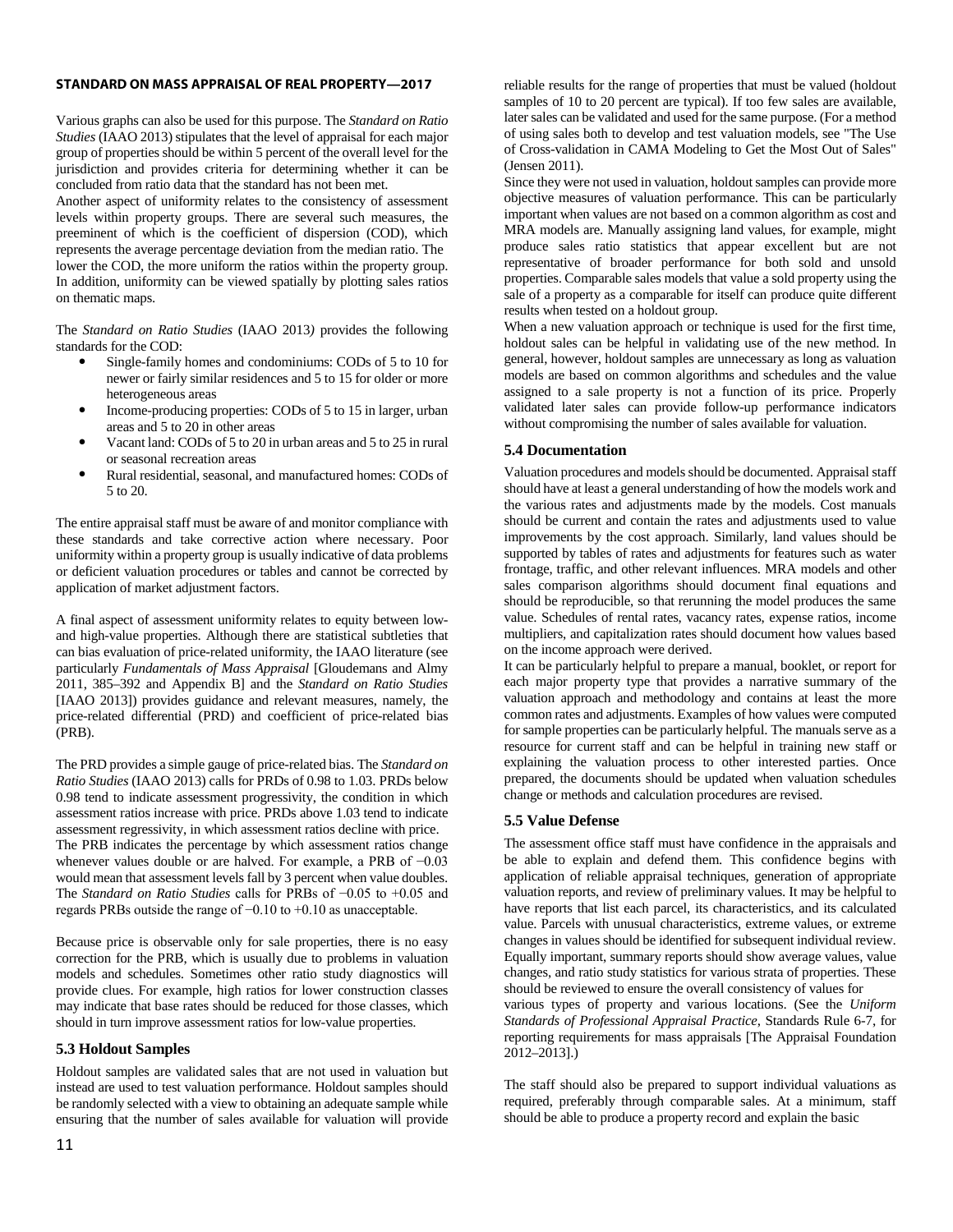approach (cost, sales comparison, or income) used to estimate the value of the property. A property owner should never be told simply that "the computer" or "the system" produced the appraisal. In general, the staff should tailor the explanation to the taxpayer's knowledge and expertise. Equations converted to tabular form can be used to explain the basis for valuation. In all cases, the assessment office staff should be able to produce sales or appraisals of similar properties in order to support (or at least explain) the valuation of the property in question. Comparable sales can be obtained from reports that list sales by such features as type of property, area, size, and age. Alternatively, interactive programs can be obtained or developed that identify and display the most comparable properties.

Assessors should notify property owners of their valuations in sufficient time for property owners to discuss their appraisals with the assessor and appeal the value if they choose to do so (see the *Standard on Public Relations* [IAAO 2011]). Statutes should provide for a formal appeals process beyond the assessor's level (see the *Standard on Assessment Appeal* [IAAO 2016a]).

# **6. Managerial and Space Considerations**

# **6.1 Overview**

Mass appraisal requires staff, technical, and other resources. This section discusses certain key managerial and facilities considerations.

# **6.2 Staffing and Space**

A successful in-house appraisal program requires trained staff and adequate facilities in which to work and meet with the public.

# *6.2.1 Staffing*

Staff should comprise persons skilled in general administration, supervision, appraisal, mapping, data processing, and secretarial and clerical functions. Typical staffing sizes and patterns for jurisdictions of various sizes are illustrated in *Fundamentals of Mass Appraisal* (Gloudemans and Almy 2011, 22–25). Staffing needs can vary significantly based on factors such as frequency of reassessments.

# *6.2.2 Space Considerations*

The following minimum space standards are suggested for managerial, supervisory, and support staff:

- *Chief assessing officer (e.g., Assessor, director)*—a private office, enclosed by walls or windows extending to the ceiling, of 200 square feet (18 to 19 square meters)
- *Management position (e.g., chief deputy assessor, head of a division in a large jurisdiction, and so on)—*a private office, enclosed by walls or windows extending to the ceiling, of 170 square feet (15 to 16 square meters)
- *Supervisory position (head of a section, unit, or team of appraisers, mappers, analysts, technicians, or clerks)*—a private office or partitioned space of 150 square feet (14 square meters)
- *Appraisers and technical staff*—private offices or at least partitioned, quiet work areas of 50 to 100 square feet (5 to 10 square meters), not including aisle and file space, with a desk and chair
- *Support staff*—adequate workspace, open or partitioned, to promote intended work functions and access.

In addition, there should be adequate space for

- File storage and access
- Training and meetings
- Mapping and drafting
- Public service areas
- Printing and photocopy equipment
- Library facilities.

# **6.3 Data Processing Support**

CAMAs require considerable data processing support.

# *6.3.1 Hardware*

The hardware should be powerful enough to support applications of the cost, sales comparison, and income approaches, as well as data maintenance and other routine operations. Data downloading, mass calculations, GIS applications, and Web support tend to be the most computer-intensive operations. Processing speed and efficiency requirements should be established before hardware acquisition. Computer equipment can be purchased, leased, rented, or shared with other jurisdictions. If the purchase option is chosen, the equipment should be easy to upgrade to take advantage of technological developments without purchasing an entirely new system.

# *6.3.2 Software*

CAMA software can be developed internally, adapted from software developed by other public agencies, or purchased (in whole or in part) from private vendors. (Inevitably there will be some tailoring needed to adapt externally developed software to the requirements of the user's environment.) Each alternative has advantages and disadvantages. The software should be designed so that it can be easily modified; it should also be well documented, at both the appraiser/user and programmer levels.

CAMA software works in conjunction with various general-purpose software, typically including word processing, spreadsheet, statistical, and GIS programs. These programs and applications must be able to share data and work together cohesively.

Security measures should exist to prevent unauthorized use and to provide backup in the event of accidental loss or destruction of data.

# *6.3.2.1 Custom Software*

Custom software is designed to perform specific tasks, identified by the jurisdiction, and can be specifically tailored to the user's requirements. The data screens and processing logic can often be customized to reflect actual or desired practices, and the prompts and help information can be tailored to reflect local terminology and convention.

After completing the purchase or license requirements, the jurisdiction should retain access to the program source code, so other programmers are able to modify the program to reflect changing requirements.

The major disadvantages of custom software are the time and expense of writing, testing, and updating. Particular attention must be paid to ensuring that user requirements are clearly conveyed to programmers and reflected in the end product, which should not be accepted until proper testing has been completed. Future modifications to programs, even those of a minor nature, can involve system administrator approval and can be a time-consuming, costly, and rigorous job. (See *Standard on Contracting for Assessment Services* [IAAO 2008].)

# *6.3.2.2 Generic Software*

An alternative to custom software is generic software, of which there are two major types: vertical software, which is written for a specific industry, and horizontal software, which is written for particular applications regardless of industry. Examples of the latter include database, spreadsheet, word processing, and statistical software. Although the actual instruction code within these programs cannot be modified, they typically permit the user to create a variety of customized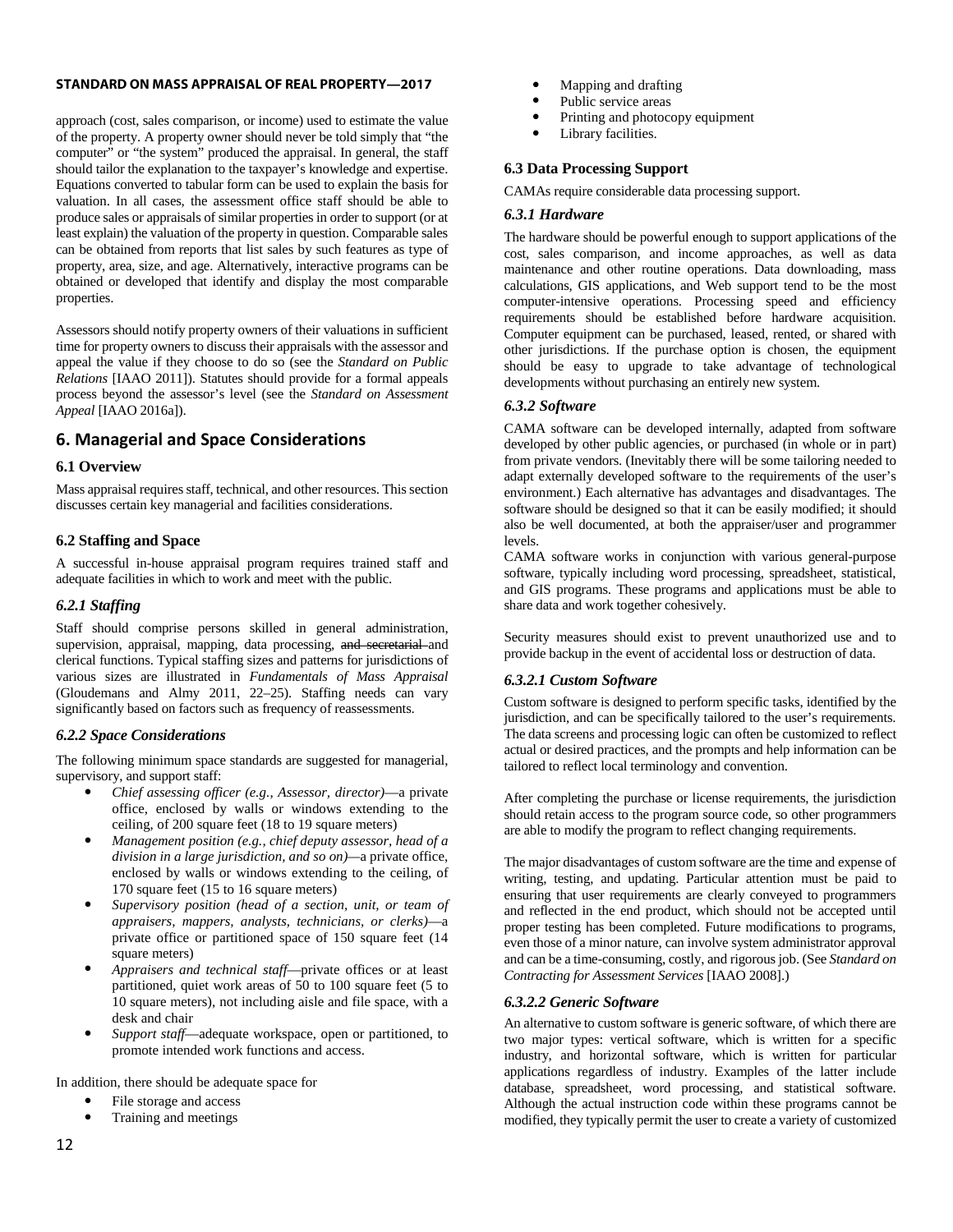templates, files, and documents that can be processed. These are often referred to as commercial off-the-shelf software (COTS) packages.

Generic vertical software usually requires modification to fit a jurisdiction's specific needs. In considering generic software, the assessor should determine

- System requirements
- The extent to which the software meets the agency's needs
- A timetable for implementation
- How modifications will be accomplished
- The level of vendor support
- Whether the source code can be obtained.

(See Standard on Contracting for Assessment Services [IAAO 2008].)

Horizontal generic software is more flexible, permitting the user to define file structures, relational table layout, input and output procedures, including form or format, and reports. Assessment offices with expertise in such software (which does not imply a knowledge of programming) can adapt it for

- Property (data) file maintenance
- Market research and analysis
- Valuation modeling and processing
- Many other aspects of assessment operations.

Horizontal generic software is inexpensive and flexible. However, it requires considerable customization to adapt it to local requirements. Provisions should be made for a sustainable process that is not overly dependent on a single person or resource.

# **6.4 Contracting for Appraisal Services**

Reappraisal contracts can include mapping, data collection, data processing, and other services, as well as valuation. They offer the potential of acquiring professional skills and resources quickly. These skills and resources often are not available internally. Contracting for these services not only can allow the jurisdiction to maintain a modest staff and to budget for reappraisal on a periodic basis, but also makes the assessor less likely to develop in-house expertise. (See the *Standard on Contracting for Assessment Services* [IAAO 2008].)

# **6.5 Benefit-Cost Considerations**

# *6.5.1 Overview*

The object of mass appraisal is to produce equitable valuations at low costs. Improvements in equity often require increased expenditures.

Benefit-cost analysis in mass appraisal involves two major issues: policy and administration.

# *6.5.2 Policy Issues*

An assessment jurisdiction requires a certain expenditure level simply to inventory, list, and value properties. Beyond that point, additional expenditures make possible rapid improvements in equity initially, but marginal improvements in equity diminish as expenditures increase. At a minimum, jurisdictions should budget to meet statutory requirements and the performance standards contained in the *Standard on Ratio Studies* (IAAO 2013) and summarized in Section 5.2.

# *6.5.3 Administrative Issues*

Maximizing equity per dollar of expenditure is the primary responsibility of assessment administration. To maximize productivity, the assessor and managerial staff must effectively plan, budget, organize, and control operations and provide leadership. This must be accomplished within the office's legal, fiscal, economic, and social environment and constraints (Eckert, Gloudemans, and Kenyon 1990, chapter 16).

# **7. Reference Materials**

Reference materials are needed in an assessment office to promote compliance with laws and regulations, uniformity in operations and procedures, and adherence to generally accepted assessment principles and practices.

# *7.1 Standards of Practice*

The standards of practice may incorporate or be contained in laws, regulations, policy memoranda, procedural manuals, appraisal manuals and schedules, standard treatises on property appraisal and taxation (see section 6.2). Written standards of practice should address areas such as personal conduct, collection of property data, coding of information for data processing. The amount of detail will vary with the nature of the operation and the size of the office.

#### *7.2 Professional Library*

Every assessment office should have access to a comprehensive professional library that contains the information staff needs. A resource library may be digital or physical and should include the following:

- Property tax laws and regulations
- IAAO standards
- Historical resources
- Current periodicals
- Manuals and schedules
- Equipment manuals and software documentation.

# **References**

American Institute of Architects. 1995. *D101–1995, Methods of Calculating Areas and Volumes of Buildings*. Washington, D.C.: The American Institute of Architects.

Building Owners and Managers Association International. 2017. "BOMA Standards." http://boma.org/standards/Pages/default.aspx (accessed February 20, 2017).

Eckert, J., R. Gloudemans, and R. Almy, ed. 1990. *Property Appraisal and Assessment Administration*. Chicago: IAAO.

Gloudemans, R.J. 1999. *Mass Appraisal of Real Property*. Chicago: International Association of Assessing Officers (IAAO).

Gloudemans, R.J., and R.R. Almy. 2011. *Fundamentals of Mass Appraisal*. Kansas City: IAAO.

IAAO. 2003. *Standard on Automated Valuation Models (AVMs)*. Chicago: IAAO.

\_\_\_\_. 2008. *Standard on Contracting for Assessment Services*. Kansas City: IAAO.

\_\_\_\_. 2010. *Standard on Property Tax Policy*. Kansas City: IAAO.

\_\_\_\_. 2011. *Standard on Public Relations*. Kansas City: IAAO.

\_\_\_\_. 2013. *Standard on Ratio Studies*. Kansas City: IAAO.

\_\_\_\_. 2015. *Standard on Digital Cadastral Maps and Parcel Identifiers*. Kansas City: IAAO.

\_\_\_\_. 2016a. *Standard on Assessment Appeal*. Kansas City: IAAO.

\_\_\_\_. 2016b. *Standard on Manual Cadastral Maps and Parcel Identifiers*. Kansas City: IAAO.

International Property Measurement Standards Coalition. (n.d.) IPMSC Standards. https://ipmsc.org/standards/ (accessed February 20, 2017).

Jensen, D.L. 2011. "The Use of Cross-Validation in CAMA Modeling to Get the Most out of Sales." *Journal of Property Tax & Assessment Administration* 8 (3): 19–40.

Marshall & Swift Valuation Service. 2017. "A Complete Guide to Commercial Building Costs."

http://www.corelogic.com/products/marshall-swift-valuationservice.aspx (accessed October 15, 2017).

National Research Council. 1983. *Procedures and Standards for a Multipurpose Cadastre*. Washington, DC: National Research Council.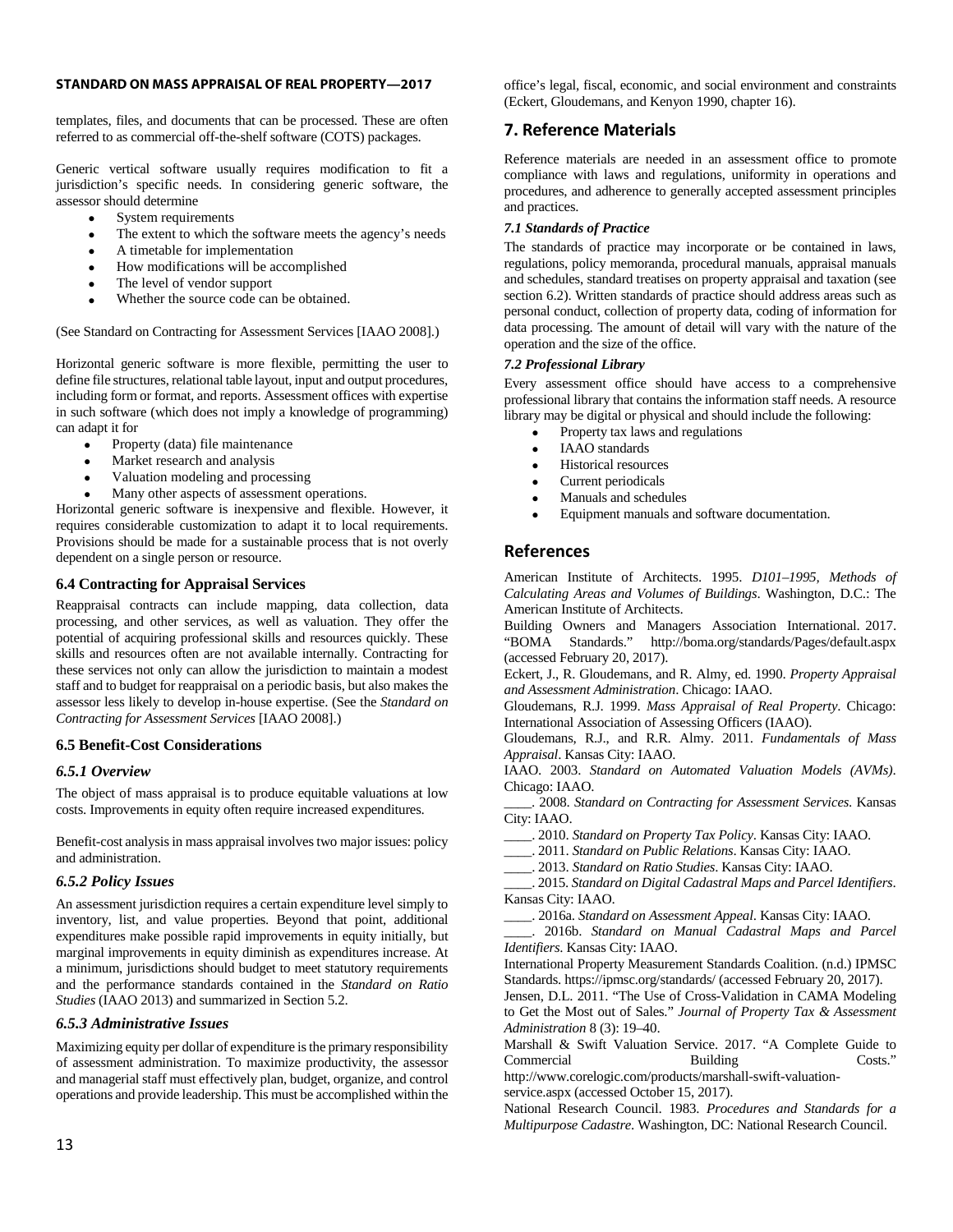R.S. Means. 2017. "R.S. Means Standards." https://www.rsmeans.com/products/reference-books/methodologiesstandards.aspx (accessed February 20, 2017).

The Appraisal Foundation (TAF). 2012–2013. *Uniform Standards of Professional Appraisal Practice*. Washington, DC: TAF.

Urban and Regional Information Systems Association (URISA) and IAAO. 1999. *GIS Guidelines for Assessors*. Park Ridge, IL: URISA; Chicago: IAAO.

# **Suggested Reading**

Cunningham, K. 2007. "The Use of Lidar for Change Detection and Updating of the CAMA Database." *Journal of Property Tax Assessment & Administration* 4 (3): 5–12.

IAAO. 2005. *Standard on Valuation of Personal Property*. Kansas City: IAAO.

\_\_\_\_. 2016. *Standard on the Valuation of Properties Affected by Environmental Contamination*. Kansas City: IAAO.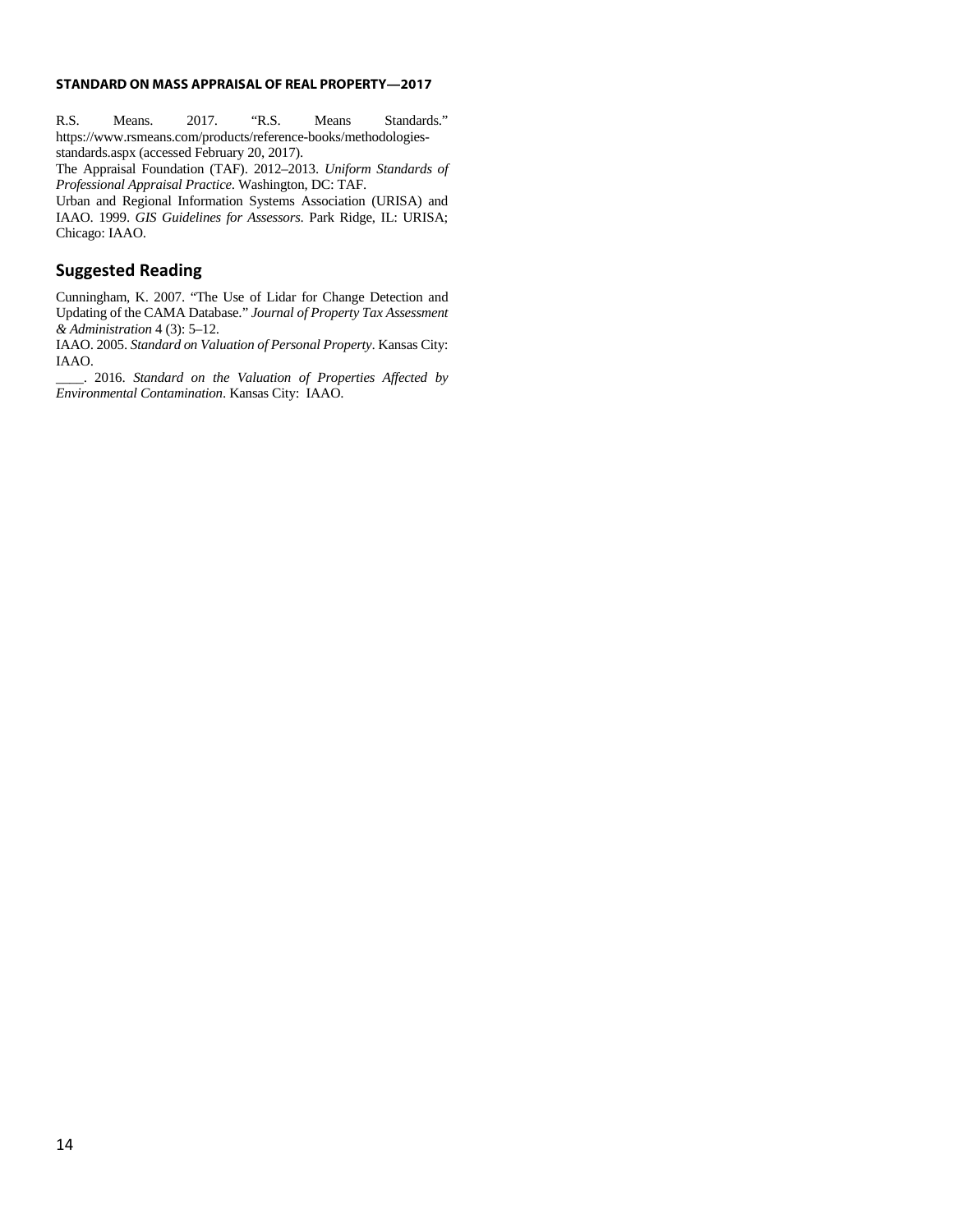#### Assessed Value Change

|     | DOR Code   Municipality   Fiscal Year |      | Residential   Open Space   Commercial |                |             |                         | Industrial Personal Property |                            |       |       |          | Total RO% of Total CIP% of Total Year Change 9 10 Year Change % 5 Year Change % |       |
|-----|---------------------------------------|------|---------------------------------------|----------------|-------------|-------------------------|------------------------------|----------------------------|-------|-------|----------|---------------------------------------------------------------------------------|-------|
| 051 | Carlisle                              | 2010 | 1,361,355,522                         | $\overline{0}$ | 9,859,060   | 1,320,700               | 13,206,208                   | 1,385,741,490              | 98.24 | 1.76  |          |                                                                                 |       |
| 051 | Carlisle                              | 2011 | 1,275,454,713                         | $\mathbf{0}$   | 9,191,648   | 1,251,400               | 15,387,468                   | 1,301,285,229              | 98.02 | 1.99  | $-6.09%$ |                                                                                 |       |
| 051 | Carlisle                              | 2012 | 1,232,106,185                         | $\mathbf 0$    | 8,696,439   | 1,206,800               | 15,698,222                   | 1,257,707,646              | 97.96 | 2.04  | $-3.35%$ |                                                                                 |       |
| 051 | Carlisle                              | 2013 | 1,203,875,095                         | $\mathbf 0$    | 6,840,594   | 1,167,200               | 15,964,822                   | 1,227,847,711              | 98.05 | 1.95  | $-2.37%$ |                                                                                 |       |
| 051 | Carlisle                              | 2014 | 1,215,263,695                         | $\mathbf 0$    | 6,840,481   | 1,167,200               | 15,650,616                   | 1,238,921,992              | 98.09 | 1.91  | 0.90%    |                                                                                 |       |
| 051 | Carlisle                              | 2015 | 1,237,118,095                         | $\mathbf{0}$   | 7,389,704   | 1,167,200               | 15,663,173                   | 1,261,338,172              | 98.08 | 1.92  | 1.81%    |                                                                                 |       |
| 051 | Carlisle                              | 2016 | 1,410,244,810                         | $\mathbf 0$    | 7,983,362   | 1,177,400               | 16,536,820                   | 1,435,942,392              | 98.21 | 1.79  | 13.84%   |                                                                                 |       |
| 051 | Carlisle                              | 2017 | 1,430,419,410                         | $\mathbf 0$    | 7,726,949   | 1,177,400               | 17,341,739                   | 1,456,665,498              | 98.20 | 1.80  | 1.44%    |                                                                                 |       |
| 051 | Carlisle                              | 2018 | 1,453,632,912                         | $\mathbf{0}$   | 7,773,538   | 1,177,400               | 18,240,167                   | 1,480,824,017              | 98.16 | 1.84  | 1.66%    |                                                                                 |       |
| 051 | Carlisle                              | 2019 | 1,481,526,308                         | $\mathbf 0$    | 7,814,607   | 1,177,400               | 17,677,296                   | 1,508,195,611              | 98.23 | 1.77  | 1.85%    |                                                                                 |       |
| 051 | Carlisle                              | 2020 | 1,528,667,064                         | $\mathbf 0$    | 7,980,177   | 1,177,400               | 18,460,154                   | 1,556,284,795              | 98.23 | 1.77  | 3.19%    |                                                                                 |       |
|     |                                       |      |                                       |                |             |                         |                              |                            |       |       |          | 1.29%                                                                           | 4.40% |
| 067 | Concord                               | 2010 | 4,554,723,932                         | $\overline{0}$ | 389,617,284 | 31,051,000              | 51,160,013                   | 5,026,552,229              | 90.61 | 9.39  |          |                                                                                 |       |
| 067 | Concord                               | 2011 | 4,569,997,261                         | $\mathbf{0}$   | 389,745,023 | 29,897,900              | 55,499,846                   | 5,045,140,030              | 90.58 | 9.42  | 0.37%    |                                                                                 |       |
| 067 | Concord                               | 2012 | 4,615,451,797                         | $\mathbf{0}$   | 392,887,960 | 28,958,300              | 52,760,572                   | 5,090,058,629              | 90.68 | 9.32  | 0.89%    |                                                                                 |       |
| 067 | Concord                               | 2013 | 4,584,014,351                         | $\mathbf{0}$   | 391,496,583 | 28,240,400              | 51,218,760                   | 5,054,970,094              | 90.68 | 9.32  | $-0.69%$ |                                                                                 |       |
| 067 | Concord                               | 2014 | 4,646,613,799                         | $\mathbf{0}$   | 411,116,033 | 26,044,900              | 46,718,930                   | 5,130,493,662              | 90.57 | 9.43  | 1.49%    |                                                                                 |       |
| 067 | Concord                               | 2015 | 4,925,995,175                         | $\mathbf 0$    | 411,733,207 | 27,724,000              | 46,846,180                   | 5,412,298,562              | 91.01 | 8.99  | 5.49%    |                                                                                 |       |
| 067 | Concord                               | 2016 | 5,339,204,392                         | $\mathbf 0$    | 428,233,033 | 23,865,400              | 50,586,470                   | 5,841,889,295              | 91.40 | 8.60  | 7.94%    |                                                                                 |       |
| 067 | Concord                               | 2017 | 5,470,440,285                         | $\overline{0}$ | 429,475,137 | 21,616,900              | 52,184,080                   | 5,973,716,402              | 91.58 | 8.42  | 2.26%    |                                                                                 |       |
| 067 | Concord                               | 2018 | 5,623,508,756                         | $\mathbf 0$    | 444,876,674 | 27,268,900              | 48,996,270                   | 6,144,650,600              | 91.52 | 8.48  | 2.86%    |                                                                                 |       |
| 067 | Concord                               | 2019 | 5,923,488,031                         | $\mathbf 0$    | 448,415,526 | 26,439,500              | 48,690,460                   | 6,447,033,517              | 91.88 | 8.12  | 4.92%    |                                                                                 |       |
| 067 | Concord                               | 2020 | 6,141,398,117                         | $\mathbf{0}$   | 468,225,858 | 26,619,200              | 49,007,950                   | 6,685,251,125              | 91.86 | 8.14  | 3.69%    |                                                                                 |       |
|     |                                       |      |                                       |                |             |                         |                              |                            |       |       |          | 2.92%                                                                           | 4.33% |
| 078 | Dover                                 | 2010 | 2,233,599,387                         | $\mathbf 0$    | 17,358,276  | 7,372,900               | 33,290,340                   | 2,291,620,903              | 97.47 | 2.53  |          |                                                                                 |       |
| 078 | Dover                                 | 2011 | 2,145,897,724                         | $\mathbf{0}$   | 16,262,793  | 7,133,800               | 34,661,320                   | 2,203,955,637              | 97.37 | 2.63  | $-3.83%$ |                                                                                 |       |
| 078 | Dover                                 | 2012 | 2,163,981,424                         | $\mathbf{0}$   | 15,699,050  | 7,123,400               | 34,701,110                   | 2,221,504,984              | 97.41 | 2.59  | 0.80%    |                                                                                 |       |
| 078 | Dover                                 | 2013 | 2,079,899,977                         | $\mathbf{0}$   | 15,898,975  | 6,981,900               | 34,663,680                   | 2,137,444,532              | 97.31 | 2.69  | $-3.78%$ |                                                                                 |       |
| 078 | Dover                                 | 2014 | 2,111,123,812                         | $\mathbf{0}$   | 16,507,899  | 6,556,500               | 33,082,720                   | 2,167,270,931              | 97.41 | 2.59  | 1.40%    |                                                                                 |       |
| 078 | Dover                                 | 2015 | 2,262,900,788                         | $\mathbf{0}$   | 16,835,511  | 6,797,100               | 31,430,890                   | 2,317,964,289              | 97.62 | 2.38  | 6.95%    |                                                                                 |       |
| 078 | Dover                                 | 2016 | 2,304,918,816                         | $\mathbf{0}$   | 16,696,606  | 7,026,700               | 38,034,010                   | 2,366,676,132              | 97.39 | 2.61  | 2.10%    |                                                                                 |       |
| 078 | Dover                                 | 2017 | 2,351,519,338                         | $\mathbf{0}$   | 17,507,749  | 7,059,200               | 40,432,750                   | 2,416,519,037              | 97.31 | 2.69  | 2.11%    |                                                                                 |       |
| 078 | Dover                                 | 2018 | 2,425,444,256                         | $\mathbf 0$    | 18,653,522  | 7,459,800               | 46,883,260                   | 2,498,440,838              | 97.08 | 2.92  | 3.39%    |                                                                                 |       |
| 078 | Dover                                 | 2019 | 2,585,152,223                         | $\mathbf{0}$   | 20,943,782  | 7,253,500               | 46,866,580                   | 2,660,216,085              | 97.18 | 2.82  | 6.48%    |                                                                                 |       |
| 078 | Dover                                 | 2020 | 2,607,182,923                         | $\mathbf 0$    | 19,650,774  | 8,099,900               | 48,431,990                   | 2,683,365,587              | 97.16 | 2.84  | 0.87%    |                                                                                 |       |
|     |                                       |      |                                       |                |             |                         |                              |                            |       |       |          | 1.65%                                                                           | 2.99% |
| 082 | Duxbury                               | 2010 | 3,374,398,059                         | $\mathbf 0$    | 89,418,341  | 2,233,500               | 36,242,040                   | 3,502,291,940              | 96.35 | 3.65  |          |                                                                                 |       |
| 082 | Duxbury                               | 2011 | 3,222,272,471                         | $\mathbf 0$    | 87,896,029  | 2,319,500               | 40,395,200                   | 3,352,883,200              | 96.10 | 3.90  | $-4.27%$ |                                                                                 |       |
| 082 | Duxbury                               | 2012 | 3,067,422,072                         | $\mathbf{0}$   | 88,685,699  | 2,844,400               | 41,683,140                   | 3,200,635,311              | 95.84 | 4.16  | $-4.54%$ |                                                                                 |       |
| 082 | Duxbury                               | 2013 | 3,076,141,600                         | $\mathbf{0}$   | 92,204,500  | 2,735,800               | 43,585,780                   | 3,214,667,680              | 95.69 | 4.31  | 0.44%    |                                                                                 |       |
| 082 | Duxbury                               | 2014 | 3,133,284,628                         | $\mathbf{0}$   | 94,583,642  | 2,779,800               | 45,889,560                   | 3,276,537,630              | 95.63 | 4.37  | 1.92%    |                                                                                 |       |
| 082 | Duxbury                               | 2015 | 3,366,472,285                         | $\mathbf 0$    | 90,881,004  | 4,128,976               | 44,938,420                   | 3,506,420,685              | 96.01 | 3.99  | 7.02%    |                                                                                 |       |
| 082 | Duxbury                               | 2016 | 3,480,420,057                         | $\mathbf 0$    | 100,122,228 | 3,009,900               | 48,372,550                   | 3,631,924,735              | 95.83 | 4.17  | 3.58%    |                                                                                 |       |
| 082 | Duxbury                               | 2017 | 3,590,943,268                         | $\mathbf{0}$   | 100,882,281 | 3,009,900               | 52,872,380                   | 3,747,707,829              | 95.82 | 4.18  | 3.19%    |                                                                                 |       |
| 082 | Duxbury                               | 2018 | 3,836,620,986                         | $\mathbf{0}$   | 100,091,785 | 2,635,000               | 58,670,190                   | 3,998,017,961              | 95.96 | 4.04  | 6.68%    |                                                                                 |       |
| 082 | Duxbury                               | 2019 | 4,103,920,658                         | $\mathbf 0$    | 97,997,347  | 2,729,500               | 59,437,570                   | 4,264,085,075              | 96.24 | 3.76  | 6.65%    |                                                                                 |       |
| 082 | Duxbury                               | 2020 | 4,212,300,181                         | $\mathbf{0}$   | 98,849,480  | 2,739,600               | 63,767,560                   | 4,377,656,821              | 96.22 | 3.78  | 2.66%    |                                                                                 |       |
|     |                                       |      |                                       |                |             |                         |                              |                            |       |       |          | 2.33%                                                                           | 4.55% |
| 155 | Lexington                             | 2010 | 6,896,447,750                         | $\overline{0}$ |             | 634,105,250 178,757,000 | 182,280,610                  | 7,891,590,610              | 87.39 | 12.61 |          |                                                                                 |       |
| 155 | Lexington                             | 2011 | 6,953,985,750                         | $\mathbf 0$    |             | 622,260,250 213,424,000 | 184,049,190                  | 7,973,719,190              | 87.21 | 12.79 | 1.04%    |                                                                                 |       |
| 155 | Lexington                             | 2012 | 6,974,904,000                         | $\mathbf 0$    |             | 631,283,000 235,063,000 | 185,437,320                  | 8,026,687,320              | 86.90 | 13.10 | 0.66%    |                                                                                 |       |
| 155 | Lexington                             | 2013 | 7,196,488,310                         | $\overline{0}$ |             | 638,855,290 282,519,000 | 190,094,160                  | 8,307,956,760              | 86.62 | 13.38 | 3.50%    |                                                                                 |       |
| 155 | Lexington                             | 2014 | 7,411,620,000                         | $\mathbf{0}$   |             | 659,735,600 296,686,000 | 187,553,750                  | 8,555,595,350              | 86.63 | 13.37 | 2.98%    |                                                                                 |       |
| 155 | Lexington                             | 2015 | 8,197,256,180                         | $\mathbf{0}$   |             | 662,842,420 319,488,540 | 180,027,950                  | 9,359,615,090              | 87.58 | 12.42 | 9.40%    |                                                                                 |       |
| 155 | Lexington                             | 2016 | 8,862,601,990                         | $\mathbf{0}$   |             | 664,672,810 336,891,825 |                              | 184,381,060 10,048,547,685 | 88.20 | 11.80 | 7.36%    |                                                                                 |       |
| 155 | Lexington                             | 2017 | 9,361,100,630                         | $\mathbf{0}$   |             | 686,522,170 346,158,680 |                              | 195,675,130 10,589,456,610 | 88.40 | 11.60 | 5.38%    |                                                                                 |       |
| 155 | Lexington                             | 2018 | 9,952,138,700                         | $\overline{0}$ |             | 701,819,100 377,446,000 |                              | 195,896,760 11,227,300,560 | 88.64 | 11.36 | 6.02%    |                                                                                 |       |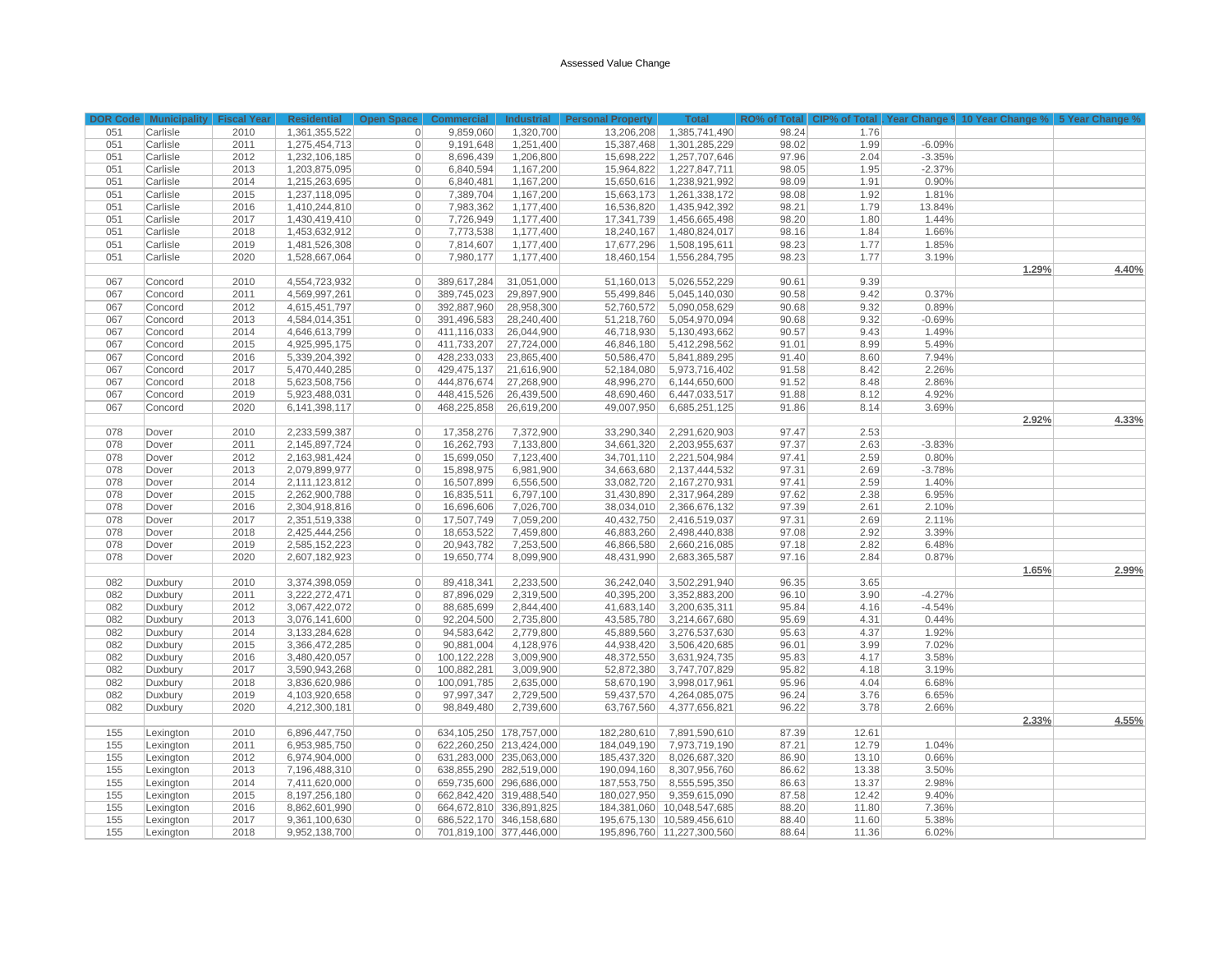#### Assessed Value Change

|     |           |      |                | DOR Code Municipality Fiscal Year Residential Open Space Commercial Industrial Personal Property Total RO% of Total CIP% of Total Year Change 9, 10 Year Change % 5 Year Change % |                         |                         |             |                                 |       |       |          |       |       |
|-----|-----------|------|----------------|-----------------------------------------------------------------------------------------------------------------------------------------------------------------------------------|-------------------------|-------------------------|-------------|---------------------------------|-------|-------|----------|-------|-------|
| 155 | Lexington | 2019 | 10,570,638,820 | 0                                                                                                                                                                                 |                         | 727,265,080 427,370,345 |             | 197,125,770 11,922,400,015      | 88.66 | 11.34 | 6.19%    |       |       |
| 155 | Lexington | 2020 | 11,160,005,132 | $\overline{0}$                                                                                                                                                                    | 785,040,180 436,413,405 |                         |             | 216,889,380 12,598,348,097      | 88.58 | 11.42 | 5.67%    |       |       |
|     |           |      |                |                                                                                                                                                                                   |                         |                         |             |                                 |       |       |          | 4.82% | 6.13% |
| 157 | Lincoln   | 2010 | 1,783,943,774  | 42,094,676<br>$\overline{0}$                                                                                                                                                      |                         | 2,636,900               | 24,260,880  | 1,852,936,230                   | 96.28 | 3.72  |          |       |       |
| 157 | Lincoln   | 2011 | 1,792,773,459  | 42,140,890<br>$\overline{0}$                                                                                                                                                      |                         | 2,824,996               | 25,503,720  | 1,863,243,065                   | 96.22 | 3.78  | 0.56%    |       |       |
| 157 | Lincoln   | 2012 | 1,701,991,289  | 38,113,095<br>$\overline{0}$                                                                                                                                                      |                         | 2,641,356               | 27,382,320  | 1,770,128,060                   | 96.15 | 3.85  | $-5.00%$ |       |       |
| 157 | Lincoln   | 2013 | 1,653,776,179  | 30,680,664<br>$\overline{0}$                                                                                                                                                      |                         | 2,543,108               | 31,500,300  | 1,718,500,251                   | 96.23 | 3.77  | $-2.92%$ |       |       |
| 157 | Lincoln   | 2014 | 1,695,785,179  | $\overline{0}$<br>31,555,575                                                                                                                                                      |                         | 2,550,318               | 31,730,270  | 1,761,621,342                   | 96.26 | 3.74  | 2.51%    |       |       |
| 157 | Lincoln   | 2015 | 1,796,214,189  | 31,856,265<br>$\overline{0}$                                                                                                                                                      |                         | 2,421,122               | 31,565,650  | 1,862,057,226                   | 96.46 | 3.54  | 5.70%    |       |       |
| 157 | Lincoln   | 2016 | 1,903,533,019  | 33,180,630<br>$\overline{0}$                                                                                                                                                      |                         | 2,572,373               | 34,047,640  | 1,973,333,662                   | 96.46 | 3.54  | 5.98%    |       |       |
| 157 | Lincoln   | 2017 | 1,955,792,609  | 50,599,308<br>$\circ$                                                                                                                                                             |                         | 2,603,020               | 32,846,900  | 2,041,841,837                   | 95.79 | 4.21  | 3.47%    |       |       |
| 157 | Lincoln   | 2018 | 2,042,596,500  | $\overline{0}$<br>36,787,525                                                                                                                                                      |                         | 2,728,314               | 34,345,610  | 2,116,457,949                   | 96.51 | 3.49  | 3.65%    |       |       |
| 157 | Lincoln   | 2019 | 2,042,187,900  | 36,505,608<br>$\overline{0}$                                                                                                                                                      |                         | 2,650,814               | 34,261,850  | 2,115,606,172                   | 96.53 | 3.47  | $-0.04%$ |       |       |
| 157 | Lincoln   | 2020 | 2,105,793,740  | 36,007,445<br>$\overline{0}$                                                                                                                                                      |                         | 2,710,006               | 35,672,260  | 2,180,183,451                   | 96.59 | 3.41  | 3.05%    |       |       |
|     |           |      |                |                                                                                                                                                                                   |                         |                         |             |                                 |       |       |          | 1.70% | 3.22% |
| 269 | Sherborn  | 2010 | 1,064,520,747  | 22,715,355<br>$\circ$                                                                                                                                                             |                         | 2,331,100               | 24,850,440  | 1,114,417,642                   | 95.52 | 4.48  |          |       |       |
| 269 | Sherborn  | 2011 | 1,087,926,150  | $\overline{0}$<br>23,884,471                                                                                                                                                      |                         | 2,444,300               | 26,390,730  | 1,140,645,651                   | 95.38 | 4.62  | 2.35%    |       |       |
| 269 | Sherborn  | 2012 | 1,088,870,695  | 23,832,472<br>$\circ$                                                                                                                                                             |                         | 2,924,000               | 26,004,920  | 1,141,632,087                   | 95.38 | 4.62  | 0.09%    |       |       |
| 269 | Sherborn  | 2013 | 1,032,074,310  | 23,700,011<br>$\overline{0}$                                                                                                                                                      |                         | 2,881,500               | 27,087,780  | 1,085,743,601                   | 95.06 | 4.94  | $-4.90%$ |       |       |
| 269 | Sherborn  | 2014 | 1,036,704,830  | 23,547,695<br>$\overline{0}$                                                                                                                                                      |                         | 2,900,500               | 26,489,920  | 1,089,642,945                   | 95.14 | 4.86  | 0.36%    |       |       |
| 269 | Sherborn  | 2015 | 1,069,189,410  | 24, 185, 553<br>$\overline{0}$                                                                                                                                                    |                         | 2,891,300               | 26,032,910  | 1,122,299,173                   | 95.27 | 4.73  | 3.00%    |       |       |
| 269 | Sherborn  | 2016 | 1,086,183,540  | $\vert$<br>24,386,515                                                                                                                                                             |                         | 2,874,900               | 25,461,730  | 1,138,906,685                   | 95.37 | 4.63  | 1.48%    |       |       |
| 269 | Sherborn  | 2017 | 1,114,133,970  | 24,033,521<br>$\overline{0}$                                                                                                                                                      |                         | 2,874,900               | 26,390,710  | 1,167,433,101                   | 95.43 | 4.57  | 2.50%    |       |       |
| 269 | Sherborn  | 2018 | 1,191,349,450  | 25,398,952<br>$\overline{0}$                                                                                                                                                      |                         | 2,865,700               | 28,933,540  | 1,248,547,642                   | 95.42 | 4.58  | 6.95%    |       |       |
| 269 | Sherborn  | 2019 | 1,216,850,450  | 24,636,033<br>$\overline{0}$                                                                                                                                                      |                         | 2,865,700               | 28,898,410  | 1,273,250,593                   | 95.57 | 4.43  | 1.98%    |       |       |
| 269 | Sherborn  | 2020 | 1,256,008,860  | 24,510,550<br>$\overline{0}$                                                                                                                                                      |                         | 2,865,700               | 28,429,570  | 1,311,814,680                   | 95.75 | 4.25  | 3.03%    |       |       |
|     |           |      |                |                                                                                                                                                                                   |                         |                         |             |                                 |       |       |          | 1.68% | 3.19% |
| 315 | Wayland   | 2010 | 2,871,312,611  | 89,028,689<br>$\overline{0}$                                                                                                                                                      |                         | 28,549,000              | 31,827,990  | 3,020,718,290                   | 95.05 | 4.95  |          |       |       |
| 315 | Wayland   | 2011 | 2,752,145,687  | 86,812,113<br>$\overline{0}$                                                                                                                                                      |                         | 27,757,500              | 33,957,200  | 2,900,672,500                   | 94.88 | 5.12  | $-3.97%$ |       |       |
| 315 | Wayland   | 2012 | 2,769,863,897  | 87,641,103<br>$\overline{0}$                                                                                                                                                      |                         | 27,914,000              | 34,844,000  | 2,920,263,000                   | 94.85 | 5.15  | 0.68%    |       |       |
| 315 | Wayland   | 2013 | 2,754,982,761  | 110,626,139<br>$\overline{0}$                                                                                                                                                     |                         | 4,476,700               | 37,471,110  | 2,907,556,710                   | 94.75 | 5.25  | $-0.44%$ |       |       |
| 315 | Wayland   | 2014 | 2,813,813,895  | 120,110,205<br>$\circ$                                                                                                                                                            |                         | 4,521,200               | 39,669,200  | 2,978,114,500                   | 94.48 | 5.52  | 2.43%    |       |       |
| 315 | Wayland   | 2015 | 3,074,997,622  | 120,350,478<br>$\overline{0}$                                                                                                                                                     |                         | 4,518,700               | 40,279,600  | 3,240,146,400                   | 94.90 | 5.10  | 8.80%    |       |       |
| 315 | Wayland   | 2016 | 3,195,245,423  | 123,391,777<br>$\overline{0}$                                                                                                                                                     |                         | 4,573,000               | 43,276,500  | 3,366,486,700                   | 94.91 | 5.09  | 3.90%    |       |       |
| 315 | Wayland   | 2017 | 3,282,868,662  | 125,833,138<br>$\overline{0}$                                                                                                                                                     |                         | 4,275,000               | 44,162,100  | 3,457,138,900                   | 94.96 | 5.04  | 2.69%    |       |       |
| 315 | Wayland   | 2018 | 3,430,086,890  | 127,493,310<br>$\overline{0}$                                                                                                                                                     |                         | 4,383,900               | 45,470,000  | 3,607,434,100                   | 95.08 | 4.92  | 4.35%    |       |       |
| 315 | Wayland   | 2019 | 3,588,644,790  | 132,189,710<br>$\overline{0}$                                                                                                                                                     |                         | 4,470,100               | 45,816,700  | 3,771,121,300                   | 95.16 | 4.84  | 4.54%    |       |       |
| 315 | Wayland   | 2020 | 3,811,844,266  | $\overline{0}$<br>132,854,334                                                                                                                                                     |                         | 4,452,500               | 45,781,200  | 3,994,932,300                   | 95.42 | 4.58  | 5.93%    |       |       |
|     |           |      |                |                                                                                                                                                                                   |                         |                         |             |                                 |       |       |          | 2.89% | 4.28% |
| 317 | Wellesley | 2010 | 7,936,624,000  | $\overline{0}$<br>947,998,000                                                                                                                                                     |                         | 6,622,000               | 90,687,000  | 8,981,931,000                   | 88.36 | 11.64 |          |       |       |
| 317 | Wellesley | 2011 | 7,753,180,000  | $\overline{0}$<br>904,740,000                                                                                                                                                     |                         | 6,622,000               | 97,082,100  | 8,761,624,100                   | 88.49 | 11.51 | $-2.45%$ |       |       |
| 317 | Wellesley | 2012 | 8,125,029,000  | 921,119,000<br>$\overline{0}$                                                                                                                                                     |                         | 7,110,000               | 96,383,800  | 9,149,641,800                   | 88.80 | 11.20 | 4.43%    |       |       |
| 317 | Wellesley | 2013 | 8,234,182,000  | $0$ 1,005,915,000                                                                                                                                                                 |                         | 7,438,000               | 108,072,185 | 9,355,607,185                   | 88.01 | 11.99 | 2.25%    |       |       |
| 317 | Wellesley | 2014 | 8,550,806,000  | $0$ 1,087,234,000                                                                                                                                                                 |                         | 7,814,000               | 109,281,300 | 9,755,135,300                   | 87.65 | 12.35 | 4.27%    |       |       |
| 317 | Wellesley | 2015 | 9,116,045,000  | $0$ 1,159,807,000                                                                                                                                                                 |                         | 8,155,000               |             | 103,805,900 10,387,812,900      | 87.76 | 12.24 | 6.49%    |       |       |
| 317 | Wellesley | 2016 | 9,382,323,000  | $0$   1,269,582,000                                                                                                                                                               |                         | 8,380,000               |             | 114, 193, 700 10, 774, 478, 700 | 87.08 | 12.92 | 3.72%    |       |       |
| 317 | Wellesley | 2017 | 9,721,777,000  | $0$ 1,309,028,000                                                                                                                                                                 |                         | 7,801,000               |             | 115,324,400 11,153,930,400      | 87.16 | 12.84 | 3.52%    |       |       |
| 317 | Wellesley | 2018 | 9,935,541,000  | $0$ 1,318,844,000                                                                                                                                                                 |                         | 7,330,000               |             | 115,824,600 11,377,539,600      | 87.33 | 12.67 | 2.00%    |       |       |
| 317 | Wellesley | 2019 | 10,654,218,000 | $0$ 1,406,187,000                                                                                                                                                                 |                         | 8,593,000               |             | 122,039,081 12,191,037,081      | 87.39 | 12.61 | 7.15%    |       |       |
| 317 | Wellesley | 2020 | 10,908,678,000 | $0$ 1,490,134,000                                                                                                                                                                 |                         | 6,543,000               |             | 128,979,400 12,534,334,400      | 87.03 | 12.97 | 2.82%    |       |       |
|     |           |      |                |                                                                                                                                                                                   |                         |                         |             |                                 |       |       |          | 3.42% | 3.84% |
| 333 | Weston    | 2010 | 5,035,905,790  | 152,826,610<br>$\overline{0}$                                                                                                                                                     |                         | 8,494,700               | 34,784,600  | 5,232,011,700                   | 96.25 | 3.75  |          |       |       |
| 333 | Weston    | 2011 | 5,018,978,450  | 194,068,050<br>$\overline{0}$                                                                                                                                                     |                         | 9,079,700               | 38,678,600  | 5,260,804,800                   | 95.40 | 4.60  | 0.55%    |       |       |
| 333 | Weston    | 2012 | 4,971,367,140  | 202,933,360<br>$\overline{0}$                                                                                                                                                     |                         | 9,331,800               | 39,840,500  | 5,223,472,800                   | 95.17 | 4.83  | $-0.71%$ |       |       |
| 333 | Weston    | 2013 | 4,941,058,610  | 201,175,390<br>$\overline{0}$                                                                                                                                                     |                         | 9,331,800               | 43,864,400  | 5,195,430,200                   | 95.10 | 4.90  | $-0.54%$ |       |       |
| 333 | Weston    | 2014 | 5,082,551,510  | 200,875,690<br>$\overline{0}$                                                                                                                                                     |                         | 9,331,800               | 48,169,200  | 5,340,928,200                   | 95.16 | 4.84  | 2.80%    |       |       |
| 333 | Weston    | 2015 | 5,352,835,210  | 203,180,990<br>$\overline{0}$                                                                                                                                                     |                         | 9,209,600               | 47,233,400  | 5,612,459,200                   | 95.37 | 4.63  | 5.08%    |       |       |
|     |           |      |                |                                                                                                                                                                                   |                         |                         |             |                                 |       |       |          |       |       |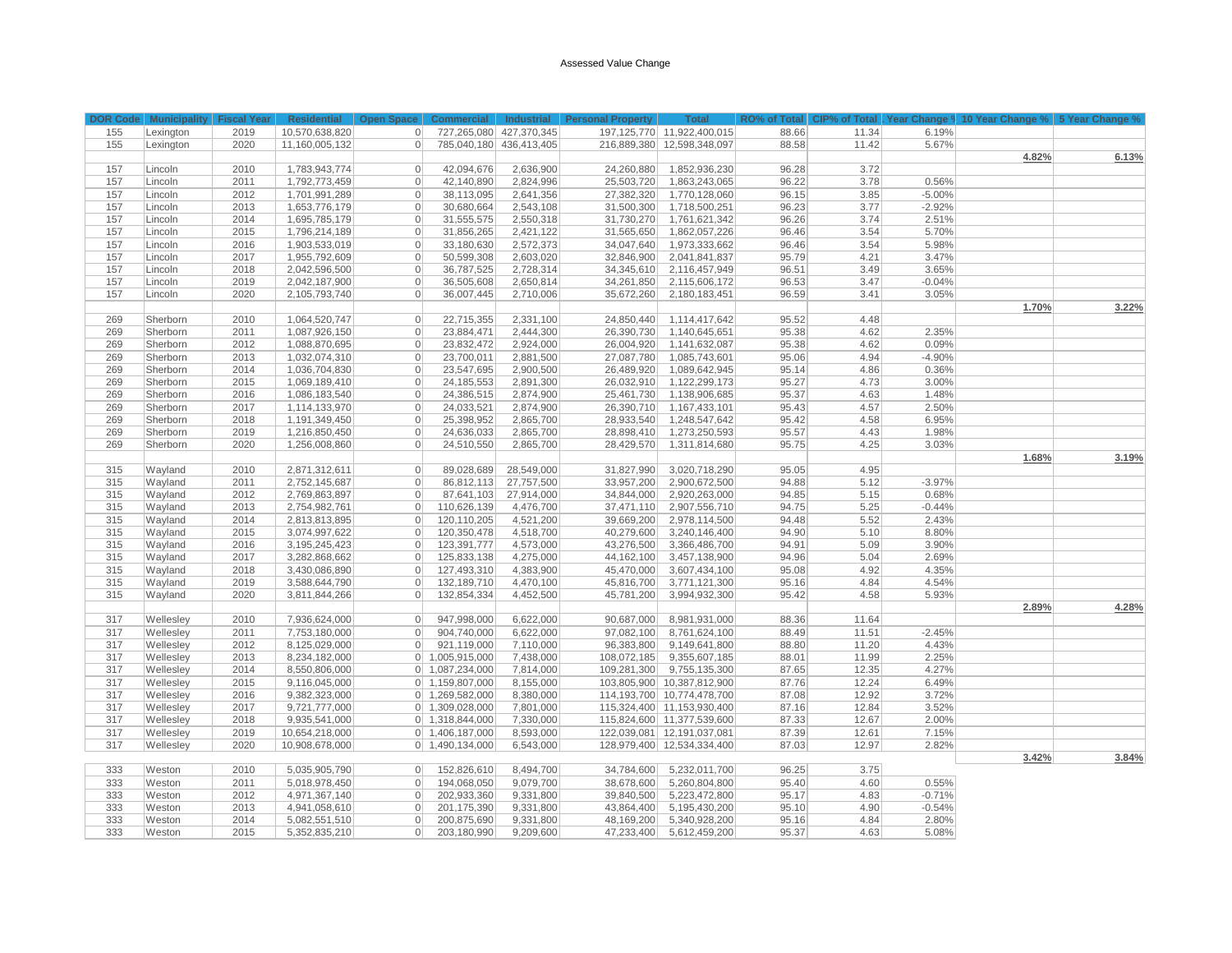|     | DOR Code   Municipality   Fiscal Year |      |               |             |           | Residential Open Space Commercial Industrial Personal Property | Total                    |       |      |       | RO% of Total CIP% of Total   Year Change 9 10 Year Change %   5 Year Change % |
|-----|---------------------------------------|------|---------------|-------------|-----------|----------------------------------------------------------------|--------------------------|-------|------|-------|-------------------------------------------------------------------------------|
| 333 | Weston                                | 2016 | 5.604.331.540 | 198.357.360 | 9.209.600 |                                                                | 49,587,500 5,861,486,000 | 95.61 | 4.39 | 4.44% |                                                                               |
| 333 | Weston                                | 2017 | 5,674,412,580 | 198.367.420 | 9.209.600 |                                                                | 59,025,200 5,941,014,800 | 95.51 | 4.49 | 1.36% |                                                                               |
| 333 | Weston                                | 2018 | 5.744.305.080 | 198.676.220 | 9.209.600 |                                                                | 63,924,000 6,016,114,900 | 95.48 | 4.52 | 1.26% |                                                                               |
| 333 | Weston                                | 2019 | 5.824.904.550 | 202.061.350 | 9.651.000 |                                                                | 69,551,400 6,106,168,300 | 95.39 | 4.61 | 1.50% |                                                                               |
| 333 | Weston                                | 2020 | 5.977.529.975 | 203.478.425 | 9,651,000 |                                                                | 71,681,100 6,262,340,500 | 95.45 | 4.55 | 2.56% |                                                                               |
|     |                                       |      |               |             |           |                                                                |                          |       |      |       | 2.22%<br>1.83%                                                                |